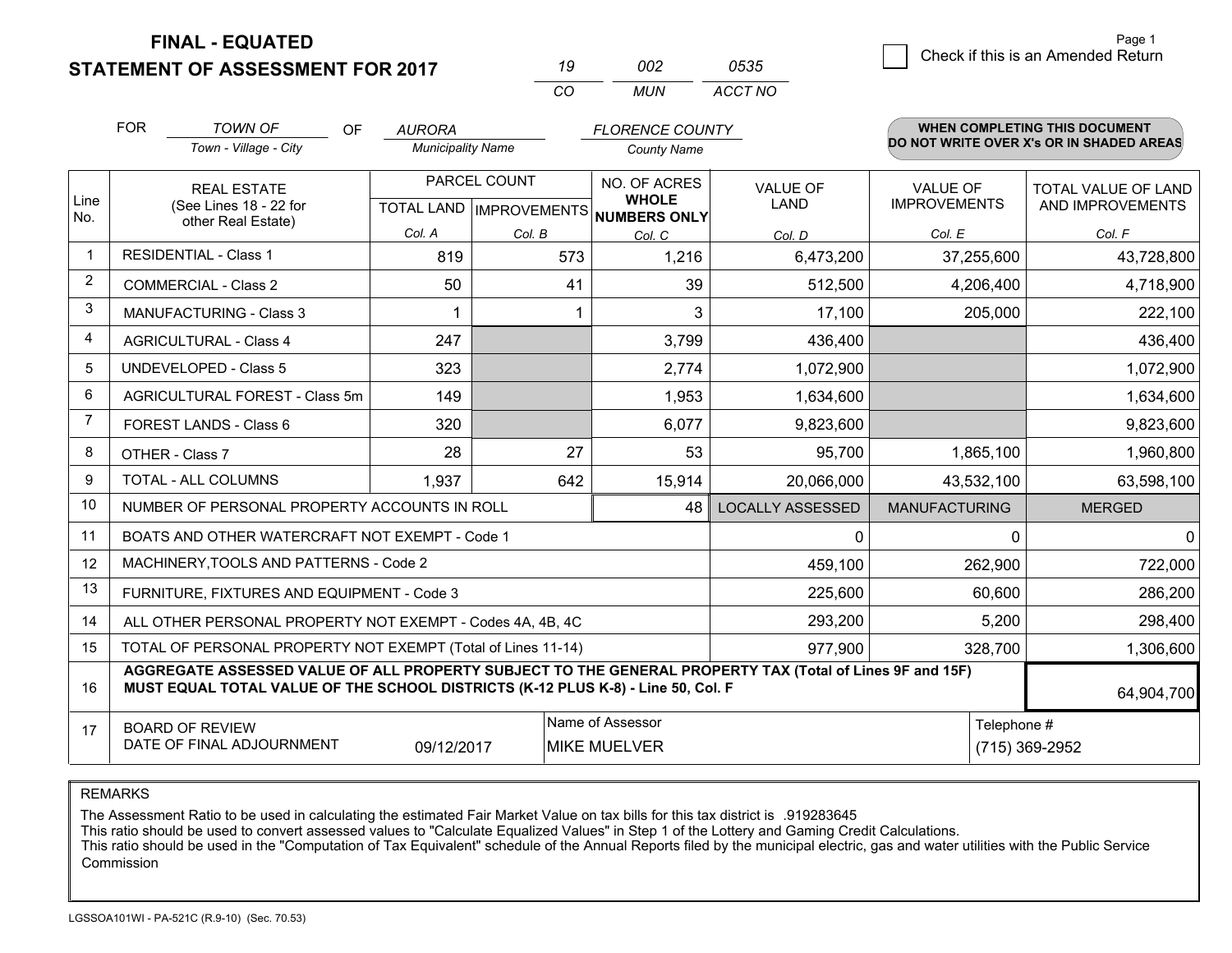*YEAR CO MUN ACCT NO* 2017 <u>19 002 0535</u> Page 2

Do not confuse FOREST LANDS (Line 7) with FOREST CROPS (in this section) - They are **NOT** the same

|    |                                                                                |                                  |  | Private Forest Crop - Reg Class @ 10¢ per acre                   |  |                                                               | Private Forest Crop - Reg Class @ \$2.52 per acre |  |                                                                              |  |
|----|--------------------------------------------------------------------------------|----------------------------------|--|------------------------------------------------------------------|--|---------------------------------------------------------------|---------------------------------------------------|--|------------------------------------------------------------------------------|--|
| 18 | (a) PARCELS                                                                    | (b) ACRES                        |  | (c) ASSESSED VALUE                                               |  | (d) PARCELS                                                   | (e) ACRES                                         |  | (f) ASSESSED VALUE                                                           |  |
|    |                                                                                | 40                               |  | 36.700                                                           |  | 4                                                             | 203.58                                            |  | 263.500                                                                      |  |
|    |                                                                                |                                  |  | Private Forest Crop - Special Class @ 20¢ per acre               |  |                                                               |                                                   |  | Entered Before 2005 Managed Forest - Ferrous Mining CLOSED @ \$8.27 per acre |  |
| 19 | (a) PARCELS                                                                    | (b) ACRES                        |  | (c) ASSESSED VALUE                                               |  | (d) PARCELS                                                   | (e) ACRES                                         |  | (f) ASSESSED VALUE                                                           |  |
|    |                                                                                |                                  |  |                                                                  |  |                                                               |                                                   |  |                                                                              |  |
|    |                                                                                |                                  |  | Entered Before 2005 Managed Forest - OPEN @ \$.79 per acre       |  |                                                               |                                                   |  | Entered Before 2005 Managed Forest - CLOSED @ \$1.87 per acre                |  |
| 20 | (a) PARCELS                                                                    | (b) ACRES                        |  | (c) ASSESSED VALUE                                               |  | (d) PARCELS                                                   | (e) ACRES                                         |  | (f) ASSESSED VALUE                                                           |  |
|    | 6                                                                              | 194                              |  | 247.300                                                          |  | 50                                                            | 1.831.05                                          |  | 2,310,600                                                                    |  |
|    | Entered After 2004 Managed Forest - OPEN @<br>\$2.14 per acre                  |                                  |  |                                                                  |  | Entered After 2004 Managed Forest - CLOSED @ \$10.68 per acre |                                                   |  |                                                                              |  |
| 21 | (a) PARCELS                                                                    | (b) ACRES                        |  | (c) ASSESSED VALUE                                               |  | (d) PARCELS<br>(e) ACRES                                      |                                                   |  | (f) ASSESSED VALUE                                                           |  |
|    |                                                                                |                                  |  |                                                                  |  |                                                               |                                                   |  |                                                                              |  |
|    |                                                                                | 120                              |  | 160,800                                                          |  | 26                                                            | 810.2                                             |  | 1,133,800                                                                    |  |
| 22 |                                                                                | (a) County Forest Cropland Acres |  | (b) Federal Acres                                                |  | (c) State Acres                                               | (d) County (NOT FOREST CROP) Acres                |  | (e) Other Acres                                                              |  |
|    | 2,345.12                                                                       |                                  |  | 2,135.85                                                         |  |                                                               | 17.78                                             |  | 854.03                                                                       |  |
|    |                                                                                |                                  |  | Assessed Value of Omitted Property From Prior Years (Sec. 70.44) |  |                                                               |                                                   |  | Assessed Value of Sec. 70.43 Corrections of Errors by Assessors              |  |
|    |                                                                                | (a) REAL ESTATE                  |  | (b) PERSONAL                                                     |  |                                                               | (c1) REAL ESTATE                                  |  | (c2) PERSONAL                                                                |  |
| 23 |                                                                                |                                  |  |                                                                  |  |                                                               |                                                   |  |                                                                              |  |
|    | Manufacturing Equated Value of Omitted Property From Prior Years (Sec. 70.995) |                                  |  |                                                                  |  |                                                               |                                                   |  | Mfg. Equated Value of Sec.70.43 Corrections of Errors by Assessors           |  |
|    |                                                                                | (d) REAL ESTATE                  |  | (e) PERSONAL                                                     |  |                                                               | (f1) REAL ESTATE                                  |  | (f2) PERSONAL                                                                |  |
|    |                                                                                |                                  |  |                                                                  |  |                                                               |                                                   |  |                                                                              |  |

# **SPECIAL DISTRICTS**

| Line<br>No. | Enter 6-digit<br><b>Special District</b><br>Code (Col. A) | <b>Account</b><br><b>Number</b><br>(Col. B) | <b>Special District Name</b><br>(Col. C) | <b>Locally Assessed Value</b><br>of Real Estate and<br>Personal Property (Col. D) | Mfg Value of Real Estate<br>and Personal Property<br>(Col. E) | <b>Merged Value of</b><br><b>Real Estate and</b><br>Personal Property (Col. F) |
|-------------|-----------------------------------------------------------|---------------------------------------------|------------------------------------------|-----------------------------------------------------------------------------------|---------------------------------------------------------------|--------------------------------------------------------------------------------|
| 24          | 197030                                                    | 0132                                        | AURORA SANITARY DISTRICT #1              | 13,232,700                                                                        |                                                               | 13,232,700                                                                     |
| 25          |                                                           |                                             |                                          |                                                                                   |                                                               |                                                                                |
| 26          |                                                           |                                             |                                          |                                                                                   |                                                               |                                                                                |
| 27          |                                                           |                                             |                                          |                                                                                   |                                                               |                                                                                |
| 28          |                                                           |                                             |                                          |                                                                                   |                                                               |                                                                                |
| 29          |                                                           |                                             |                                          |                                                                                   |                                                               |                                                                                |
| 30          |                                                           |                                             |                                          |                                                                                   |                                                               |                                                                                |
| 31          |                                                           |                                             |                                          |                                                                                   |                                                               |                                                                                |
| 32          |                                                           |                                             |                                          |                                                                                   |                                                               |                                                                                |
| 33          |                                                           |                                             |                                          |                                                                                   |                                                               |                                                                                |
| 34          |                                                           |                                             |                                          |                                                                                   |                                                               |                                                                                |
| 35          |                                                           |                                             |                                          |                                                                                   |                                                               |                                                                                |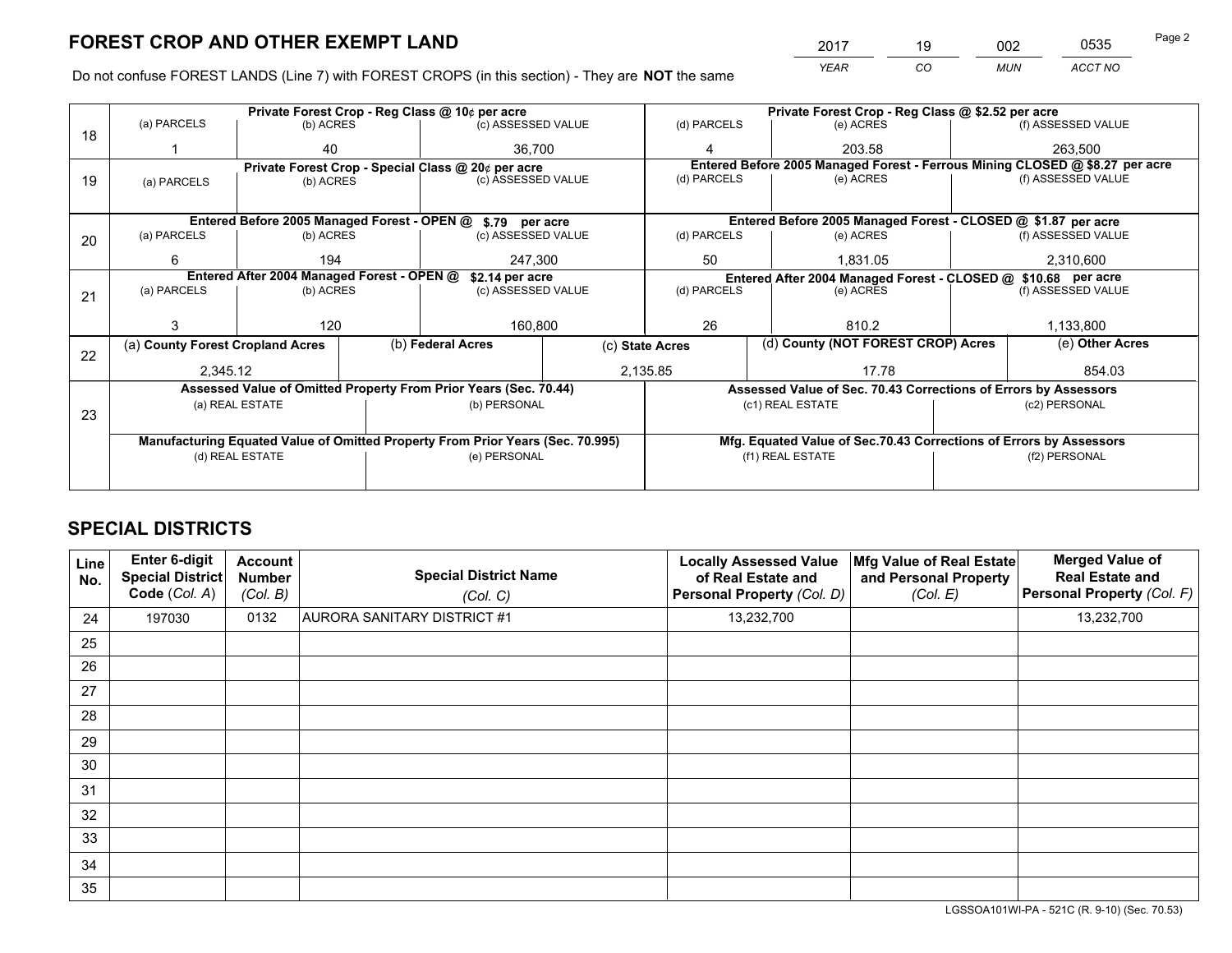|                 |                                                                 |                                             |                                                         | <b>YEAR</b>                                                                       | CO<br><b>MUN</b>                                              | ACCT NO                                                                        |
|-----------------|-----------------------------------------------------------------|---------------------------------------------|---------------------------------------------------------|-----------------------------------------------------------------------------------|---------------------------------------------------------------|--------------------------------------------------------------------------------|
| Line<br>No.     | <b>Enter 6-digit</b><br><b>School District</b><br>Code (Col. A) | <b>Account</b><br><b>Number</b><br>(Col. B) | <b>School District Name</b><br>(Col. C)                 | <b>Locally Assessed Value</b><br>of Real Estate and<br>Personal Property (Col. D) | Mfg Value of Real Estate<br>and Personal Property<br>(Col. E) | <b>Merged Value of</b><br><b>Real Estate and</b><br>Personal Property (Col. F) |
|                 | A. SCHOOL DISTRICTS (K-8 and K-12)                              |                                             |                                                         |                                                                                   |                                                               |                                                                                |
| 36              | 191855                                                          | 0122                                        | SCH D OF FLORENCE COUNTY                                | 64,353,900                                                                        | 550,800                                                       | 64,904,700                                                                     |
| 37              |                                                                 |                                             |                                                         |                                                                                   |                                                               |                                                                                |
| 38              |                                                                 |                                             |                                                         |                                                                                   |                                                               |                                                                                |
| 39              |                                                                 |                                             |                                                         |                                                                                   |                                                               |                                                                                |
| 40              |                                                                 |                                             |                                                         |                                                                                   |                                                               |                                                                                |
| 41              |                                                                 |                                             |                                                         |                                                                                   |                                                               |                                                                                |
| 42<br>43        |                                                                 |                                             |                                                         |                                                                                   |                                                               |                                                                                |
| 44              |                                                                 |                                             |                                                         |                                                                                   |                                                               |                                                                                |
| 45              |                                                                 |                                             |                                                         |                                                                                   |                                                               |                                                                                |
| $\overline{46}$ |                                                                 |                                             |                                                         |                                                                                   |                                                               |                                                                                |
| 47              |                                                                 |                                             |                                                         |                                                                                   |                                                               |                                                                                |
| 48              |                                                                 |                                             |                                                         |                                                                                   |                                                               |                                                                                |
| 49              |                                                                 |                                             |                                                         |                                                                                   |                                                               |                                                                                |
| 50              |                                                                 |                                             | TOTAL ASSESSED VALUE OF SCHOOL DISTRICTS (K-8 and K-12) | 64,353,900                                                                        | 550,800                                                       | 64,904,700                                                                     |
|                 | <b>B.</b><br><b>UNION HIGH SCHOOL DISTRICTS</b>                 |                                             |                                                         |                                                                                   |                                                               |                                                                                |
| 51              |                                                                 |                                             |                                                         |                                                                                   |                                                               |                                                                                |
| 52              |                                                                 |                                             |                                                         |                                                                                   |                                                               |                                                                                |
| 53              |                                                                 |                                             |                                                         |                                                                                   |                                                               |                                                                                |
| 54              |                                                                 |                                             |                                                         |                                                                                   |                                                               |                                                                                |
| 55              |                                                                 |                                             | TOTAL ASSESSED VALUE OF UNION HIGH SCHOOLS              |                                                                                   |                                                               |                                                                                |
|                 | C.<br><b>TECHNICAL COLLEGE DISTRICTS</b>                        |                                             |                                                         |                                                                                   |                                                               |                                                                                |
| 56              | 001300                                                          | 0012                                        | NORTHEAST WISCONSIN TECH COLLEGE<br><b>GNBY</b>         | 64,353,900                                                                        | 550,800                                                       | 64,904,700                                                                     |
| 57<br>58        |                                                                 |                                             |                                                         |                                                                                   |                                                               |                                                                                |
| 59              |                                                                 |                                             | TOTAL ASSESSED VALUE OF TECHNICAL COLLEGES              | 64,353,900                                                                        | 550,800                                                       | 64,904,700                                                                     |
|                 |                                                                 |                                             |                                                         |                                                                                   |                                                               |                                                                                |

2017

19

002

 *I hereby certify, to the best of my knowledge and belief, this form is complete and correct.*

**SCHOOL DISTRICTS**

| Print name of preparer | Title                    |                | Date (MM/DD/CCYY) |
|------------------------|--------------------------|----------------|-------------------|
|                        |                          |                |                   |
| Signature of preparer  | Contact Telephone Number | E-mail address |                   |
|                        | $\overline{\phantom{0}}$ |                |                   |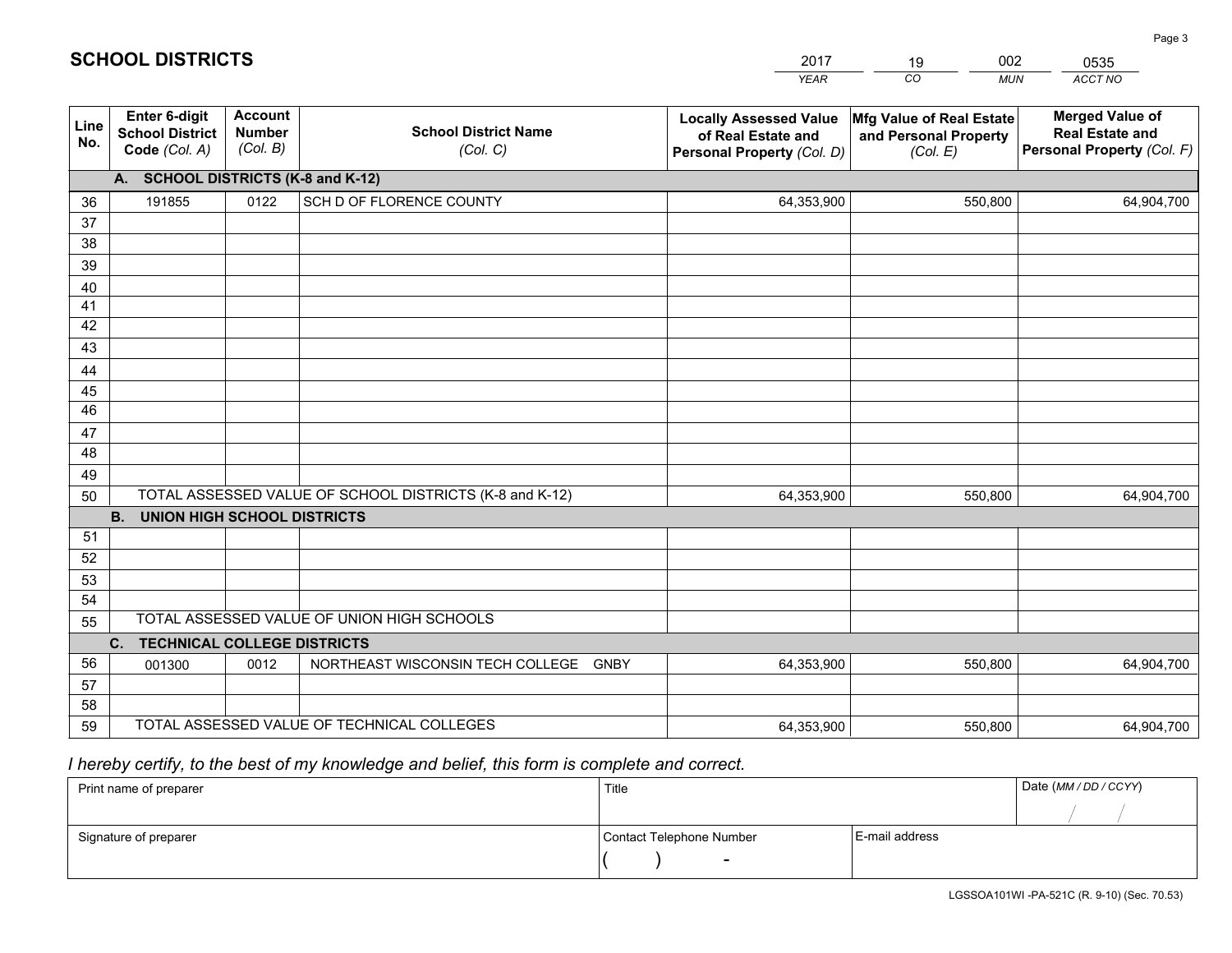#### **HIGHLIGHTS**

- 1. Complete the Statement of Assessment after the Board of Review. Reflect any changes made there.
- 2. Use black ink to complete.
- 3. Line 16 must equal Line 50, Col D.
- 4. Line 55 must equal the total of K-8 schools listed on lines 36-49. Do not include K-12 schools in this comparision.
- 5. Line 59, Col. D must equal Line 16.
- 6. Special District, School District and Technical College District values must include both real estate and personal property. Examples of Special districts are: town sanitary districts, public inland lake protection and rehabilitation districts, and metropolitan sewerage districts.
- 7. DO NOT INCLUDE Manufacturing property values.DOR will print these values on the final SOA.
- 8. Accuracy of this form is very important. The values reported directly affect the equalized value DOR calculates for school and special districts.

#### **Page 1:**

 If not prefilled, enter the tax year,county and municipal code,municipal type, municipal name and county name on the top of form.

Check the Amended box, if filing an amended / corrected SOA.

 Report the parcel count, acres and assessed value of taxable general property, total parcel count, (real and personal), total acres, and values from final figures set by the Board of Review.

- A. Real Estate land and improvements (buildings, etc.) is reported on lines 1 8, total line 9.
- B. Personal Property is reported on lines 11 14, Column D, total line 15.
- C. To complete this report, use the computer produced summary of the assessment roll that shows these amounts.
- D. Use whole numbers only.
- E. Add each line across and each column down to verify entries.

### **Page 2:**

- A. Report Special Items (not subject to general property tax).
- 1. Private Forest Croplands and Managed Forest Lands are reported on lines 18,19, 20 and 21. Be sure to report assessed values **NOT** taxes.
- 2. You should have copies of the orders of entry, orders of withdrawal, etc., to update your assessment roll.
	- 3. Show hundredths of acres (e.g. 39.75).
- 4. Tax exempt lands are reported on line 22.
- 5. Omitted property and sec. 70.43, Wis. Stats., corrections of errors by assessor are reported on line 23. Report real estate and personal property separately. These should be for **prior years**, not something found on the current assessment roll after the board of review.
- B. Special District (Lines 24-35) Include the value of both real and personal property.
- The Department of Revenue (DOR) preprints much of the information regarding names and codes for schools, special districts,etc. If a district is not listed, enter the name and value only, DOR will enter the proper code.

## **Page 3 School Districts:**

Include the value of both real and personal property.

Report School District (regular, elementary, union high school, and technical college).

- 1. Regular (K-12) and Elementary (K-8) school values are reported on lines 36-49, total on line 50.
- 2. Union High School (UHS) (use only if elementary schools are listed on lines 36-49) are reported on lines 51-54. UHS total value (line 55) must equal to the total **elementary school** values reported on lines 36-49. Do notinclude K-12 schools in this comparison.
- 3. Technical College values are reported on lines 56-58, total on line 59.
- 4. Use the computer summary that shows these amounts to complete this report.

#### **This form is due the second Monday in June. File this report only after your Board of Review is complete.**

 *If you have questions: Return forms to:*

 Email: lgs@wisconsin.gov Wisconsin Department of RevenueCall:  $(608)$  266-2569 or  $(608)$  264-6892 Fax number: (608) 264-6887 PO Box 8971

Local Government Services Section 6-97 Madison WI 53708-8971

507 OSTERBERG PKWY 507 OSTERBERG PKWY TOWN OF AURORA STACY HEDMARK<br>TOWN OF AURORA STACY HEDMARK

NIAGARA, WI 54151

**VIAGARA, WI 54151**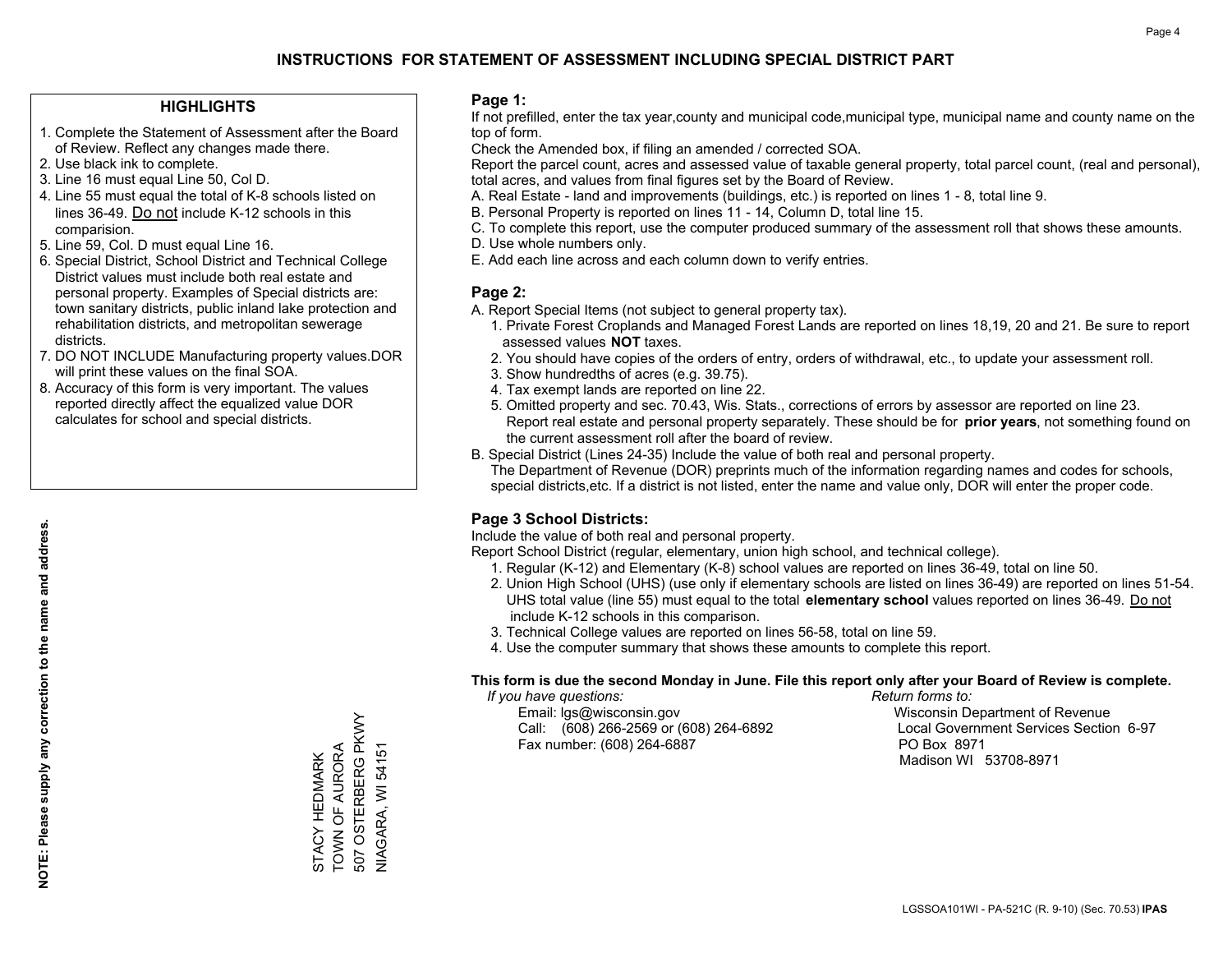**STATEMENT OF ASSESSMENT FOR 2017** 

**FINAL - EQUATED**

| 19 | 004 | 0536    |
|----|-----|---------|
| CO | MUN | ACCT NO |

|                | <b>FOR</b><br><b>TOWN OF</b><br>OF<br><b>COMMONWEALTH</b><br><b>FLORENCE COUNTY</b>                                                                                                          |                                                           |                                           | <b>WHEN COMPLETING THIS DOCUMENT</b><br>DO NOT WRITE OVER X's OR IN SHADED AREAS |                              |                                |                                        |                                         |
|----------------|----------------------------------------------------------------------------------------------------------------------------------------------------------------------------------------------|-----------------------------------------------------------|-------------------------------------------|----------------------------------------------------------------------------------|------------------------------|--------------------------------|----------------------------------------|-----------------------------------------|
|                |                                                                                                                                                                                              | Town - Village - City                                     | <b>Municipality Name</b>                  |                                                                                  | <b>County Name</b>           |                                |                                        |                                         |
| Line           |                                                                                                                                                                                              | <b>REAL ESTATE</b><br>(See Lines 18 - 22 for              | PARCEL COUNT<br>TOTAL LAND   IMPROVEMENTS |                                                                                  | NO. OF ACRES<br><b>WHOLE</b> | <b>VALUE OF</b><br><b>LAND</b> | <b>VALUE OF</b><br><b>IMPROVEMENTS</b> | TOTAL VALUE OF LAND<br>AND IMPROVEMENTS |
| No.            |                                                                                                                                                                                              | other Real Estate)                                        | Col. A                                    | Col. B                                                                           | NUMBERS ONLY<br>Col. C       | Col. D                         | Col. E                                 | Col. F                                  |
| $\mathbf 1$    | <b>RESIDENTIAL - Class 1</b>                                                                                                                                                                 |                                                           | 669                                       | 435                                                                              | 894                          | 10,671,700                     | 24,270,200                             | 34,941,900                              |
| $\overline{2}$ |                                                                                                                                                                                              | <b>COMMERCIAL - Class 2</b>                               | 6                                         | 4                                                                                | 18                           | 125,500                        | 802,200                                | 927,700                                 |
| 3              |                                                                                                                                                                                              | <b>MANUFACTURING - Class 3</b>                            |                                           | 1                                                                                | 8                            | 15,200                         | 79,700                                 | 94,900                                  |
| $\overline{4}$ |                                                                                                                                                                                              | <b>AGRICULTURAL - Class 4</b>                             | 68                                        |                                                                                  | 986                          | 109,400                        |                                        | 109,400                                 |
| 5              |                                                                                                                                                                                              | <b>UNDEVELOPED - Class 5</b>                              | 146                                       |                                                                                  | 1,103                        | 528,500                        |                                        | 528,500                                 |
| 6              |                                                                                                                                                                                              | AGRICULTURAL FOREST - Class 5m                            | 51                                        |                                                                                  | 930                          | 702,700                        |                                        | 702,700                                 |
| 7              |                                                                                                                                                                                              | FOREST LANDS - Class 6                                    | 252                                       |                                                                                  | 5,130                        | 7,589,500                      |                                        | 7,589,500                               |
| 8              |                                                                                                                                                                                              | OTHER - Class 7                                           | 3                                         | 3                                                                                | 6                            | 18,000                         | 83,300                                 | 101,300                                 |
| 9              |                                                                                                                                                                                              | TOTAL - ALL COLUMNS                                       | 1,196                                     | 443                                                                              | 9,075                        | 19,760,500                     | 25,235,400                             | 44,995,900                              |
| 10             |                                                                                                                                                                                              | NUMBER OF PERSONAL PROPERTY ACCOUNTS IN ROLL              |                                           |                                                                                  | 20                           | <b>LOCALLY ASSESSED</b>        | <b>MANUFACTURING</b>                   | <b>MERGED</b>                           |
| 11             |                                                                                                                                                                                              | BOATS AND OTHER WATERCRAFT NOT EXEMPT - Code 1            |                                           |                                                                                  |                              | 200                            | $\Omega$                               | 200                                     |
| 12             |                                                                                                                                                                                              | MACHINERY, TOOLS AND PATTERNS - Code 2                    |                                           |                                                                                  |                              | 1,600                          | 36,000                                 | 37,600                                  |
| 13             |                                                                                                                                                                                              | FURNITURE, FIXTURES AND EQUIPMENT - Code 3                |                                           |                                                                                  |                              | 59,400                         | $\Omega$                               | 59,400                                  |
| 14             |                                                                                                                                                                                              | ALL OTHER PERSONAL PROPERTY NOT EXEMPT - Codes 4A, 4B, 4C |                                           |                                                                                  |                              | 46,000                         | $\Omega$                               | 46,000                                  |
| 15             | TOTAL OF PERSONAL PROPERTY NOT EXEMPT (Total of Lines 11-14)<br>107,200                                                                                                                      |                                                           |                                           |                                                                                  |                              |                                | 36,000                                 | 143,200                                 |
| 16             | AGGREGATE ASSESSED VALUE OF ALL PROPERTY SUBJECT TO THE GENERAL PROPERTY TAX (Total of Lines 9F and 15F)<br>MUST EQUAL TOTAL VALUE OF THE SCHOOL DISTRICTS (K-12 PLUS K-8) - Line 50, Col. F |                                                           |                                           |                                                                                  |                              |                                | 45,139,100                             |                                         |
| 17             |                                                                                                                                                                                              | <b>BOARD OF REVIEW</b>                                    |                                           |                                                                                  | Name of Assessor             |                                | Telephone #                            |                                         |
|                | DATE OF FINAL ADJOURNMENT<br>09/26/2017<br>R AND R ASSESSING<br>(920) 846-4250                                                                                                               |                                                           |                                           |                                                                                  |                              |                                |                                        |                                         |

REMARKS

The Assessment Ratio to be used in calculating the estimated Fair Market Value on tax bills for this tax district is .95233279

This ratio should be used to convert assessed values to "Calculate Equalized Values" in Step 1 of the Lottery and Gaming Credit Calculations.

 This ratio should be used in the "Computation of Tax Equivalent" schedule of the Annual Reports filed by the municipal electric, gas and water utilities with the Public Service Commission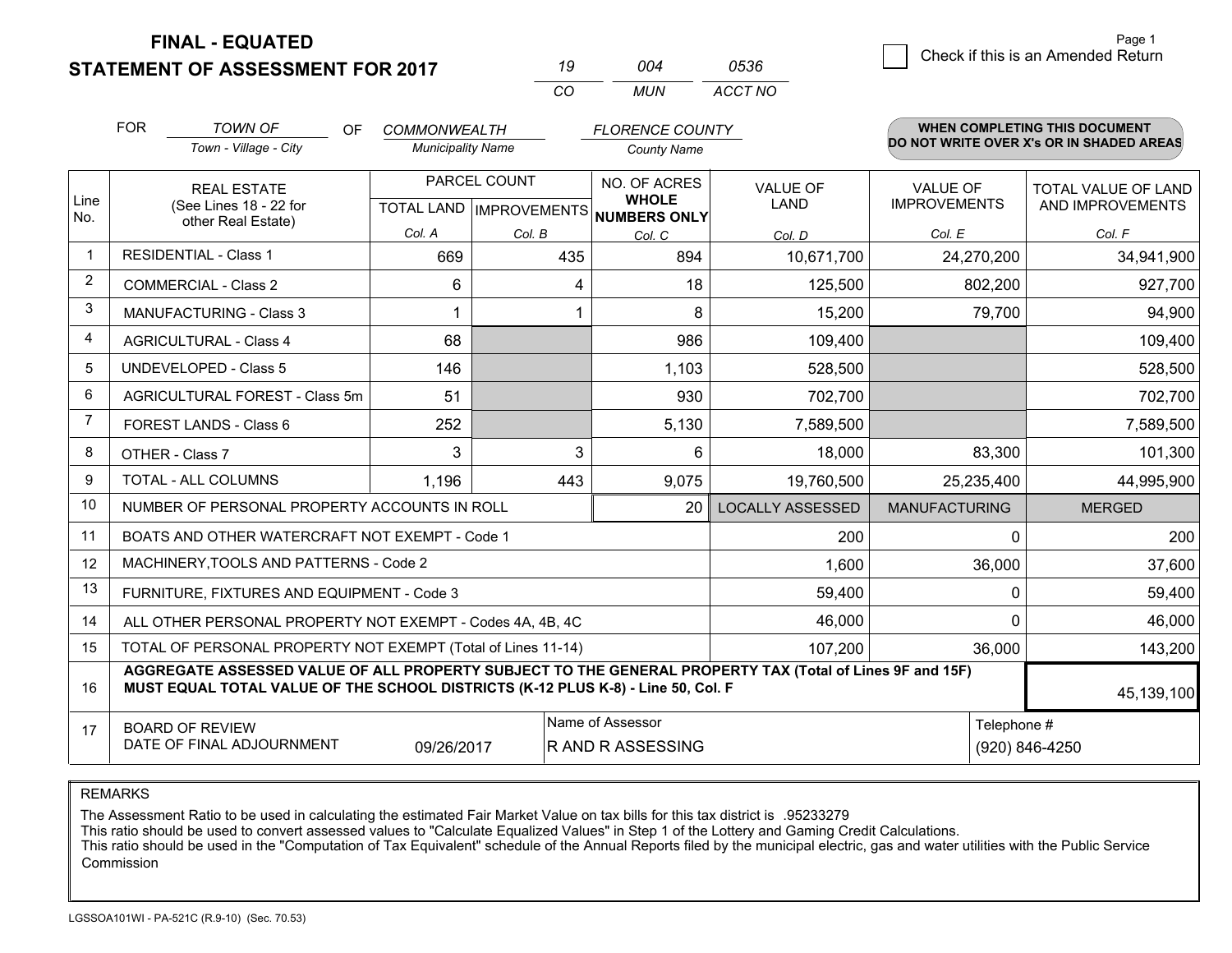*YEAR CO MUN ACCT NO* 2017 <u>19 004 0536</u>

Do not confuse FOREST LANDS (Line 7) with FOREST CROPS (in this section) - They are **NOT** the same

|    |                                                                                |                                            | Private Forest Crop - Reg Class @ 10¢ per acre                   |                    | Private Forest Crop - Reg Class @ \$2.52 per acre                            |                                                                              |                    |                    |  |
|----|--------------------------------------------------------------------------------|--------------------------------------------|------------------------------------------------------------------|--------------------|------------------------------------------------------------------------------|------------------------------------------------------------------------------|--------------------|--------------------|--|
| 18 | (a) PARCELS                                                                    | (b) ACRES                                  |                                                                  | (c) ASSESSED VALUE |                                                                              | (e) ACRES                                                                    |                    | (f) ASSESSED VALUE |  |
|    |                                                                                |                                            |                                                                  |                    |                                                                              |                                                                              |                    |                    |  |
|    | Private Forest Crop - Special Class @ 20¢ per acre                             |                                            |                                                                  |                    |                                                                              | Entered Before 2005 Managed Forest - Ferrous Mining CLOSED @ \$8.27 per acre |                    |                    |  |
| 19 | (a) PARCELS                                                                    | (b) ACRES                                  |                                                                  | (c) ASSESSED VALUE | (d) PARCELS                                                                  | (e) ACRES                                                                    |                    | (f) ASSESSED VALUE |  |
|    |                                                                                |                                            |                                                                  |                    |                                                                              |                                                                              |                    |                    |  |
|    |                                                                                |                                            | Entered Before 2005 Managed Forest - OPEN @ \$.79 per acre       |                    |                                                                              | Entered Before 2005 Managed Forest - CLOSED @ \$1.87 per acre                |                    |                    |  |
| 20 | (a) PARCELS                                                                    | (b) ACRES                                  |                                                                  | (c) ASSESSED VALUE | (d) PARCELS                                                                  | (e) ACRES                                                                    |                    | (f) ASSESSED VALUE |  |
|    | 64                                                                             | 2.588.5                                    |                                                                  | 3,994,400          |                                                                              | 682                                                                          |                    | 961,100            |  |
|    |                                                                                | Entered After 2004 Managed Forest - OPEN @ | \$2.14 per acre                                                  |                    | Entered After 2004 Managed Forest - CLOSED @ \$10.68 per acre<br>(d) PARCELS |                                                                              |                    |                    |  |
| 21 | (a) PARCELS                                                                    | (b) ACRES                                  |                                                                  | (c) ASSESSED VALUE |                                                                              | (e) ACRES                                                                    | (f) ASSESSED VALUE |                    |  |
|    |                                                                                |                                            |                                                                  |                    | 48                                                                           |                                                                              |                    | 2,367,900          |  |
|    | 27                                                                             | 1,050.3                                    |                                                                  | 1,678,500          |                                                                              | 1,718.03                                                                     |                    |                    |  |
| 22 | (a) County Forest Cropland Acres                                               |                                            | (b) Federal Acres                                                |                    | (c) State Acres                                                              | (d) County (NOT FOREST CROP) Acres                                           |                    | (e) Other Acres    |  |
|    | 7,707.42                                                                       |                                            | 2.12                                                             | 3,158.87           |                                                                              | 165.03                                                                       |                    | 741.33             |  |
|    |                                                                                |                                            | Assessed Value of Omitted Property From Prior Years (Sec. 70.44) |                    | Assessed Value of Sec. 70.43 Corrections of Errors by Assessors              |                                                                              |                    |                    |  |
| 23 |                                                                                | (a) REAL ESTATE                            | (b) PERSONAL                                                     |                    |                                                                              | (c1) REAL ESTATE                                                             | (c2) PERSONAL      |                    |  |
|    |                                                                                |                                            |                                                                  |                    |                                                                              |                                                                              |                    |                    |  |
|    | Manufacturing Equated Value of Omitted Property From Prior Years (Sec. 70.995) |                                            |                                                                  |                    |                                                                              | Mfg. Equated Value of Sec.70.43 Corrections of Errors by Assessors           |                    |                    |  |
|    |                                                                                | (d) REAL ESTATE                            | (e) PERSONAL                                                     |                    |                                                                              | (f1) REAL ESTATE                                                             |                    | (f2) PERSONAL      |  |
|    |                                                                                |                                            |                                                                  |                    |                                                                              |                                                                              |                    |                    |  |

# **SPECIAL DISTRICTS**

| Line<br>No. | Enter 6-digit<br><b>Special District</b><br>Code (Col. A) | <b>Account</b><br><b>Number</b><br>(Col. B) | <b>Special District Name</b><br>(Col. C) | <b>Locally Assessed Value</b><br>of Real Estate and<br>Personal Property (Col. D) | Mfg Value of Real Estate<br>and Personal Property<br>(Col. E) | <b>Merged Value of</b><br><b>Real Estate and</b><br>Personal Property (Col. F) |
|-------------|-----------------------------------------------------------|---------------------------------------------|------------------------------------------|-----------------------------------------------------------------------------------|---------------------------------------------------------------|--------------------------------------------------------------------------------|
| 24          | 197020                                                    | 0131                                        | COMMONWEALTH SANITARY DISTRICT           | 1,612,500                                                                         |                                                               | 1,612,500                                                                      |
| 25          |                                                           |                                             |                                          |                                                                                   |                                                               |                                                                                |
| 26          |                                                           |                                             |                                          |                                                                                   |                                                               |                                                                                |
| 27          |                                                           |                                             |                                          |                                                                                   |                                                               |                                                                                |
| 28          |                                                           |                                             |                                          |                                                                                   |                                                               |                                                                                |
| 29          |                                                           |                                             |                                          |                                                                                   |                                                               |                                                                                |
| 30          |                                                           |                                             |                                          |                                                                                   |                                                               |                                                                                |
| 31          |                                                           |                                             |                                          |                                                                                   |                                                               |                                                                                |
| 32          |                                                           |                                             |                                          |                                                                                   |                                                               |                                                                                |
| 33          |                                                           |                                             |                                          |                                                                                   |                                                               |                                                                                |
| 34          |                                                           |                                             |                                          |                                                                                   |                                                               |                                                                                |
| 35          |                                                           |                                             |                                          |                                                                                   |                                                               |                                                                                |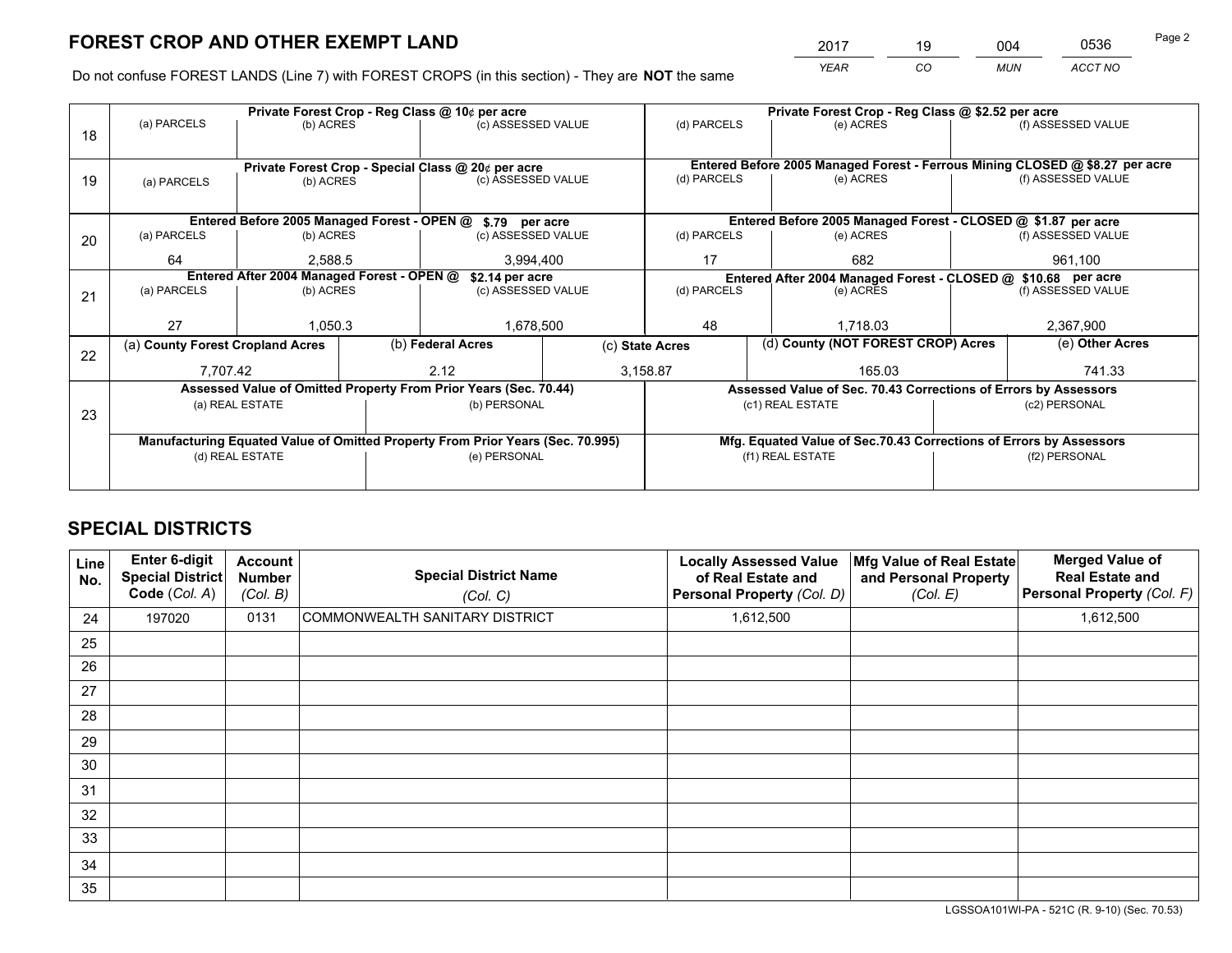|             |                                                                 |                                             |                                                         | <b>YEAR</b>                                                                       | CO<br><b>MUN</b>                                              | ACCT NO                                                                        |
|-------------|-----------------------------------------------------------------|---------------------------------------------|---------------------------------------------------------|-----------------------------------------------------------------------------------|---------------------------------------------------------------|--------------------------------------------------------------------------------|
| Line<br>No. | <b>Enter 6-digit</b><br><b>School District</b><br>Code (Col. A) | <b>Account</b><br><b>Number</b><br>(Col. B) | <b>School District Name</b><br>(Col. C)                 | <b>Locally Assessed Value</b><br>of Real Estate and<br>Personal Property (Col. D) | Mfg Value of Real Estate<br>and Personal Property<br>(Col. E) | <b>Merged Value of</b><br><b>Real Estate and</b><br>Personal Property (Col. F) |
|             | A. SCHOOL DISTRICTS (K-8 and K-12)                              |                                             |                                                         |                                                                                   |                                                               |                                                                                |
| 36          | 191855                                                          | 0122                                        | SCH D OF FLORENCE COUNTY                                | 45,008,200                                                                        | 130,900                                                       | 45,139,100                                                                     |
| 37          |                                                                 |                                             |                                                         |                                                                                   |                                                               |                                                                                |
| 38          |                                                                 |                                             |                                                         |                                                                                   |                                                               |                                                                                |
| 39          |                                                                 |                                             |                                                         |                                                                                   |                                                               |                                                                                |
| 40          |                                                                 |                                             |                                                         |                                                                                   |                                                               |                                                                                |
| 41<br>42    |                                                                 |                                             |                                                         |                                                                                   |                                                               |                                                                                |
| 43          |                                                                 |                                             |                                                         |                                                                                   |                                                               |                                                                                |
|             |                                                                 |                                             |                                                         |                                                                                   |                                                               |                                                                                |
| 44<br>45    |                                                                 |                                             |                                                         |                                                                                   |                                                               |                                                                                |
| 46          |                                                                 |                                             |                                                         |                                                                                   |                                                               |                                                                                |
| 47          |                                                                 |                                             |                                                         |                                                                                   |                                                               |                                                                                |
| 48          |                                                                 |                                             |                                                         |                                                                                   |                                                               |                                                                                |
| 49          |                                                                 |                                             |                                                         |                                                                                   |                                                               |                                                                                |
| 50          |                                                                 |                                             | TOTAL ASSESSED VALUE OF SCHOOL DISTRICTS (K-8 and K-12) | 45,008,200                                                                        | 130,900                                                       | 45,139,100                                                                     |
|             | <b>B.</b><br><b>UNION HIGH SCHOOL DISTRICTS</b>                 |                                             |                                                         |                                                                                   |                                                               |                                                                                |
| 51          |                                                                 |                                             |                                                         |                                                                                   |                                                               |                                                                                |
| 52          |                                                                 |                                             |                                                         |                                                                                   |                                                               |                                                                                |
| 53          |                                                                 |                                             |                                                         |                                                                                   |                                                               |                                                                                |
| 54          |                                                                 |                                             |                                                         |                                                                                   |                                                               |                                                                                |
| 55          |                                                                 |                                             | TOTAL ASSESSED VALUE OF UNION HIGH SCHOOLS              |                                                                                   |                                                               |                                                                                |
|             | C.<br><b>TECHNICAL COLLEGE DISTRICTS</b>                        |                                             |                                                         |                                                                                   |                                                               |                                                                                |
| 56          | 001300                                                          | 0012                                        | NORTHEAST WISCONSIN TECH COLLEGE<br><b>GNBY</b>         | 45,008,200                                                                        | 130,900                                                       | 45,139,100                                                                     |
| 57<br>58    |                                                                 |                                             |                                                         |                                                                                   |                                                               |                                                                                |
| 59          |                                                                 |                                             | TOTAL ASSESSED VALUE OF TECHNICAL COLLEGES              | 45,008,200                                                                        | 130,900                                                       | 45,139,100                                                                     |
|             |                                                                 |                                             |                                                         |                                                                                   |                                                               |                                                                                |

 *I hereby certify, to the best of my knowledge and belief, this form is complete and correct.*

| Print name of preparer | Title                    |                | Date (MM/DD/CCYY) |
|------------------------|--------------------------|----------------|-------------------|
|                        |                          |                |                   |
| Signature of preparer  | Contact Telephone Number | E-mail address |                   |
|                        | $\overline{\phantom{0}}$ |                |                   |

Page 3

| <b>SCHOOL DISTRICTS</b> |  |
|-------------------------|--|
|-------------------------|--|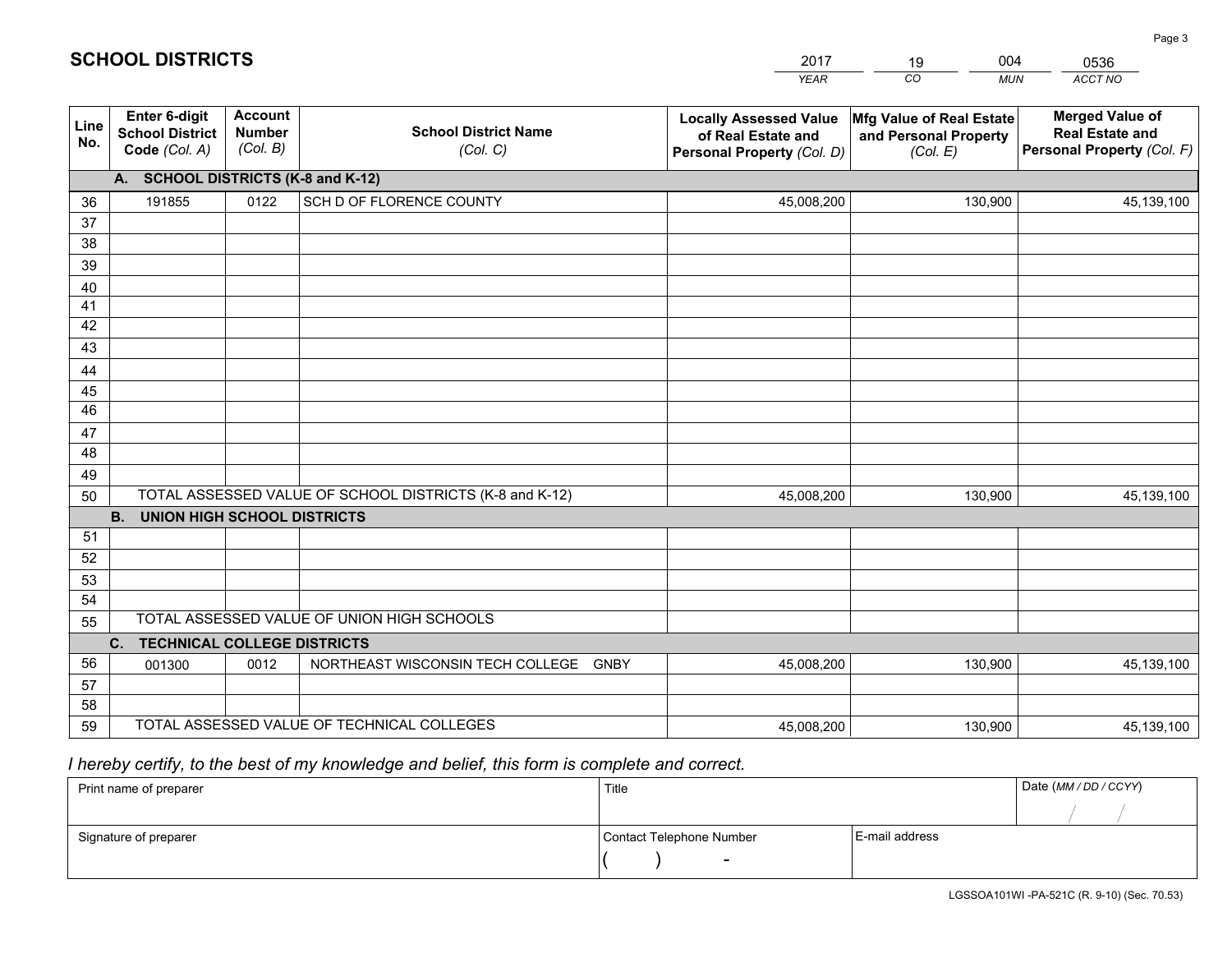#### **HIGHLIGHTS**

- 1. Complete the Statement of Assessment after the Board of Review. Reflect any changes made there.
- 2. Use black ink to complete.
- 3. Line 16 must equal Line 50, Col D.
- 4. Line 55 must equal the total of K-8 schools listed on lines 36-49. Do not include K-12 schools in this comparision.
- 5. Line 59, Col. D must equal Line 16.
- 6. Special District, School District and Technical College District values must include both real estate and personal property. Examples of Special districts are: town sanitary districts, public inland lake protection and rehabilitation districts, and metropolitan sewerage districts.
- 7. DO NOT INCLUDE Manufacturing property values.DOR will print these values on the final SOA.

DOROTHY VAYDA

TOWN OF COMMONWEALTH

DOROTHY VAYDA<br>TOWN OF COMMONWEALTH

4157 SHADY LN

FLORENCE, WI 54121 - 9180

FLORENCE, WI 54121 4157 SHADY LN

9180

 8. Accuracy of this form is very important. The values reported directly affect the equalized value DOR calculates for school and special districts.

#### **Page 1:**

 If not prefilled, enter the tax year,county and municipal code,municipal type, municipal name and county name on the top of form.

Check the Amended box, if filing an amended / corrected SOA.

 Report the parcel count, acres and assessed value of taxable general property, total parcel count, (real and personal), total acres, and values from final figures set by the Board of Review.

- A. Real Estate land and improvements (buildings, etc.) is reported on lines 1 8, total line 9.
- B. Personal Property is reported on lines 11 14, Column D, total line 15.
- C. To complete this report, use the computer produced summary of the assessment roll that shows these amounts.
- D. Use whole numbers only.
- E. Add each line across and each column down to verify entries.

### **Page 2:**

- A. Report Special Items (not subject to general property tax).
- 1. Private Forest Croplands and Managed Forest Lands are reported on lines 18,19, 20 and 21. Be sure to report assessed values **NOT** taxes.
- 2. You should have copies of the orders of entry, orders of withdrawal, etc., to update your assessment roll.
	- 3. Show hundredths of acres (e.g. 39.75).
- 4. Tax exempt lands are reported on line 22.
- 5. Omitted property and sec. 70.43, Wis. Stats., corrections of errors by assessor are reported on line 23. Report real estate and personal property separately. These should be for **prior years**, not something found on the current assessment roll after the board of review.
- B. Special District (Lines 24-35) Include the value of both real and personal property.
- The Department of Revenue (DOR) preprints much of the information regarding names and codes for schools, special districts,etc. If a district is not listed, enter the name and value only, DOR will enter the proper code.

### **Page 3 School Districts:**

Include the value of both real and personal property.

Report School District (regular, elementary, union high school, and technical college).

- 1. Regular (K-12) and Elementary (K-8) school values are reported on lines 36-49, total on line 50.
- 2. Union High School (UHS) (use only if elementary schools are listed on lines 36-49) are reported on lines 51-54. UHS total value (line 55) must equal to the total **elementary school** values reported on lines 36-49. Do notinclude K-12 schools in this comparison.
- 3. Technical College values are reported on lines 56-58, total on line 59.
- 4. Use the computer summary that shows these amounts to complete this report.

#### **This form is due the second Monday in June. File this report only after your Board of Review is complete.**

 *If you have questions: Return forms to:*

 Email: lgs@wisconsin.gov Wisconsin Department of RevenueCall:  $(608)$  266-2569 or  $(608)$  264-6892 Fax number: (608) 264-6887 PO Box 8971

Local Government Services Section 6-97 Madison WI 53708-8971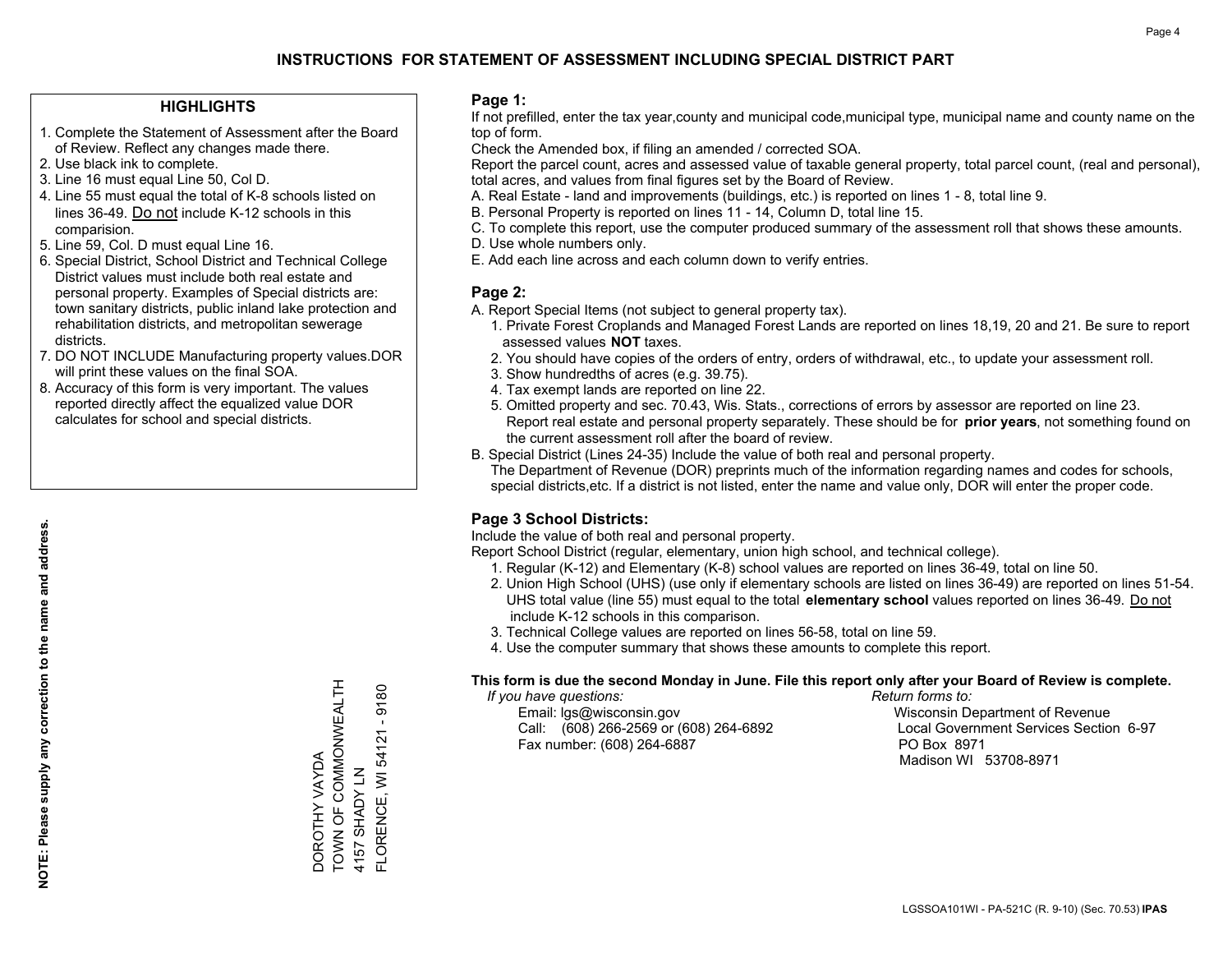**STATEMENT OF ASSESSMENT FOR 2017** 

| 19 | NUE  | 0537    |
|----|------|---------|
| (  | MUN. | ACCT NO |

|                | <b>FOR</b>                                                                                                                                                                                   | <b>TOWN OF</b><br><b>OF</b>                               | <b>FENCE</b>             |        | <b>FLORENCE COUNTY</b>                                   |                         |                      | <b>WHEN COMPLETING THIS DOCUMENT</b><br>DO NOT WRITE OVER X's OR IN SHADED AREAS |
|----------------|----------------------------------------------------------------------------------------------------------------------------------------------------------------------------------------------|-----------------------------------------------------------|--------------------------|--------|----------------------------------------------------------|-------------------------|----------------------|----------------------------------------------------------------------------------|
|                |                                                                                                                                                                                              | Town - Village - City                                     | <b>Municipality Name</b> |        | <b>County Name</b>                                       |                         |                      |                                                                                  |
|                | <b>REAL ESTATE</b>                                                                                                                                                                           |                                                           | PARCEL COUNT             |        | NO. OF ACRES                                             | <b>VALUE OF</b>         | <b>VALUE OF</b>      | <b>TOTAL VALUE OF LAND</b>                                                       |
| Line<br>No.    |                                                                                                                                                                                              | (See Lines 18 - 22 for<br>other Real Estate)              |                          |        | <b>WHOLE</b><br>TOTAL LAND   IMPROVEMENTS   NUMBERS ONLY | LAND                    | <b>IMPROVEMENTS</b>  | AND IMPROVEMENTS                                                                 |
|                |                                                                                                                                                                                              |                                                           | Col. A                   | Col. B | Col. C                                                   | Col. D                  | Col. E               | Col. F                                                                           |
| $\mathbf 1$    |                                                                                                                                                                                              | <b>RESIDENTIAL - Class 1</b>                              | 541                      | 443    | 810                                                      | 3,760,400               | 17,596,300           | 21,356,700                                                                       |
| 2              |                                                                                                                                                                                              | <b>COMMERCIAL - Class 2</b>                               | $\overline{2}$           | 2      | $\overline{2}$                                           | 9,800                   | 165,100              | 174,900                                                                          |
| 3              |                                                                                                                                                                                              | <b>MANUFACTURING - Class 3</b>                            | 0                        | 0      | $\Omega$                                                 | 0                       | 0                    | $\mathbf{0}$                                                                     |
| 4              |                                                                                                                                                                                              | <b>AGRICULTURAL - Class 4</b>                             | 114                      |        | 1,800                                                    | 248,800                 |                      | 248,800                                                                          |
| 5              |                                                                                                                                                                                              | <b>UNDEVELOPED - Class 5</b>                              | 173                      |        | 1,059                                                    | 493,400                 |                      | 493,400                                                                          |
| 6              |                                                                                                                                                                                              | AGRICULTURAL FOREST - Class 5m                            | 82                       |        | 982                                                      | 789,900                 |                      | 789,900                                                                          |
| $\overline{7}$ |                                                                                                                                                                                              | <b>FOREST LANDS - Class 6</b>                             | 451                      |        | 8,484                                                    | 13,638,200              |                      | 13,638,200                                                                       |
| 8              |                                                                                                                                                                                              | OTHER - Class 7                                           | 10                       | 10     | 20                                                       | 40,000                  | 479,500              | 519,500                                                                          |
| 9              |                                                                                                                                                                                              | TOTAL - ALL COLUMNS                                       | 1,373                    | 455    | 13,157                                                   | 18,980,500              | 18,240,900           | 37,221,400                                                                       |
| 10             |                                                                                                                                                                                              | NUMBER OF PERSONAL PROPERTY ACCOUNTS IN ROLL              |                          |        | 47                                                       | <b>LOCALLY ASSESSED</b> | <b>MANUFACTURING</b> | <b>MERGED</b>                                                                    |
| 11             |                                                                                                                                                                                              | BOATS AND OTHER WATERCRAFT NOT EXEMPT - Code 1            |                          |        |                                                          | 0                       | $\Omega$             | 0                                                                                |
| 12             |                                                                                                                                                                                              | MACHINERY, TOOLS AND PATTERNS - Code 2                    |                          |        |                                                          | 6,100                   | $\Omega$             | 6,100                                                                            |
| 13             |                                                                                                                                                                                              | FURNITURE, FIXTURES AND EQUIPMENT - Code 3                |                          |        |                                                          | 34,500                  | 0                    | 34,500                                                                           |
| 14             |                                                                                                                                                                                              | ALL OTHER PERSONAL PROPERTY NOT EXEMPT - Codes 4A, 4B, 4C |                          |        |                                                          | 609,000                 | 0                    | 609,000                                                                          |
| 15             | TOTAL OF PERSONAL PROPERTY NOT EXEMPT (Total of Lines 11-14)                                                                                                                                 |                                                           |                          |        |                                                          |                         | 0                    | 649,600                                                                          |
| 16             | AGGREGATE ASSESSED VALUE OF ALL PROPERTY SUBJECT TO THE GENERAL PROPERTY TAX (Total of Lines 9F and 15F)<br>MUST EQUAL TOTAL VALUE OF THE SCHOOL DISTRICTS (K-12 PLUS K-8) - Line 50, Col. F |                                                           |                          |        |                                                          |                         | 37,871,000           |                                                                                  |
| 17             | Name of Assessor<br><b>BOARD OF REVIEW</b>                                                                                                                                                   |                                                           |                          |        |                                                          | Telephone #             |                      |                                                                                  |
|                | DATE OF FINAL ADJOURNMENT<br><b>RAND RASSESSING</b><br>(920) 846-4250<br>09/26/2017                                                                                                          |                                                           |                          |        |                                                          |                         |                      |                                                                                  |

REMARKS

The Assessment Ratio to be used in calculating the estimated Fair Market Value on tax bills for this tax district is .995659387

This ratio should be used to convert assessed values to "Calculate Equalized Values" in Step 1 of the Lottery and Gaming Credit Calculations.<br>This ratio should be used in the "Computation of Tax Equivalent" schedule of the Commission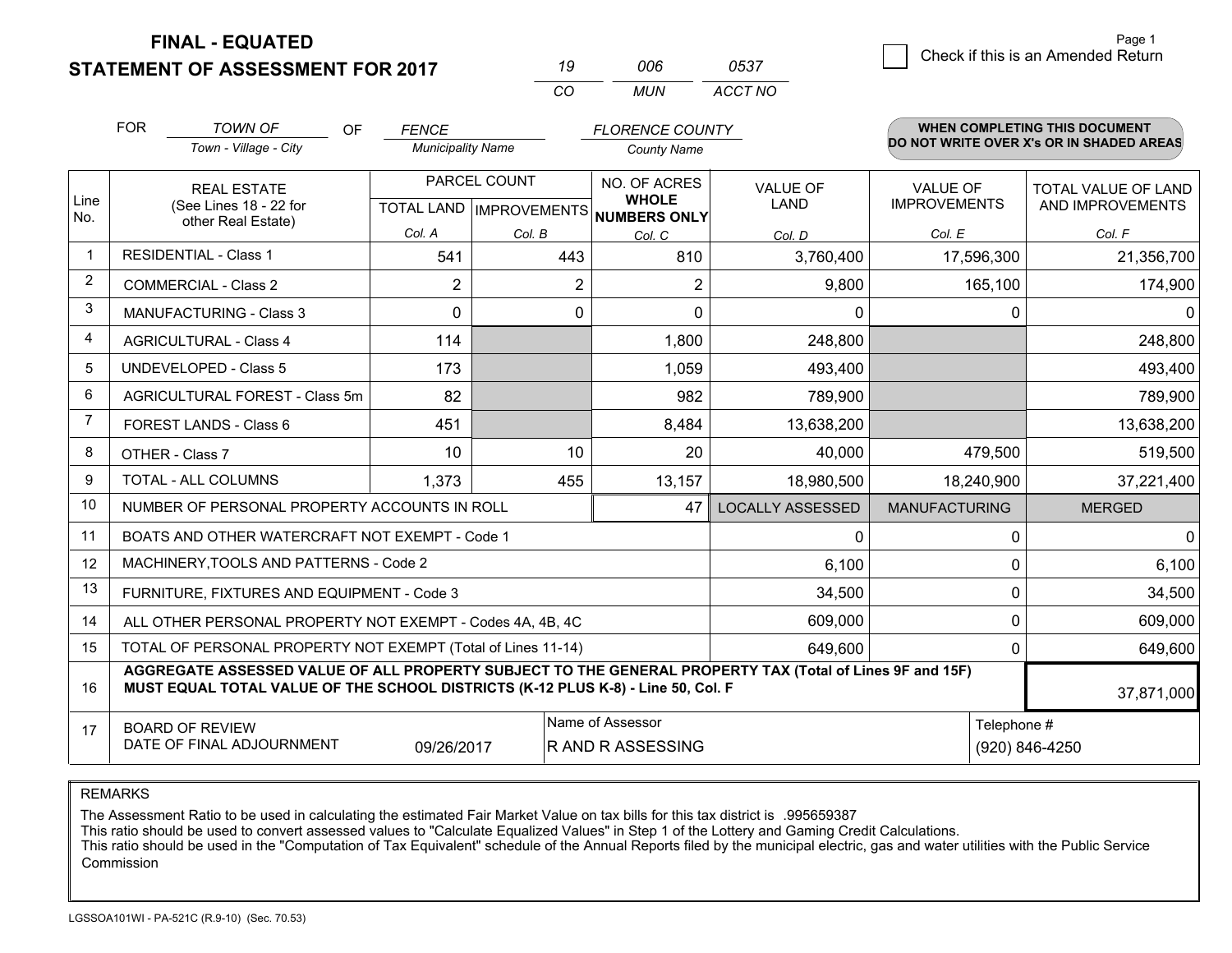*YEAR CO MUN ACCT NO* 2017 <u>19 006 0537</u> Page 2

Do not confuse FOREST LANDS (Line 7) with FOREST CROPS (in this section) - They are **NOT** the same

|    |                                                               |                 |  | Private Forest Crop - Reg Class @ 10¢ per acre                                 | Private Forest Crop - Reg Class @ \$2.52 per acre |                 |  |                                                                    |               |                                                                              |
|----|---------------------------------------------------------------|-----------------|--|--------------------------------------------------------------------------------|---------------------------------------------------|-----------------|--|--------------------------------------------------------------------|---------------|------------------------------------------------------------------------------|
| 18 | (a) PARCELS                                                   | (b) ACRES       |  | (c) ASSESSED VALUE                                                             |                                                   | (d) PARCELS     |  | (e) ACRES                                                          |               | (f) ASSESSED VALUE                                                           |
|    |                                                               |                 |  |                                                                                |                                                   | $\mathfrak{p}$  |  | 100.75                                                             |               | 164,300                                                                      |
|    |                                                               |                 |  | Private Forest Crop - Special Class @ 20¢ per acre                             |                                                   |                 |  |                                                                    |               | Entered Before 2005 Managed Forest - Ferrous Mining CLOSED @ \$8.27 per acre |
| 19 | (a) PARCELS                                                   | (b) ACRES       |  | (c) ASSESSED VALUE                                                             |                                                   | (d) PARCELS     |  | (e) ACRES                                                          |               | (f) ASSESSED VALUE                                                           |
|    |                                                               |                 |  |                                                                                |                                                   |                 |  |                                                                    |               |                                                                              |
|    |                                                               |                 |  | Entered Before 2005 Managed Forest - OPEN @ \$.79 per acre                     |                                                   |                 |  | Entered Before 2005 Managed Forest - CLOSED @ \$1.87 per acre      |               |                                                                              |
| 20 | (a) PARCELS                                                   | (b) ACRES       |  | (c) ASSESSED VALUE                                                             |                                                   | (d) PARCELS     |  | (e) ACRES                                                          |               | (f) ASSESSED VALUE                                                           |
|    | 117                                                           | 11.657.17       |  | 18,618,500                                                                     |                                                   | 102             |  | 3.323.09                                                           |               | 5,126,900                                                                    |
|    | Entered After 2004 Managed Forest - OPEN @<br>\$2.14 per acre |                 |  |                                                                                |                                                   |                 |  | Entered After 2004 Managed Forest - CLOSED @ \$10.68 per acre      |               |                                                                              |
| 21 | (a) PARCELS                                                   | (b) ACRES       |  | (c) ASSESSED VALUE                                                             |                                                   | (d) PARCELS     |  | (e) ACRES                                                          |               | (f) ASSESSED VALUE                                                           |
|    |                                                               |                 |  |                                                                                |                                                   |                 |  |                                                                    |               |                                                                              |
|    | 37                                                            | 1,306.5         |  | 2,099,000                                                                      |                                                   | 87              |  | 2,812.39                                                           |               | 4,486,100                                                                    |
| 22 | (a) County Forest Cropland Acres                              |                 |  | (b) Federal Acres                                                              |                                                   | (c) State Acres |  | (d) County (NOT FOREST CROP) Acres                                 |               | (e) Other Acres                                                              |
|    | 2,160                                                         |                 |  | 19.597.88                                                                      |                                                   | 3,660.53        |  | 247.74                                                             |               | 66.44                                                                        |
|    |                                                               |                 |  | Assessed Value of Omitted Property From Prior Years (Sec. 70.44)               |                                                   |                 |  | Assessed Value of Sec. 70.43 Corrections of Errors by Assessors    |               |                                                                              |
|    |                                                               | (a) REAL ESTATE |  | (b) PERSONAL                                                                   |                                                   |                 |  | (c1) REAL ESTATE                                                   |               | (c2) PERSONAL                                                                |
| 23 |                                                               |                 |  |                                                                                |                                                   |                 |  |                                                                    |               |                                                                              |
|    |                                                               |                 |  | Manufacturing Equated Value of Omitted Property From Prior Years (Sec. 70.995) |                                                   |                 |  | Mfg. Equated Value of Sec.70.43 Corrections of Errors by Assessors |               |                                                                              |
|    | (d) REAL ESTATE                                               |                 |  | (e) PERSONAL                                                                   |                                                   |                 |  | (f1) REAL ESTATE                                                   | (f2) PERSONAL |                                                                              |
|    |                                                               |                 |  |                                                                                |                                                   |                 |  |                                                                    |               |                                                                              |

# **SPECIAL DISTRICTS**

| Line<br>No. | Enter 6-digit<br>Special District<br>Code (Col. A) | <b>Account</b><br><b>Number</b><br>(Col. B) | <b>Special District Name</b><br>(Col. C) | <b>Locally Assessed Value</b><br>of Real Estate and<br>Personal Property (Col. D) | Mfg Value of Real Estate<br>and Personal Property<br>(Col. E) | <b>Merged Value of</b><br><b>Real Estate and</b><br>Personal Property (Col. F) |
|-------------|----------------------------------------------------|---------------------------------------------|------------------------------------------|-----------------------------------------------------------------------------------|---------------------------------------------------------------|--------------------------------------------------------------------------------|
|             |                                                    |                                             |                                          |                                                                                   |                                                               |                                                                                |
| 24          |                                                    |                                             |                                          |                                                                                   |                                                               |                                                                                |
| 25          |                                                    |                                             |                                          |                                                                                   |                                                               |                                                                                |
| 26          |                                                    |                                             |                                          |                                                                                   |                                                               |                                                                                |
| 27          |                                                    |                                             |                                          |                                                                                   |                                                               |                                                                                |
| 28          |                                                    |                                             |                                          |                                                                                   |                                                               |                                                                                |
| 29          |                                                    |                                             |                                          |                                                                                   |                                                               |                                                                                |
| 30          |                                                    |                                             |                                          |                                                                                   |                                                               |                                                                                |
| 31          |                                                    |                                             |                                          |                                                                                   |                                                               |                                                                                |
| 32          |                                                    |                                             |                                          |                                                                                   |                                                               |                                                                                |
| 33          |                                                    |                                             |                                          |                                                                                   |                                                               |                                                                                |
| 34          |                                                    |                                             |                                          |                                                                                   |                                                               |                                                                                |
| 35          |                                                    |                                             |                                          |                                                                                   |                                                               |                                                                                |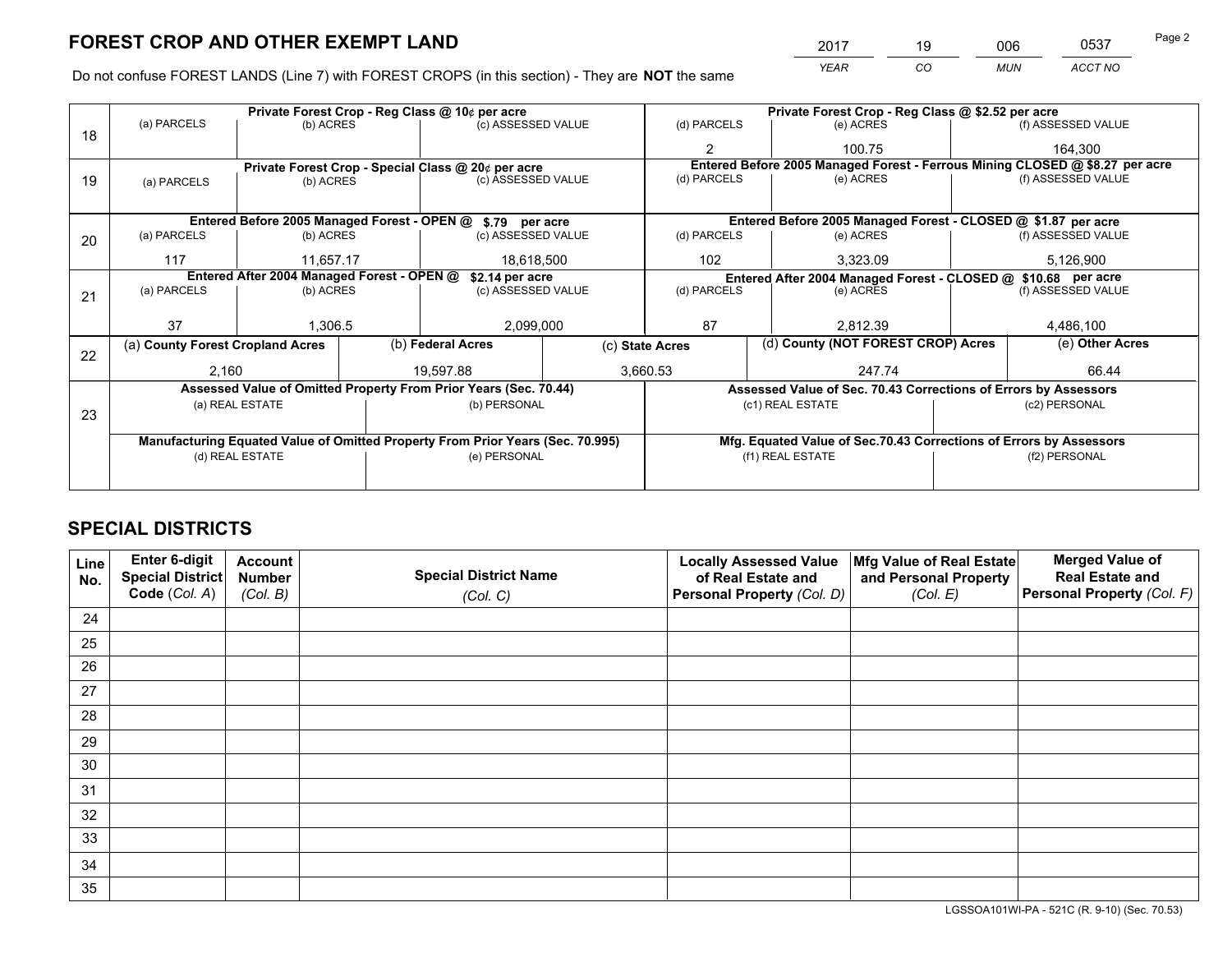|             |                                                          |                                             |                                                         | <b>YEAR</b>                                                                       | CO<br><b>MUN</b>                                              | ACCT NO                                                                        |
|-------------|----------------------------------------------------------|---------------------------------------------|---------------------------------------------------------|-----------------------------------------------------------------------------------|---------------------------------------------------------------|--------------------------------------------------------------------------------|
| Line<br>No. | Enter 6-digit<br><b>School District</b><br>Code (Col. A) | <b>Account</b><br><b>Number</b><br>(Col. B) | <b>School District Name</b><br>(Col. C)                 | <b>Locally Assessed Value</b><br>of Real Estate and<br>Personal Property (Col. D) | Mfg Value of Real Estate<br>and Personal Property<br>(Col. E) | <b>Merged Value of</b><br><b>Real Estate and</b><br>Personal Property (Col. F) |
|             | A. SCHOOL DISTRICTS (K-8 and K-12)                       |                                             |                                                         |                                                                                   |                                                               |                                                                                |
| 36          | 191855                                                   | 0122                                        | SCH D OF FLORENCE COUNTY                                | 37,871,000                                                                        |                                                               | 37,871,000                                                                     |
| 37          |                                                          |                                             |                                                         |                                                                                   |                                                               |                                                                                |
| 38          |                                                          |                                             |                                                         |                                                                                   |                                                               |                                                                                |
| 39          |                                                          |                                             |                                                         |                                                                                   |                                                               |                                                                                |
| 40          |                                                          |                                             |                                                         |                                                                                   |                                                               |                                                                                |
| 41          |                                                          |                                             |                                                         |                                                                                   |                                                               |                                                                                |
| 42          |                                                          |                                             |                                                         |                                                                                   |                                                               |                                                                                |
| 43          |                                                          |                                             |                                                         |                                                                                   |                                                               |                                                                                |
| 44<br>45    |                                                          |                                             |                                                         |                                                                                   |                                                               |                                                                                |
| 46          |                                                          |                                             |                                                         |                                                                                   |                                                               |                                                                                |
| 47          |                                                          |                                             |                                                         |                                                                                   |                                                               |                                                                                |
| 48          |                                                          |                                             |                                                         |                                                                                   |                                                               |                                                                                |
| 49          |                                                          |                                             |                                                         |                                                                                   |                                                               |                                                                                |
| 50          |                                                          |                                             | TOTAL ASSESSED VALUE OF SCHOOL DISTRICTS (K-8 and K-12) | 37,871,000                                                                        |                                                               | 37,871,000                                                                     |
|             | <b>B.</b><br><b>UNION HIGH SCHOOL DISTRICTS</b>          |                                             |                                                         |                                                                                   |                                                               |                                                                                |
| 51          |                                                          |                                             |                                                         |                                                                                   |                                                               |                                                                                |
| 52          |                                                          |                                             |                                                         |                                                                                   |                                                               |                                                                                |
| 53          |                                                          |                                             |                                                         |                                                                                   |                                                               |                                                                                |
| 54          |                                                          |                                             |                                                         |                                                                                   |                                                               |                                                                                |
| 55          |                                                          |                                             | TOTAL ASSESSED VALUE OF UNION HIGH SCHOOLS              |                                                                                   |                                                               |                                                                                |
|             | C. TECHNICAL COLLEGE DISTRICTS                           |                                             |                                                         |                                                                                   |                                                               |                                                                                |
| 56          | 001300                                                   | 0012                                        | NORTHEAST WISCONSIN TECH COLLEGE GNBY                   | 37,871,000                                                                        |                                                               | 37,871,000                                                                     |
| 57<br>58    |                                                          |                                             |                                                         |                                                                                   |                                                               |                                                                                |
| 59          |                                                          |                                             | TOTAL ASSESSED VALUE OF TECHNICAL COLLEGES              | 37,871,000                                                                        |                                                               | 37,871,000                                                                     |
|             |                                                          |                                             |                                                         |                                                                                   |                                                               |                                                                                |

2017

19

006

# *I hereby certify, to the best of my knowledge and belief, this form is complete and correct.*

**SCHOOL DISTRICTS**

| Print name of preparer | Title                    |                | Date (MM / DD / CCYY) |
|------------------------|--------------------------|----------------|-----------------------|
|                        |                          |                |                       |
| Signature of preparer  | Contact Telephone Number | E-mail address |                       |
|                        | $\sim$                   |                |                       |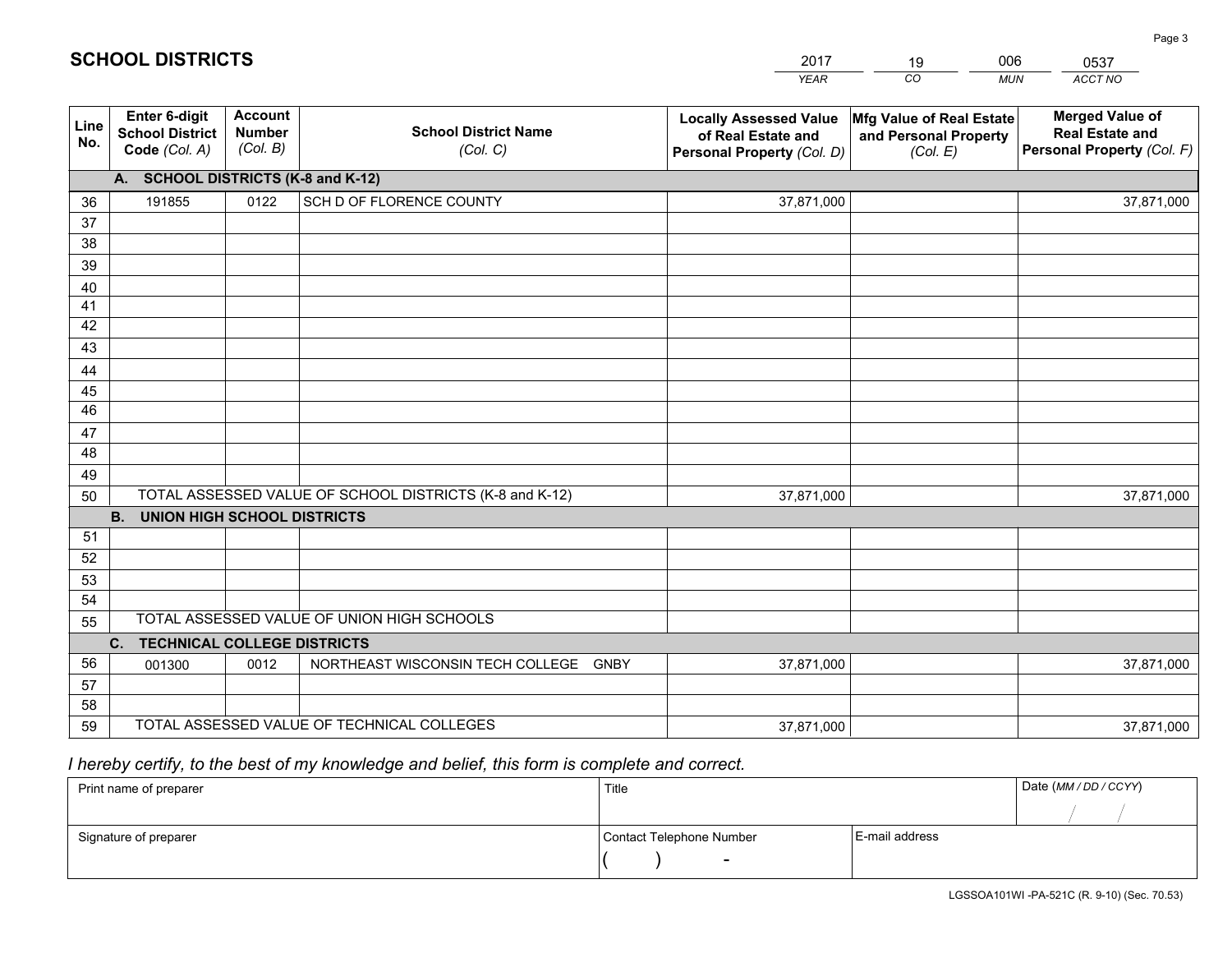#### **HIGHLIGHTS**

- 1. Complete the Statement of Assessment after the Board of Review. Reflect any changes made there.
- 2. Use black ink to complete.
- 3. Line 16 must equal Line 50, Col D.
- 4. Line 55 must equal the total of K-8 schools listed on lines 36-49. Do not include K-12 schools in this comparision.
- 5. Line 59, Col. D must equal Line 16.
- 6. Special District, School District and Technical College District values must include both real estate and personal property. Examples of Special districts are: town sanitary districts, public inland lake protection and rehabilitation districts, and metropolitan sewerage districts.
- 7. DO NOT INCLUDE Manufacturing property values.DOR will print these values on the final SOA.

PAMELA BATTE TOWN OF FENCE

PAMELA BATTE<br>TOWN OF FENCE

Ш

PO BOX 54

PO BOX 54

FLORENCE, WI 54120

FLORENCE, WI 54120

 8. Accuracy of this form is very important. The values reported directly affect the equalized value DOR calculates for school and special districts.

#### **Page 1:**

 If not prefilled, enter the tax year,county and municipal code,municipal type, municipal name and county name on the top of form.

Check the Amended box, if filing an amended / corrected SOA.

 Report the parcel count, acres and assessed value of taxable general property, total parcel count, (real and personal), total acres, and values from final figures set by the Board of Review.

- A. Real Estate land and improvements (buildings, etc.) is reported on lines 1 8, total line 9.
- B. Personal Property is reported on lines 11 14, Column D, total line 15.
- C. To complete this report, use the computer produced summary of the assessment roll that shows these amounts.
- D. Use whole numbers only.
- E. Add each line across and each column down to verify entries.

#### **Page 2:**

- A. Report Special Items (not subject to general property tax).
- 1. Private Forest Croplands and Managed Forest Lands are reported on lines 18,19, 20 and 21. Be sure to report assessed values **NOT** taxes.
- 2. You should have copies of the orders of entry, orders of withdrawal, etc., to update your assessment roll.
	- 3. Show hundredths of acres (e.g. 39.75).
- 4. Tax exempt lands are reported on line 22.
- 5. Omitted property and sec. 70.43, Wis. Stats., corrections of errors by assessor are reported on line 23. Report real estate and personal property separately. These should be for **prior years**, not something found on the current assessment roll after the board of review.
- B. Special District (Lines 24-35) Include the value of both real and personal property.
- The Department of Revenue (DOR) preprints much of the information regarding names and codes for schools, special districts,etc. If a district is not listed, enter the name and value only, DOR will enter the proper code.

### **Page 3 School Districts:**

Include the value of both real and personal property.

Report School District (regular, elementary, union high school, and technical college).

- 1. Regular (K-12) and Elementary (K-8) school values are reported on lines 36-49, total on line 50.
- 2. Union High School (UHS) (use only if elementary schools are listed on lines 36-49) are reported on lines 51-54. UHS total value (line 55) must equal to the total **elementary school** values reported on lines 36-49. Do notinclude K-12 schools in this comparison.
- 3. Technical College values are reported on lines 56-58, total on line 59.
- 4. Use the computer summary that shows these amounts to complete this report.

#### **This form is due the second Monday in June. File this report only after your Board of Review is complete.**

 *If you have questions: Return forms to:*

 Email: lgs@wisconsin.gov Wisconsin Department of RevenueCall:  $(608)$  266-2569 or  $(608)$  264-6892 Fax number: (608) 264-6887 PO Box 8971

Local Government Services Section 6-97 Madison WI 53708-8971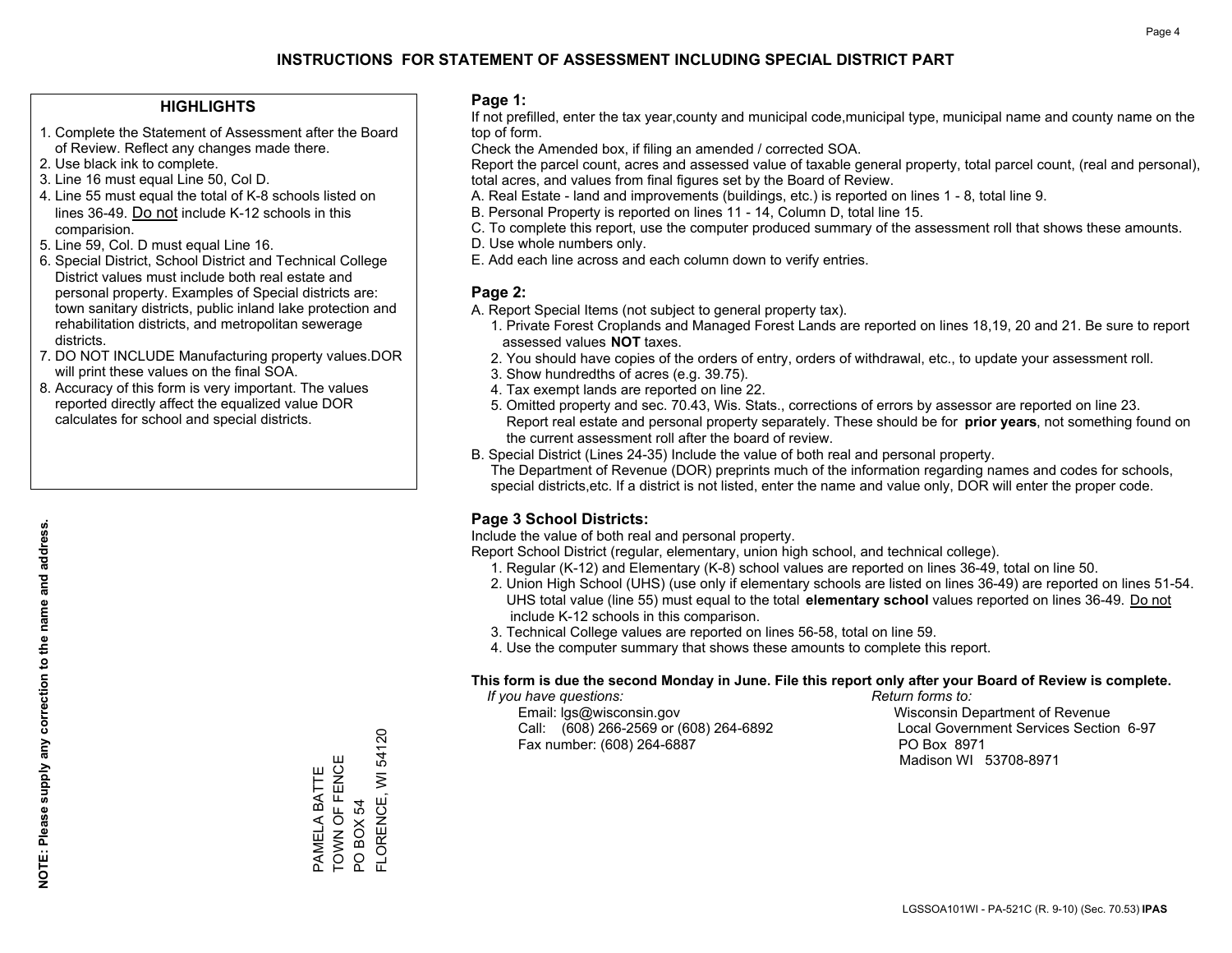**STATEMENT OF ASSESSMENT FOR 2017** 

| 19  | 008. | 0538    |
|-----|------|---------|
| CO. | MUN  | ACCT NO |

|                | <b>FOR</b>                                                                                                                                                                                   | <b>TOWN OF</b><br>OF                                         | <b>FERN</b>              |                | <b>FLORENCE COUNTY</b>                              |                         |                      | <b>WHEN COMPLETING THIS DOCUMENT</b><br>DO NOT WRITE OVER X's OR IN SHADED AREAS |
|----------------|----------------------------------------------------------------------------------------------------------------------------------------------------------------------------------------------|--------------------------------------------------------------|--------------------------|----------------|-----------------------------------------------------|-------------------------|----------------------|----------------------------------------------------------------------------------|
|                |                                                                                                                                                                                              | Town - Village - City                                        | <b>Municipality Name</b> |                | <b>County Name</b>                                  |                         |                      |                                                                                  |
|                |                                                                                                                                                                                              | PARCEL COUNT<br><b>REAL ESTATE</b>                           |                          |                | NO. OF ACRES                                        | <b>VALUE OF</b>         | VALUE OF             | TOTAL VALUE OF LAND                                                              |
| Line<br>No.    |                                                                                                                                                                                              | (See Lines 18 - 22 for<br>other Real Estate)                 |                          |                | <b>WHOLE</b><br>TOTAL LAND MPROVEMENTS NUMBERS ONLY | <b>LAND</b>             | <b>IMPROVEMENTS</b>  | AND IMPROVEMENTS                                                                 |
|                |                                                                                                                                                                                              |                                                              | Col. A                   | Col. B         | Col. C                                              | Col. D                  | Col. E               | Col. F                                                                           |
| -1             |                                                                                                                                                                                              | <b>RESIDENTIAL - Class 1</b>                                 | 523                      | 363            | 984                                                 | 14,944,800              | 24,258,500           | 39,203,300                                                                       |
| 2              |                                                                                                                                                                                              | <b>COMMERCIAL - Class 2</b>                                  | $\Omega$                 | $\Omega$       | $\Omega$                                            | $\Omega$                | ∩                    | $\Omega$                                                                         |
| 3              |                                                                                                                                                                                              | MANUFACTURING - Class 3                                      |                          |                | 17                                                  | 35,600                  | 140,800              | 176,400                                                                          |
| 4              |                                                                                                                                                                                              | <b>AGRICULTURAL - Class 4</b>                                | 29                       |                | 512                                                 | 62,000                  |                      | 62,000                                                                           |
| 5              |                                                                                                                                                                                              | UNDEVELOPED - Class 5                                        | 12                       |                | 101                                                 | 35,700                  |                      | 35,700                                                                           |
| 6              |                                                                                                                                                                                              | AGRICULTURAL FOREST - Class 5m                               | 16                       |                | 257                                                 | 201,600                 |                      | 201,600                                                                          |
| $\overline{7}$ |                                                                                                                                                                                              | FOREST LANDS - Class 6                                       | 169                      |                | 2,793                                               | 4,281,800               |                      | 4,281,800                                                                        |
| 8              |                                                                                                                                                                                              | OTHER - Class 7                                              | $\overline{2}$           | $\overline{2}$ | 4                                                   | 15,000                  | 119,500              | 134,500                                                                          |
| 9              |                                                                                                                                                                                              | TOTAL - ALL COLUMNS                                          | 752                      | 366            | 4,668                                               | 19,576,500              | 24,518,800           | 44,095,300                                                                       |
| 10             |                                                                                                                                                                                              | NUMBER OF PERSONAL PROPERTY ACCOUNTS IN ROLL                 |                          |                | 10 <sup>1</sup>                                     | <b>LOCALLY ASSESSED</b> | <b>MANUFACTURING</b> | <b>MERGED</b>                                                                    |
| 11             |                                                                                                                                                                                              | BOATS AND OTHER WATERCRAFT NOT EXEMPT - Code 1               |                          |                |                                                     | 0                       | 0                    | $\mathbf 0$                                                                      |
| 12             |                                                                                                                                                                                              | MACHINERY, TOOLS AND PATTERNS - Code 2                       |                          |                |                                                     | 0                       | 600                  | 600                                                                              |
| 13             |                                                                                                                                                                                              | FURNITURE, FIXTURES AND EQUIPMENT - Code 3                   |                          |                |                                                     | $\Omega$                | 100                  | 100                                                                              |
| 14             |                                                                                                                                                                                              | ALL OTHER PERSONAL PROPERTY NOT EXEMPT - Codes 4A, 4B, 4C    |                          |                |                                                     | 66,300                  | 1,300                | 67,600                                                                           |
| 15             |                                                                                                                                                                                              | TOTAL OF PERSONAL PROPERTY NOT EXEMPT (Total of Lines 11-14) |                          | 66,300         | 2,000                                               | 68,300                  |                      |                                                                                  |
| 16             | AGGREGATE ASSESSED VALUE OF ALL PROPERTY SUBJECT TO THE GENERAL PROPERTY TAX (Total of Lines 9F and 15F)<br>MUST EQUAL TOTAL VALUE OF THE SCHOOL DISTRICTS (K-12 PLUS K-8) - Line 50, Col. F |                                                              |                          |                |                                                     |                         | 44,163,600           |                                                                                  |
| 17             |                                                                                                                                                                                              | <b>BOARD OF REVIEW</b>                                       |                          |                | Name of Assessor                                    |                         | Telephone #          |                                                                                  |
|                |                                                                                                                                                                                              | DATE OF FINAL ADJOURNMENT                                    | 05/26/2017               |                | PHYLLIS WESTENBERG                                  |                         |                      | (920) 261-5291                                                                   |

REMARKS

The Assessment Ratio to be used in calculating the estimated Fair Market Value on tax bills for this tax district is .922243399

This ratio should be used to convert assessed values to "Calculate Equalized Values" in Step 1 of the Lottery and Gaming Credit Calculations.<br>This ratio should be used in the "Computation of Tax Equivalent" schedule of the **Commission**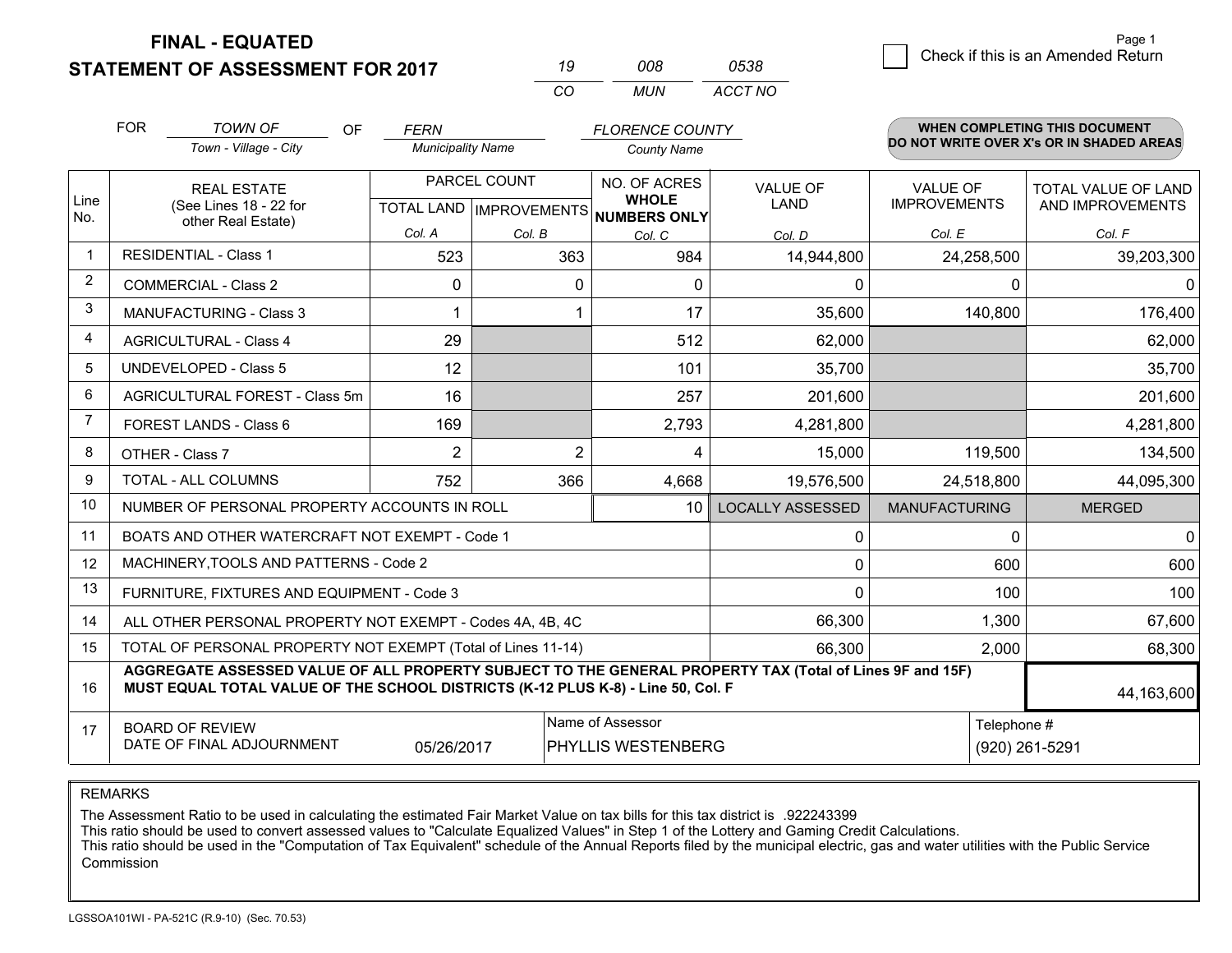*YEAR CO MUN ACCT NO* <sup>2017</sup> <sup>19</sup> <sup>008</sup> <sup>0538</sup>

Do not confuse FOREST LANDS (Line 7) with FOREST CROPS (in this section) - They are **NOT** the same

|    |                                                               |                                             |  | Private Forest Crop - Reg Class @ 10¢ per acre                                 |           |                                                                    | Private Forest Crop - Reg Class @ \$2.52 per acre               |  |                                                                              |  |
|----|---------------------------------------------------------------|---------------------------------------------|--|--------------------------------------------------------------------------------|-----------|--------------------------------------------------------------------|-----------------------------------------------------------------|--|------------------------------------------------------------------------------|--|
| 18 | (a) PARCELS                                                   | (b) ACRES                                   |  | (c) ASSESSED VALUE                                                             |           | (d) PARCELS                                                        | (e) ACRES                                                       |  | (f) ASSESSED VALUE                                                           |  |
|    |                                                               | 80                                          |  | 124,000                                                                        |           | $\mathfrak{p}$                                                     | 80                                                              |  | 124.000                                                                      |  |
|    |                                                               |                                             |  | Private Forest Crop - Special Class @ 20¢ per acre                             |           |                                                                    |                                                                 |  | Entered Before 2005 Managed Forest - Ferrous Mining CLOSED @ \$8.27 per acre |  |
| 19 | (a) PARCELS                                                   | (c) ASSESSED VALUE<br>(b) ACRES             |  | (d) PARCELS                                                                    | (e) ACRES |                                                                    | (f) ASSESSED VALUE                                              |  |                                                                              |  |
|    |                                                               |                                             |  |                                                                                |           |                                                                    |                                                                 |  |                                                                              |  |
|    |                                                               | Entered Before 2005 Managed Forest - OPEN @ |  | \$.79 per acre                                                                 |           |                                                                    | Entered Before 2005 Managed Forest - CLOSED @ \$1.87 per acre   |  |                                                                              |  |
| 20 | (a) PARCELS                                                   | (b) ACRES                                   |  | (c) ASSESSED VALUE                                                             |           | (d) PARCELS                                                        | (e) ACRES                                                       |  | (f) ASSESSED VALUE                                                           |  |
|    | 20                                                            | 4.566.2                                     |  | 7.077.700                                                                      |           | 22                                                                 | 646.37                                                          |  | 994.000                                                                      |  |
|    | Entered After 2004 Managed Forest - OPEN @<br>\$2.14 per acre |                                             |  |                                                                                |           | Entered After 2004 Managed Forest - CLOSED @ \$10.68 per acre      |                                                                 |  |                                                                              |  |
| 21 | (a) PARCELS                                                   | (b) ACRES                                   |  | (c) ASSESSED VALUE                                                             |           | (d) PARCELS<br>(e) ACRES                                           |                                                                 |  | (f) ASSESSED VALUE                                                           |  |
|    |                                                               |                                             |  |                                                                                |           |                                                                    |                                                                 |  |                                                                              |  |
|    | 28                                                            | 2.857.64                                    |  | 4,429,500                                                                      |           | 69                                                                 | 2.327.24                                                        |  | 3,614,600                                                                    |  |
| 22 |                                                               | (a) County Forest Cropland Acres            |  | (b) Federal Acres                                                              |           | (c) State Acres                                                    | (d) County (NOT FOREST CROP) Acres                              |  | (e) Other Acres                                                              |  |
|    | 3,638.51                                                      |                                             |  | 2,575.74<br>10.59                                                              |           |                                                                    | 64.66                                                           |  |                                                                              |  |
|    |                                                               |                                             |  | Assessed Value of Omitted Property From Prior Years (Sec. 70.44)               |           |                                                                    | Assessed Value of Sec. 70.43 Corrections of Errors by Assessors |  |                                                                              |  |
|    |                                                               | (a) REAL ESTATE                             |  | (b) PERSONAL                                                                   |           |                                                                    | (c1) REAL ESTATE                                                |  | (c2) PERSONAL                                                                |  |
| 23 |                                                               |                                             |  |                                                                                |           |                                                                    |                                                                 |  |                                                                              |  |
|    |                                                               |                                             |  | Manufacturing Equated Value of Omitted Property From Prior Years (Sec. 70.995) |           | Mfg. Equated Value of Sec.70.43 Corrections of Errors by Assessors |                                                                 |  |                                                                              |  |
|    | (d) REAL ESTATE                                               |                                             |  | (e) PERSONAL                                                                   |           |                                                                    | (f1) REAL ESTATE                                                |  | (f2) PERSONAL                                                                |  |
|    |                                                               |                                             |  |                                                                                |           |                                                                    |                                                                 |  |                                                                              |  |

# **SPECIAL DISTRICTS**

| Line<br>No. | Enter 6-digit<br>Special District<br>Code (Col. A) | <b>Account</b><br><b>Number</b><br>(Col. B) | <b>Special District Name</b><br>(Col. C) | <b>Locally Assessed Value</b><br>of Real Estate and<br>Personal Property (Col. D) | Mfg Value of Real Estate<br>and Personal Property<br>(Col. E) | <b>Merged Value of</b><br><b>Real Estate and</b><br>Personal Property (Col. F) |
|-------------|----------------------------------------------------|---------------------------------------------|------------------------------------------|-----------------------------------------------------------------------------------|---------------------------------------------------------------|--------------------------------------------------------------------------------|
|             |                                                    |                                             |                                          |                                                                                   |                                                               |                                                                                |
| 24          |                                                    |                                             |                                          |                                                                                   |                                                               |                                                                                |
| 25          |                                                    |                                             |                                          |                                                                                   |                                                               |                                                                                |
| 26          |                                                    |                                             |                                          |                                                                                   |                                                               |                                                                                |
| 27          |                                                    |                                             |                                          |                                                                                   |                                                               |                                                                                |
| 28          |                                                    |                                             |                                          |                                                                                   |                                                               |                                                                                |
| 29          |                                                    |                                             |                                          |                                                                                   |                                                               |                                                                                |
| 30          |                                                    |                                             |                                          |                                                                                   |                                                               |                                                                                |
| 31          |                                                    |                                             |                                          |                                                                                   |                                                               |                                                                                |
| 32          |                                                    |                                             |                                          |                                                                                   |                                                               |                                                                                |
| 33          |                                                    |                                             |                                          |                                                                                   |                                                               |                                                                                |
| 34          |                                                    |                                             |                                          |                                                                                   |                                                               |                                                                                |
| 35          |                                                    |                                             |                                          |                                                                                   |                                                               |                                                                                |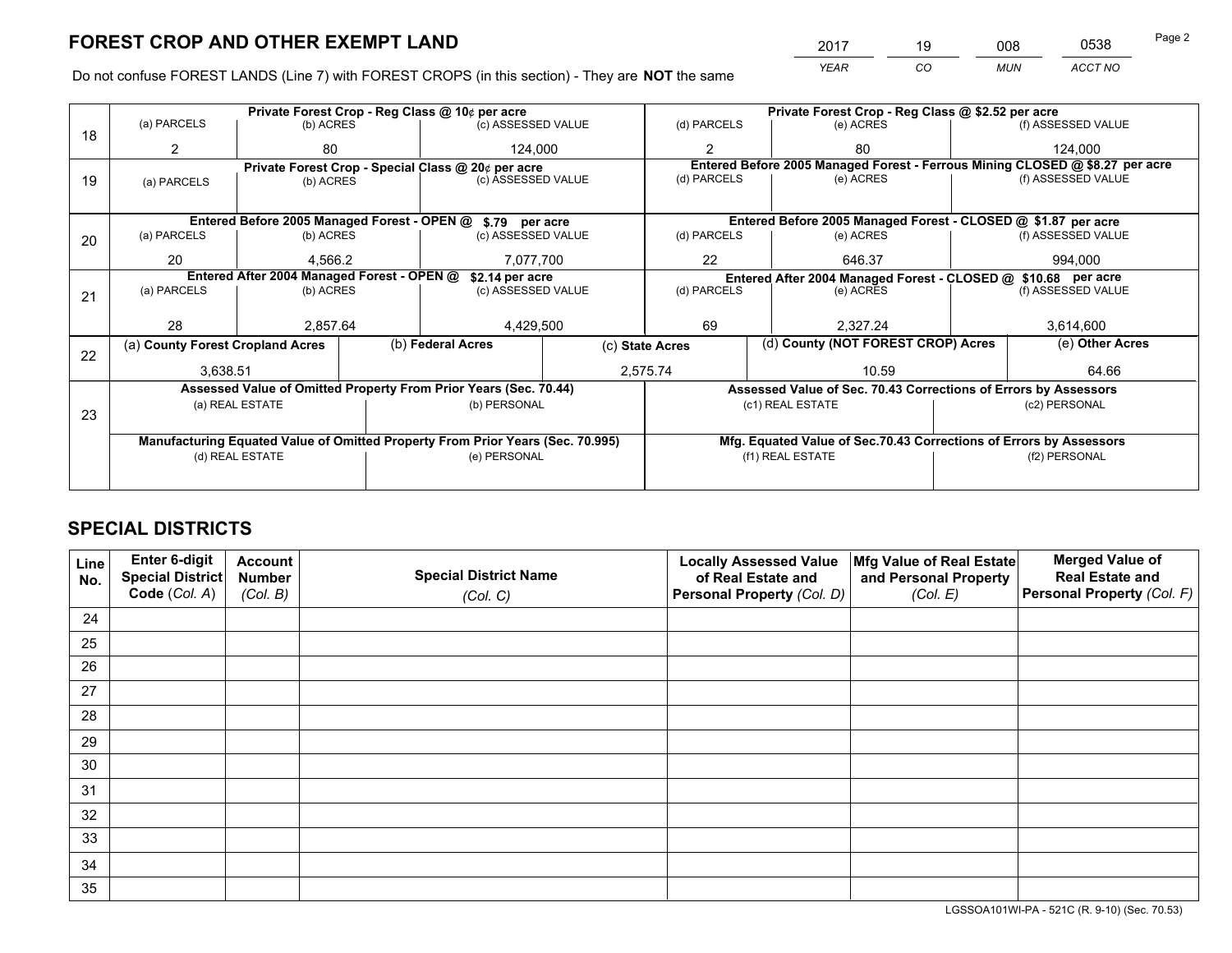|                 |                                                                 |                                             |                                                         | <b>YEAR</b>                                                                       | CO<br><b>MUN</b>                                              | ACCT NO                                                                        |
|-----------------|-----------------------------------------------------------------|---------------------------------------------|---------------------------------------------------------|-----------------------------------------------------------------------------------|---------------------------------------------------------------|--------------------------------------------------------------------------------|
| Line<br>No.     | <b>Enter 6-digit</b><br><b>School District</b><br>Code (Col. A) | <b>Account</b><br><b>Number</b><br>(Col. B) | <b>School District Name</b><br>(Col. C)                 | <b>Locally Assessed Value</b><br>of Real Estate and<br>Personal Property (Col. D) | Mfg Value of Real Estate<br>and Personal Property<br>(Col. E) | <b>Merged Value of</b><br><b>Real Estate and</b><br>Personal Property (Col. F) |
|                 | A. SCHOOL DISTRICTS (K-8 and K-12)                              |                                             |                                                         |                                                                                   |                                                               |                                                                                |
| 36              | 191855                                                          | 0122                                        | SCH D OF FLORENCE COUNTY                                | 43,985,200                                                                        | 178,400                                                       | 44,163,600                                                                     |
| 37              |                                                                 |                                             |                                                         |                                                                                   |                                                               |                                                                                |
| 38              |                                                                 |                                             |                                                         |                                                                                   |                                                               |                                                                                |
| 39              |                                                                 |                                             |                                                         |                                                                                   |                                                               |                                                                                |
| 40              |                                                                 |                                             |                                                         |                                                                                   |                                                               |                                                                                |
| 41<br>42        |                                                                 |                                             |                                                         |                                                                                   |                                                               |                                                                                |
| 43              |                                                                 |                                             |                                                         |                                                                                   |                                                               |                                                                                |
| 44              |                                                                 |                                             |                                                         |                                                                                   |                                                               |                                                                                |
| 45              |                                                                 |                                             |                                                         |                                                                                   |                                                               |                                                                                |
| $\overline{46}$ |                                                                 |                                             |                                                         |                                                                                   |                                                               |                                                                                |
| 47              |                                                                 |                                             |                                                         |                                                                                   |                                                               |                                                                                |
| 48              |                                                                 |                                             |                                                         |                                                                                   |                                                               |                                                                                |
| 49              |                                                                 |                                             |                                                         |                                                                                   |                                                               |                                                                                |
| 50              |                                                                 |                                             | TOTAL ASSESSED VALUE OF SCHOOL DISTRICTS (K-8 and K-12) | 43,985,200                                                                        | 178,400                                                       | 44,163,600                                                                     |
|                 | <b>B.</b><br><b>UNION HIGH SCHOOL DISTRICTS</b>                 |                                             |                                                         |                                                                                   |                                                               |                                                                                |
| 51              |                                                                 |                                             |                                                         |                                                                                   |                                                               |                                                                                |
| 52              |                                                                 |                                             |                                                         |                                                                                   |                                                               |                                                                                |
| 53              |                                                                 |                                             |                                                         |                                                                                   |                                                               |                                                                                |
| 54              |                                                                 |                                             | TOTAL ASSESSED VALUE OF UNION HIGH SCHOOLS              |                                                                                   |                                                               |                                                                                |
| 55              |                                                                 |                                             |                                                         |                                                                                   |                                                               |                                                                                |
| 56              | C.<br><b>TECHNICAL COLLEGE DISTRICTS</b><br>001300              | 0012                                        | NORTHEAST WISCONSIN TECH COLLEGE<br><b>GNBY</b>         | 43,985,200                                                                        | 178,400                                                       | 44,163,600                                                                     |
| 57              |                                                                 |                                             |                                                         |                                                                                   |                                                               |                                                                                |
| 58              |                                                                 |                                             |                                                         |                                                                                   |                                                               |                                                                                |
| 59              |                                                                 |                                             | TOTAL ASSESSED VALUE OF TECHNICAL COLLEGES              | 43,985,200                                                                        | 178,400                                                       | 44,163,600                                                                     |

2017

19

008

# *I hereby certify, to the best of my knowledge and belief, this form is complete and correct.*

**SCHOOL DISTRICTS**

| Print name of preparer | Title                    |                | Date (MM / DD / CCYY) |
|------------------------|--------------------------|----------------|-----------------------|
|                        |                          |                |                       |
| Signature of preparer  | Contact Telephone Number | E-mail address |                       |
|                        | $\overline{\phantom{0}}$ |                |                       |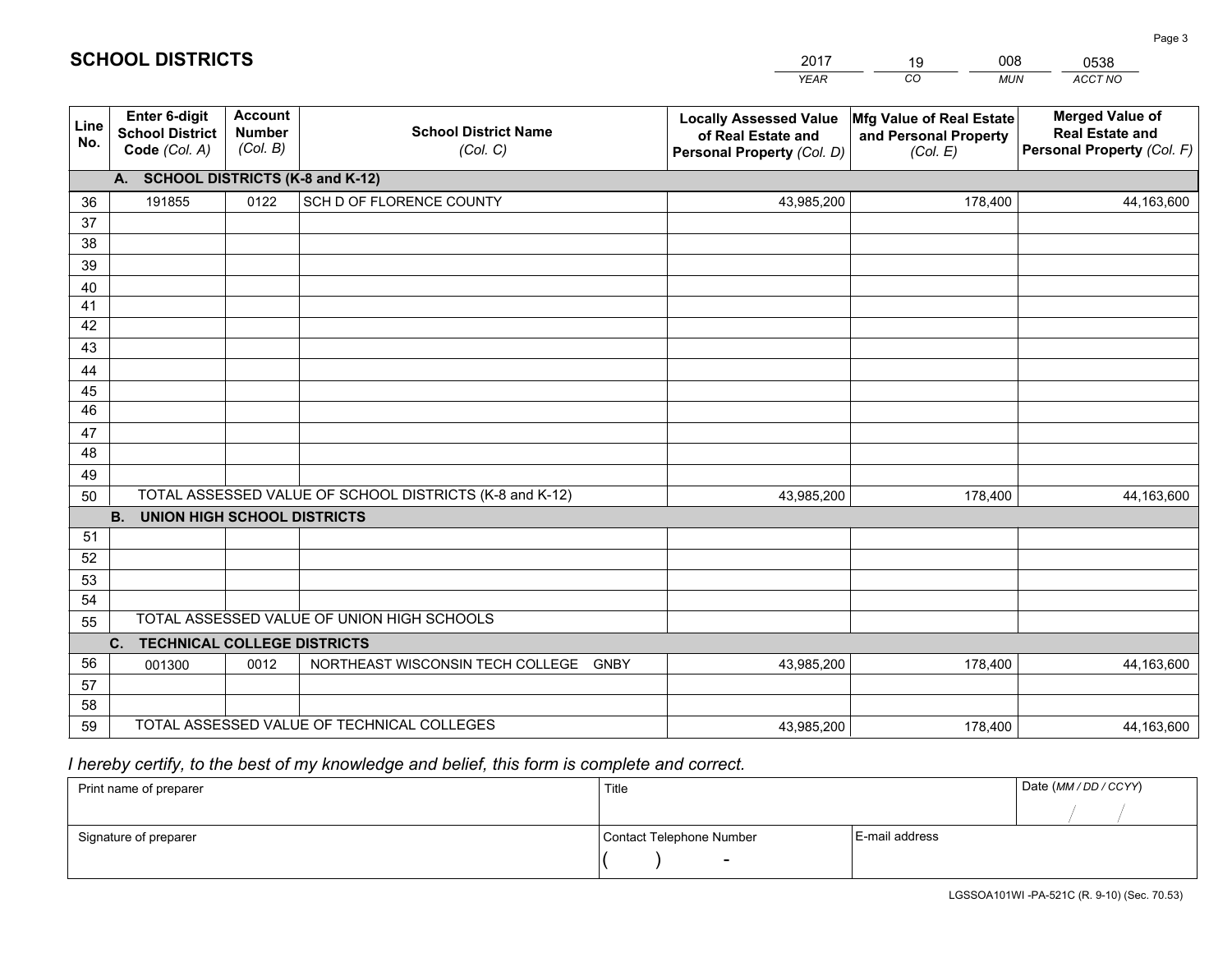#### **HIGHLIGHTS**

- 1. Complete the Statement of Assessment after the Board of Review. Reflect any changes made there.
- 2. Use black ink to complete.
- 3. Line 16 must equal Line 50, Col D.
- 4. Line 55 must equal the total of K-8 schools listed on lines 36-49. Do not include K-12 schools in this comparision.
- 5. Line 59, Col. D must equal Line 16.
- 6. Special District, School District and Technical College District values must include both real estate and personal property. Examples of Special districts are: town sanitary districts, public inland lake protection and rehabilitation districts, and metropolitan sewerage districts.
- 7. DO NOT INCLUDE Manufacturing property values.DOR will print these values on the final SOA.
- 8. Accuracy of this form is very important. The values reported directly affect the equalized value DOR calculates for school and special districts.

#### **Page 1:**

 If not prefilled, enter the tax year,county and municipal code,municipal type, municipal name and county name on the top of form.

Check the Amended box, if filing an amended / corrected SOA.

 Report the parcel count, acres and assessed value of taxable general property, total parcel count, (real and personal), total acres, and values from final figures set by the Board of Review.

- A. Real Estate land and improvements (buildings, etc.) is reported on lines 1 8, total line 9.
- B. Personal Property is reported on lines 11 14, Column D, total line 15.
- C. To complete this report, use the computer produced summary of the assessment roll that shows these amounts.
- D. Use whole numbers only.
- E. Add each line across and each column down to verify entries.

#### **Page 2:**

- A. Report Special Items (not subject to general property tax).
- 1. Private Forest Croplands and Managed Forest Lands are reported on lines 18,19, 20 and 21. Be sure to report assessed values **NOT** taxes.
- 2. You should have copies of the orders of entry, orders of withdrawal, etc., to update your assessment roll.
	- 3. Show hundredths of acres (e.g. 39.75).
- 4. Tax exempt lands are reported on line 22.
- 5. Omitted property and sec. 70.43, Wis. Stats., corrections of errors by assessor are reported on line 23. Report real estate and personal property separately. These should be for **prior years**, not something found on the current assessment roll after the board of review.
- B. Special District (Lines 24-35) Include the value of both real and personal property.
- The Department of Revenue (DOR) preprints much of the information regarding names and codes for schools, special districts,etc. If a district is not listed, enter the name and value only, DOR will enter the proper code.

### **Page 3 School Districts:**

Include the value of both real and personal property.

Report School District (regular, elementary, union high school, and technical college).

- 1. Regular (K-12) and Elementary (K-8) school values are reported on lines 36-49, total on line 50.
- 2. Union High School (UHS) (use only if elementary schools are listed on lines 36-49) are reported on lines 51-54. UHS total value (line 55) must equal to the total **elementary school** values reported on lines 36-49. Do notinclude K-12 schools in this comparison.
- 3. Technical College values are reported on lines 56-58, total on line 59.
- 4. Use the computer summary that shows these amounts to complete this report.

#### **This form is due the second Monday in June. File this report only after your Board of Review is complete.**

 *If you have questions: Return forms to:*

 Email: lgs@wisconsin.gov Wisconsin Department of RevenueCall:  $(608)$  266-2569 or  $(608)$  264-6892 Fax number: (608) 264-6887 PO Box 8971

Local Government Services Section 6-97 Madison WI 53708-8971

FLORENCE, WI 54121 - 0290 FLORENCE, WI 54121 - 0290 GEORGE PAKOS<br>TOWN OF FERN GEORGE PAKOS TOWN OF FERN PO BOX 290 PO BOX 290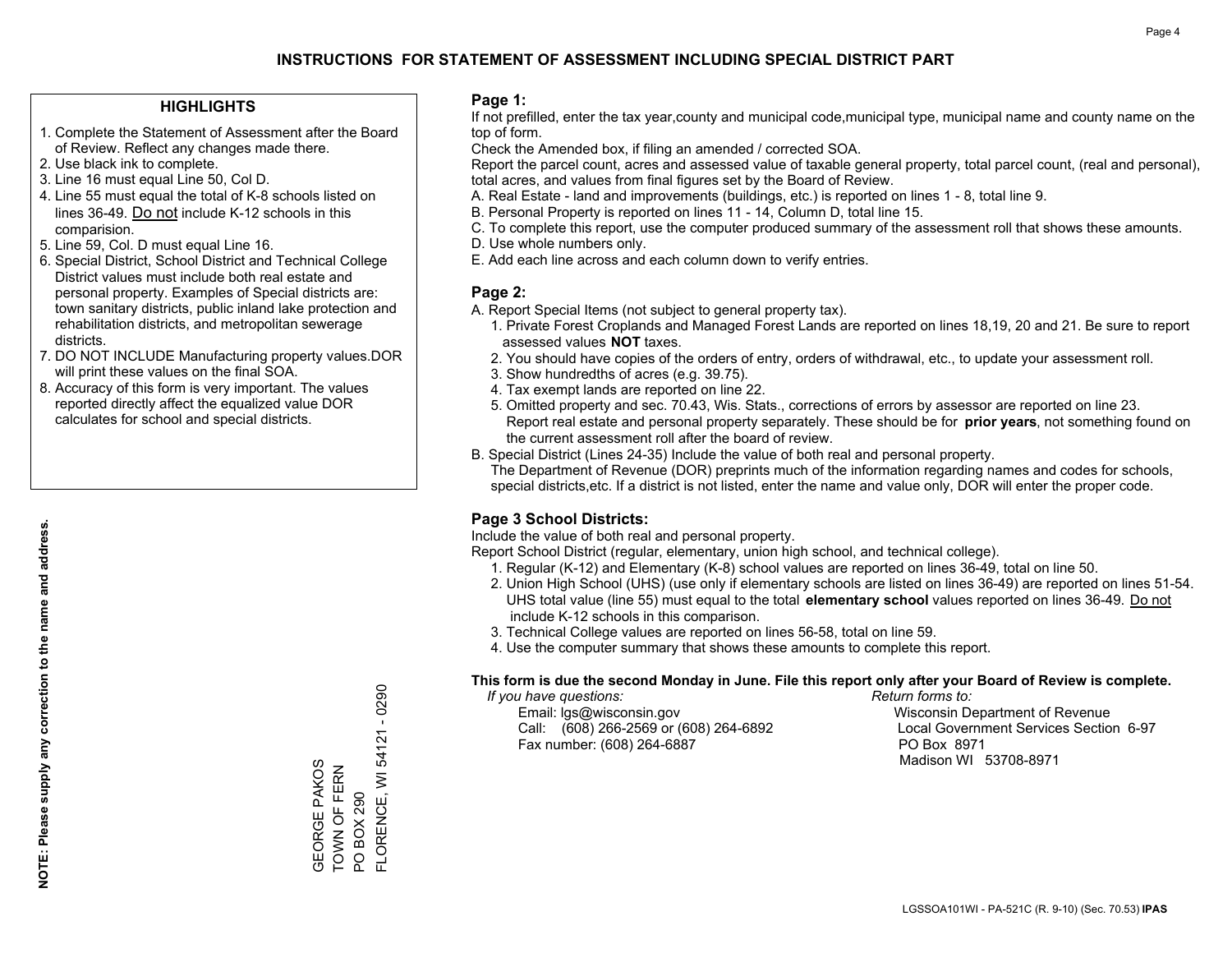**STATEMENT OF ASSESSMENT FOR 2017** 

| 19  | 010 | 0539    |
|-----|-----|---------|
| CO. | MUN | ACCT NO |

|                | <b>FOR</b>                                                                                                                                                                                   | <b>TOWN OF</b><br><b>OF</b>                                  | <b>FLORENCE</b>          |              | <b>FLORENCE COUNTY</b>                   |                         |                      | <b>WHEN COMPLETING THIS DOCUMENT</b>     |
|----------------|----------------------------------------------------------------------------------------------------------------------------------------------------------------------------------------------|--------------------------------------------------------------|--------------------------|--------------|------------------------------------------|-------------------------|----------------------|------------------------------------------|
|                |                                                                                                                                                                                              | Town - Village - City                                        | <b>Municipality Name</b> |              | <b>County Name</b>                       |                         |                      | DO NOT WRITE OVER X's OR IN SHADED AREAS |
| Line           |                                                                                                                                                                                              | <b>REAL ESTATE</b>                                           |                          | PARCEL COUNT | NO. OF ACRES<br><b>WHOLE</b>             | <b>VALUE OF</b>         | <b>VALUE OF</b>      | <b>TOTAL VALUE OF LAND</b>               |
| No.            |                                                                                                                                                                                              | (See Lines 18 - 22 for<br>other Real Estate)                 |                          |              | TOTAL LAND   IMPROVEMENTS   NUMBERS ONLY | LAND                    | <b>IMPROVEMENTS</b>  | AND IMPROVEMENTS                         |
|                |                                                                                                                                                                                              |                                                              | Col. A                   | Col. B       | Col. C                                   | Col. D                  | Col. E               | Col. F                                   |
| $\mathbf{1}$   |                                                                                                                                                                                              | <b>RESIDENTIAL - Class 1</b>                                 | 2,586                    | 1,827        | 3,532                                    | 91,005,600              | 156,826,900          | 247,832,500                              |
| $\overline{2}$ |                                                                                                                                                                                              | <b>COMMERCIAL - Class 2</b>                                  | 155                      | 116          | 425                                      | 3,884,600               | 15,668,000           | 19,552,600                               |
| 3              |                                                                                                                                                                                              | <b>MANUFACTURING - Class 3</b>                               | $\overline{7}$           |              | 65                                       | 326,600                 | 3,433,300            | 3,759,900                                |
| 4              |                                                                                                                                                                                              | <b>AGRICULTURAL - Class 4</b>                                | 202                      |              | 3,158                                    | 367,900                 |                      | 367,900                                  |
| 5              |                                                                                                                                                                                              | <b>UNDEVELOPED - Class 5</b>                                 | 238                      |              | 1,369                                    | 747,400                 |                      | 747,400                                  |
| 6              |                                                                                                                                                                                              | AGRICULTURAL FOREST - Class 5m                               | 132                      |              | 2,045                                    | 1,552,900               |                      | 1,552,900                                |
| $\overline{7}$ |                                                                                                                                                                                              | FOREST LANDS - Class 6                                       | 708                      |              | 14,074                                   | 21,281,800              |                      | 21,281,800                               |
| 8              |                                                                                                                                                                                              | OTHER - Class 7                                              | 8                        | 8            | 18                                       | 52,900                  | 669,400              | 722,300                                  |
| 9              |                                                                                                                                                                                              | TOTAL - ALL COLUMNS                                          | 4,036                    | 1,958        | 24,686                                   | 119,219,700             | 176,597,600          | 295,817,300                              |
| 10             |                                                                                                                                                                                              | NUMBER OF PERSONAL PROPERTY ACCOUNTS IN ROLL                 |                          |              | 195                                      | <b>LOCALLY ASSESSED</b> | <b>MANUFACTURING</b> | <b>MERGED</b>                            |
| 11             |                                                                                                                                                                                              | BOATS AND OTHER WATERCRAFT NOT EXEMPT - Code 1               |                          |              |                                          | 1,000                   | $\Omega$             | 1,000                                    |
| 12             |                                                                                                                                                                                              | MACHINERY, TOOLS AND PATTERNS - Code 2                       |                          |              |                                          | 747,600                 | 357,900              | 1,105,500                                |
| 13             |                                                                                                                                                                                              | FURNITURE, FIXTURES AND EQUIPMENT - Code 3                   |                          |              |                                          | 800,800                 | 66,600               | 867,400                                  |
| 14             |                                                                                                                                                                                              | ALL OTHER PERSONAL PROPERTY NOT EXEMPT - Codes 4A, 4B, 4C    |                          |              |                                          | 1,118,200               | 129,800              | 1,248,000                                |
| 15             |                                                                                                                                                                                              | TOTAL OF PERSONAL PROPERTY NOT EXEMPT (Total of Lines 11-14) |                          |              |                                          | 2,667,600               | 554,300              | 3,221,900                                |
| 16             | AGGREGATE ASSESSED VALUE OF ALL PROPERTY SUBJECT TO THE GENERAL PROPERTY TAX (Total of Lines 9F and 15F)<br>MUST EQUAL TOTAL VALUE OF THE SCHOOL DISTRICTS (K-12 PLUS K-8) - Line 50, Col. F |                                                              |                          |              |                                          |                         |                      | 299,039,200                              |
| 17             | Name of Assessor<br>Telephone #<br><b>BOARD OF REVIEW</b><br>DATE OF FINAL ADJOURNMENT<br>09/27/2017<br>R AND R ASSESSING SERVICES<br>(920) 846-4250                                         |                                                              |                          |              |                                          |                         |                      |                                          |

#### REMARKS

The Assessment Ratio to be used in calculating the estimated Fair Market Value on tax bills for this tax district is .968171635

This ratio should be used to convert assessed values to "Calculate Equalized Values" in Step 1 of the Lottery and Gaming Credit Calculations.<br>This ratio should be used in the "Computation of Tax Equivalent" schedule of the Commission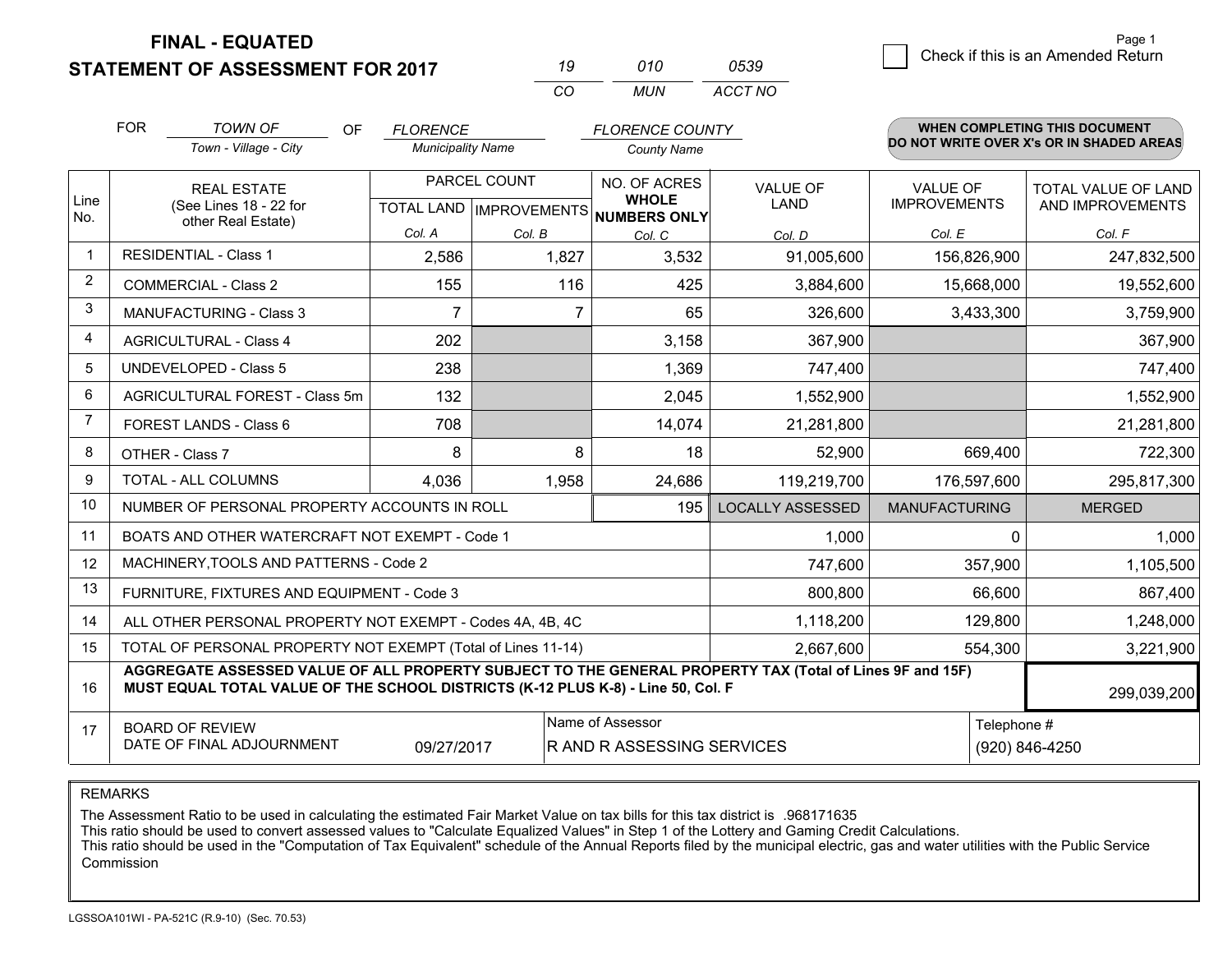*YEAR CO MUN ACCT NO* <sup>2017</sup> <sup>19</sup> <sup>010</sup> <sup>0539</sup>

Do not confuse FOREST LANDS (Line 7) with FOREST CROPS (in this section) - They are **NOT** the same

|    |                                                                                |                                            |  | Private Forest Crop - Reg Class @ 10¢ per acre                   |                                       | Private Forest Crop - Reg Class @ \$2.52 per acre |                                                                              |  |                    |  |
|----|--------------------------------------------------------------------------------|--------------------------------------------|--|------------------------------------------------------------------|---------------------------------------|---------------------------------------------------|------------------------------------------------------------------------------|--|--------------------|--|
| 18 | (a) PARCELS                                                                    | (b) ACRES                                  |  | (c) ASSESSED VALUE                                               |                                       | (d) PARCELS                                       | (e) ACRES                                                                    |  | (f) ASSESSED VALUE |  |
|    | 8                                                                              | 320                                        |  | 493.000                                                          |                                       | 5                                                 | 200                                                                          |  | 317.500            |  |
|    |                                                                                |                                            |  | Private Forest Crop - Special Class @ 20¢ per acre               |                                       |                                                   | Entered Before 2005 Managed Forest - Ferrous Mining CLOSED @ \$8.27 per acre |  |                    |  |
| 19 | (a) PARCELS                                                                    | (b) ACRES                                  |  | (c) ASSESSED VALUE                                               |                                       | (d) PARCELS                                       | (e) ACRES                                                                    |  | (f) ASSESSED VALUE |  |
|    |                                                                                |                                            |  |                                                                  |                                       |                                                   |                                                                              |  |                    |  |
|    |                                                                                |                                            |  | Entered Before 2005 Managed Forest - OPEN @ \$.79 per acre       |                                       |                                                   | Entered Before 2005 Managed Forest - CLOSED @ \$1.87 per acre                |  |                    |  |
| 20 | (a) PARCELS                                                                    | (b) ACRES                                  |  | (c) ASSESSED VALUE                                               |                                       | (d) PARCELS                                       | (e) ACRES                                                                    |  | (f) ASSESSED VALUE |  |
|    | 94                                                                             | 19.465.46                                  |  | 29.570.900                                                       |                                       | 122                                               | 4.481.65                                                                     |  | 6,732,500          |  |
|    |                                                                                | Entered After 2004 Managed Forest - OPEN @ |  |                                                                  |                                       |                                                   |                                                                              |  |                    |  |
|    |                                                                                | (a) PARCELS<br>(b) ACRES                   |  |                                                                  | \$2.14 per acre<br>(c) ASSESSED VALUE |                                                   | Entered After 2004 Managed Forest - CLOSED @ \$10.68 per acre<br>(e) ACRES   |  | (f) ASSESSED VALUE |  |
| 21 |                                                                                |                                            |  |                                                                  |                                       | (d) PARCELS                                       |                                                                              |  |                    |  |
|    |                                                                                |                                            |  |                                                                  |                                       |                                                   |                                                                              |  |                    |  |
|    | 45                                                                             | 3.321.47                                   |  | 5,039,200                                                        |                                       | 130<br>4.175.23                                   |                                                                              |  | 6,428,500          |  |
|    | (a) County Forest Cropland Acres                                               |                                            |  | (b) Federal Acres                                                | (c) State Acres                       |                                                   | (d) County (NOT FOREST CROP) Acres                                           |  | (e) Other Acres    |  |
| 22 | 1,200                                                                          |                                            |  | 28,488.68                                                        |                                       | 9,187.2                                           | 129.47                                                                       |  | 1,685.36           |  |
|    |                                                                                |                                            |  |                                                                  |                                       |                                                   |                                                                              |  |                    |  |
|    |                                                                                |                                            |  | Assessed Value of Omitted Property From Prior Years (Sec. 70.44) |                                       |                                                   | Assessed Value of Sec. 70.43 Corrections of Errors by Assessors              |  |                    |  |
| 23 |                                                                                | (a) REAL ESTATE                            |  | (b) PERSONAL                                                     |                                       | (c1) REAL ESTATE                                  |                                                                              |  | (c2) PERSONAL      |  |
|    |                                                                                |                                            |  |                                                                  |                                       |                                                   |                                                                              |  |                    |  |
|    | Manufacturing Equated Value of Omitted Property From Prior Years (Sec. 70.995) |                                            |  |                                                                  |                                       |                                                   | Mfg. Equated Value of Sec.70.43 Corrections of Errors by Assessors           |  |                    |  |
|    |                                                                                | (d) REAL ESTATE                            |  | (e) PERSONAL                                                     |                                       | (f1) REAL ESTATE                                  |                                                                              |  | (f2) PERSONAL      |  |
|    |                                                                                |                                            |  |                                                                  |                                       |                                                   |                                                                              |  |                    |  |
|    |                                                                                |                                            |  |                                                                  |                                       |                                                   |                                                                              |  |                    |  |

# **SPECIAL DISTRICTS**

| Line<br>No. | Enter 6-digit<br>Special District<br>Code (Col. A) | <b>Account</b><br><b>Number</b><br>(Col. B) | <b>Special District Name</b><br>(Col. C) | <b>Locally Assessed Value</b><br>of Real Estate and<br>Personal Property (Col. D) | Mfg Value of Real Estate<br>and Personal Property<br>(Col. E) | <b>Merged Value of</b><br><b>Real Estate and</b><br>Personal Property (Col. F) |
|-------------|----------------------------------------------------|---------------------------------------------|------------------------------------------|-----------------------------------------------------------------------------------|---------------------------------------------------------------|--------------------------------------------------------------------------------|
| 24          |                                                    |                                             |                                          |                                                                                   |                                                               |                                                                                |
| 25          |                                                    |                                             |                                          |                                                                                   |                                                               |                                                                                |
| 26          |                                                    |                                             |                                          |                                                                                   |                                                               |                                                                                |
| 27          |                                                    |                                             |                                          |                                                                                   |                                                               |                                                                                |
| 28          |                                                    |                                             |                                          |                                                                                   |                                                               |                                                                                |
| 29          |                                                    |                                             |                                          |                                                                                   |                                                               |                                                                                |
| 30          |                                                    |                                             |                                          |                                                                                   |                                                               |                                                                                |
| 31          |                                                    |                                             |                                          |                                                                                   |                                                               |                                                                                |
| 32          |                                                    |                                             |                                          |                                                                                   |                                                               |                                                                                |
| 33          |                                                    |                                             |                                          |                                                                                   |                                                               |                                                                                |
| 34          |                                                    |                                             |                                          |                                                                                   |                                                               |                                                                                |
| 35          |                                                    |                                             |                                          |                                                                                   |                                                               |                                                                                |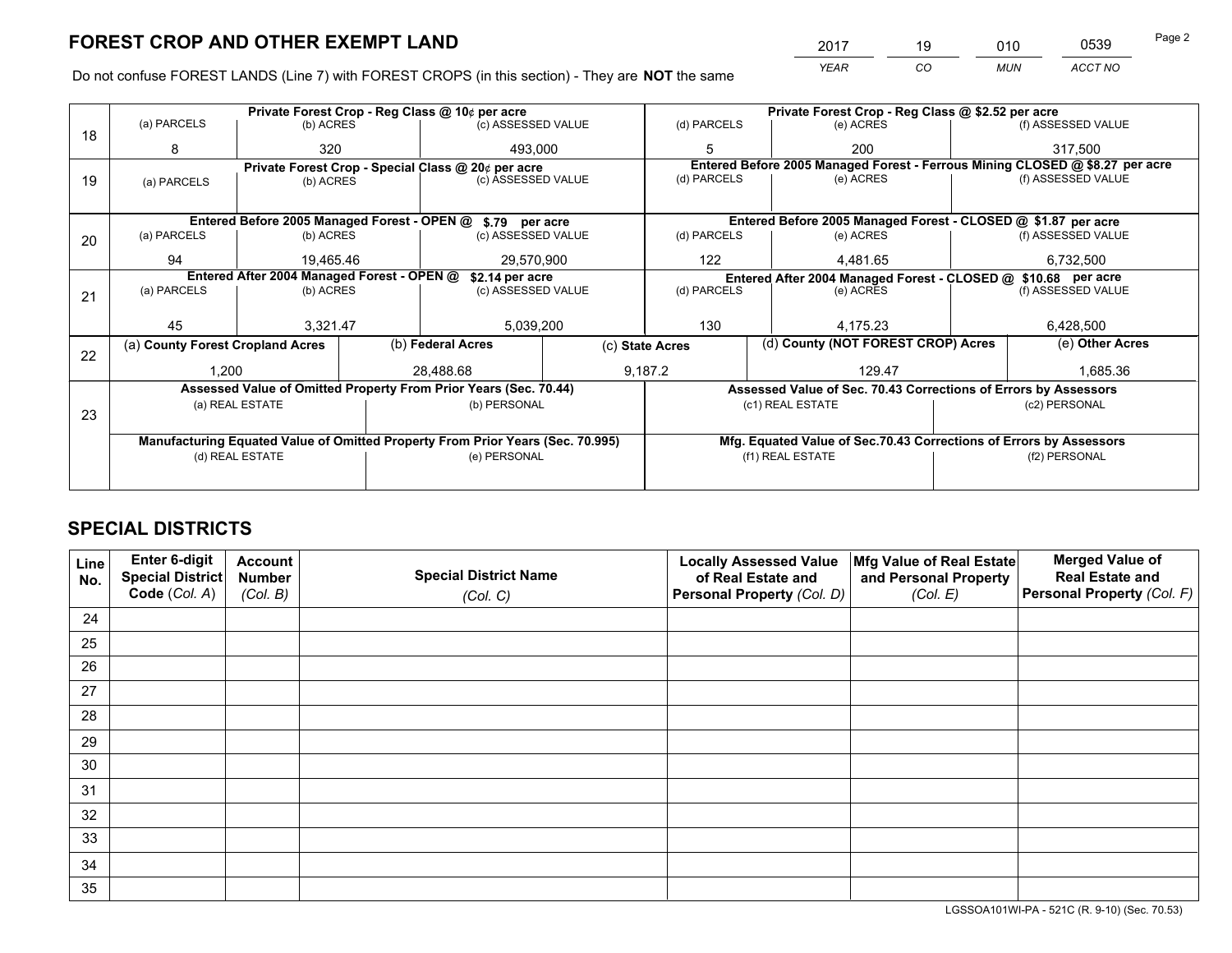|             |                                                          |                                             |                                                         | <b>YEAR</b>                                                                       | CO<br><b>MUN</b>                                              | ACCT NO                                                                        |
|-------------|----------------------------------------------------------|---------------------------------------------|---------------------------------------------------------|-----------------------------------------------------------------------------------|---------------------------------------------------------------|--------------------------------------------------------------------------------|
| Line<br>No. | Enter 6-digit<br><b>School District</b><br>Code (Col. A) | <b>Account</b><br><b>Number</b><br>(Col. B) | <b>School District Name</b><br>(Col. C)                 | <b>Locally Assessed Value</b><br>of Real Estate and<br>Personal Property (Col. D) | Mfg Value of Real Estate<br>and Personal Property<br>(Col. E) | <b>Merged Value of</b><br><b>Real Estate and</b><br>Personal Property (Col. F) |
|             | A. SCHOOL DISTRICTS (K-8 and K-12)                       |                                             |                                                         |                                                                                   |                                                               |                                                                                |
| 36          | 191855                                                   | 0122                                        | SCH D OF FLORENCE COUNTY                                | 294,725,000                                                                       | 4,314,200                                                     | 299,039,200                                                                    |
| 37          |                                                          |                                             |                                                         |                                                                                   |                                                               |                                                                                |
| 38          |                                                          |                                             |                                                         |                                                                                   |                                                               |                                                                                |
| 39          |                                                          |                                             |                                                         |                                                                                   |                                                               |                                                                                |
| 40          |                                                          |                                             |                                                         |                                                                                   |                                                               |                                                                                |
| 41          |                                                          |                                             |                                                         |                                                                                   |                                                               |                                                                                |
| 42<br>43    |                                                          |                                             |                                                         |                                                                                   |                                                               |                                                                                |
|             |                                                          |                                             |                                                         |                                                                                   |                                                               |                                                                                |
| 44<br>45    |                                                          |                                             |                                                         |                                                                                   |                                                               |                                                                                |
| 46          |                                                          |                                             |                                                         |                                                                                   |                                                               |                                                                                |
| 47          |                                                          |                                             |                                                         |                                                                                   |                                                               |                                                                                |
| 48          |                                                          |                                             |                                                         |                                                                                   |                                                               |                                                                                |
| 49          |                                                          |                                             |                                                         |                                                                                   |                                                               |                                                                                |
| 50          |                                                          |                                             | TOTAL ASSESSED VALUE OF SCHOOL DISTRICTS (K-8 and K-12) | 294,725,000                                                                       | 4,314,200                                                     | 299,039,200                                                                    |
|             | <b>B.</b><br><b>UNION HIGH SCHOOL DISTRICTS</b>          |                                             |                                                         |                                                                                   |                                                               |                                                                                |
| 51          |                                                          |                                             |                                                         |                                                                                   |                                                               |                                                                                |
| 52          |                                                          |                                             |                                                         |                                                                                   |                                                               |                                                                                |
| 53          |                                                          |                                             |                                                         |                                                                                   |                                                               |                                                                                |
| 54          |                                                          |                                             |                                                         |                                                                                   |                                                               |                                                                                |
| 55          |                                                          |                                             | TOTAL ASSESSED VALUE OF UNION HIGH SCHOOLS              |                                                                                   |                                                               |                                                                                |
|             | C.<br><b>TECHNICAL COLLEGE DISTRICTS</b>                 |                                             |                                                         |                                                                                   |                                                               |                                                                                |
| 56          | 001300                                                   | 0012                                        | NORTHEAST WISCONSIN TECH COLLEGE GNBY                   | 294,725,000                                                                       | 4,314,200                                                     | 299,039,200                                                                    |
| 57          |                                                          |                                             |                                                         |                                                                                   |                                                               |                                                                                |
| 58<br>59    |                                                          |                                             | TOTAL ASSESSED VALUE OF TECHNICAL COLLEGES              | 294,725,000                                                                       | 4,314,200                                                     | 299,039,200                                                                    |
|             |                                                          |                                             |                                                         |                                                                                   |                                                               |                                                                                |

2017

19

010

 *I hereby certify, to the best of my knowledge and belief, this form is complete and correct.*

**SCHOOL DISTRICTS**

| Print name of preparer | Title                    |                | Date (MM/DD/CCYY) |
|------------------------|--------------------------|----------------|-------------------|
|                        |                          |                |                   |
| Signature of preparer  | Contact Telephone Number | E-mail address |                   |
|                        | $\overline{\phantom{0}}$ |                |                   |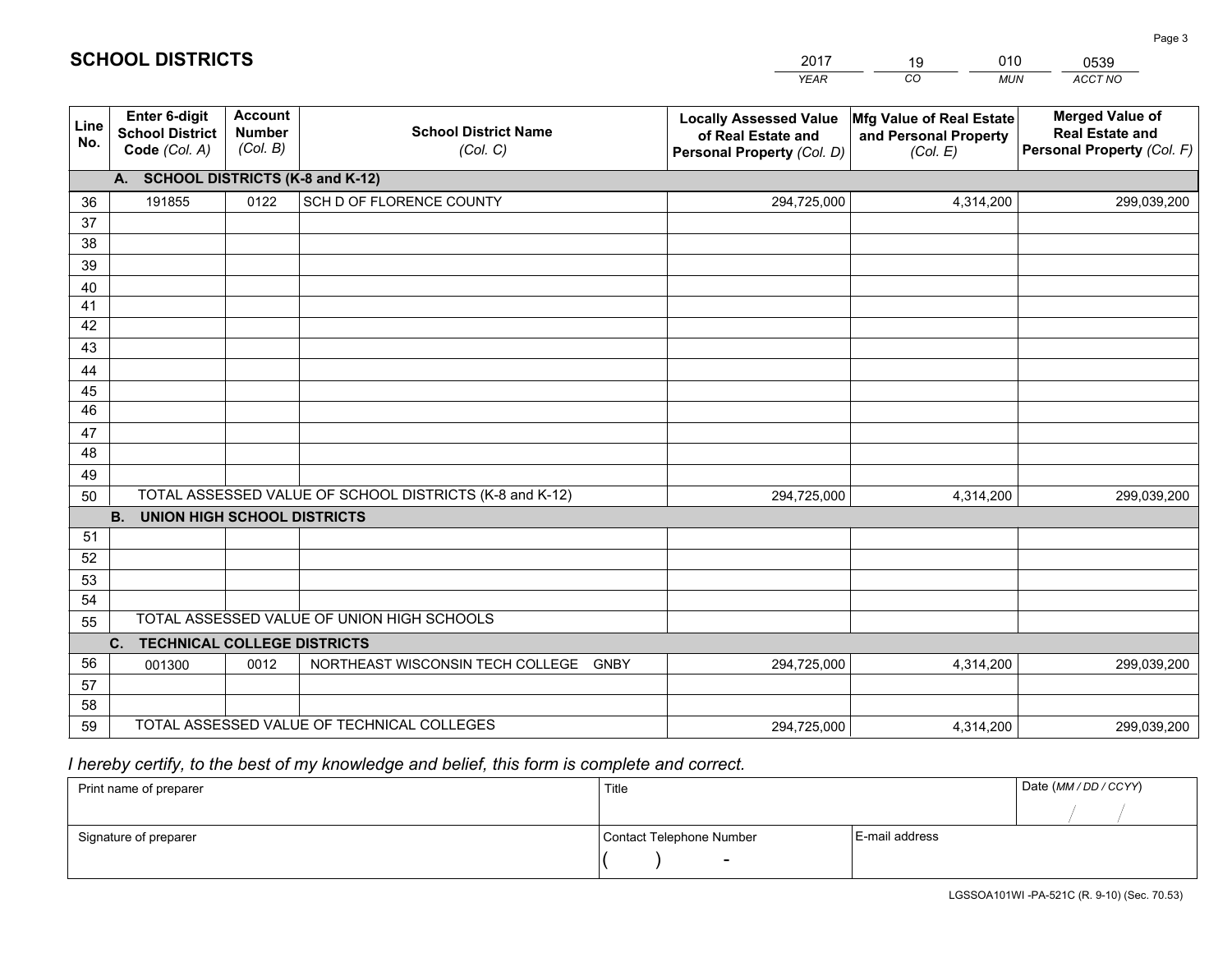#### **HIGHLIGHTS**

- 1. Complete the Statement of Assessment after the Board of Review. Reflect any changes made there.
- 2. Use black ink to complete.
- 3. Line 16 must equal Line 50, Col D.
- 4. Line 55 must equal the total of K-8 schools listed on lines 36-49. Do not include K-12 schools in this comparision.
- 5. Line 59, Col. D must equal Line 16.
- 6. Special District, School District and Technical College District values must include both real estate and personal property. Examples of Special districts are: town sanitary districts, public inland lake protection and rehabilitation districts, and metropolitan sewerage districts.
- 7. DO NOT INCLUDE Manufacturing property values.DOR will print these values on the final SOA.

SHELLY VANPEMBROOK TOWN OF FLORENCE

SHELLY VANPEMBROOK<br>TOWN OF FLORENCE

PO BOX 247

FLORENCE, WI 54121 - 0247

FLORENCE, WI PO BOX 247

54121 - 0247

 8. Accuracy of this form is very important. The values reported directly affect the equalized value DOR calculates for school and special districts.

#### **Page 1:**

 If not prefilled, enter the tax year,county and municipal code,municipal type, municipal name and county name on the top of form.

Check the Amended box, if filing an amended / corrected SOA.

 Report the parcel count, acres and assessed value of taxable general property, total parcel count, (real and personal), total acres, and values from final figures set by the Board of Review.

- A. Real Estate land and improvements (buildings, etc.) is reported on lines 1 8, total line 9.
- B. Personal Property is reported on lines 11 14, Column D, total line 15.
- C. To complete this report, use the computer produced summary of the assessment roll that shows these amounts.
- D. Use whole numbers only.
- E. Add each line across and each column down to verify entries.

#### **Page 2:**

- A. Report Special Items (not subject to general property tax).
- 1. Private Forest Croplands and Managed Forest Lands are reported on lines 18,19, 20 and 21. Be sure to report assessed values **NOT** taxes.
- 2. You should have copies of the orders of entry, orders of withdrawal, etc., to update your assessment roll.
	- 3. Show hundredths of acres (e.g. 39.75).
- 4. Tax exempt lands are reported on line 22.
- 5. Omitted property and sec. 70.43, Wis. Stats., corrections of errors by assessor are reported on line 23. Report real estate and personal property separately. These should be for **prior years**, not something found on the current assessment roll after the board of review.
- B. Special District (Lines 24-35) Include the value of both real and personal property.
- The Department of Revenue (DOR) preprints much of the information regarding names and codes for schools, special districts,etc. If a district is not listed, enter the name and value only, DOR will enter the proper code.

### **Page 3 School Districts:**

Include the value of both real and personal property.

Report School District (regular, elementary, union high school, and technical college).

- 1. Regular (K-12) and Elementary (K-8) school values are reported on lines 36-49, total on line 50.
- 2. Union High School (UHS) (use only if elementary schools are listed on lines 36-49) are reported on lines 51-54. UHS total value (line 55) must equal to the total **elementary school** values reported on lines 36-49. Do notinclude K-12 schools in this comparison.
- 3. Technical College values are reported on lines 56-58, total on line 59.
- 4. Use the computer summary that shows these amounts to complete this report.

#### **This form is due the second Monday in June. File this report only after your Board of Review is complete.**

 *If you have questions: Return forms to:*

 Email: lgs@wisconsin.gov Wisconsin Department of RevenueCall:  $(608)$  266-2569 or  $(608)$  264-6892 Fax number: (608) 264-6887 PO Box 8971

Local Government Services Section 6-97

Madison WI 53708-8971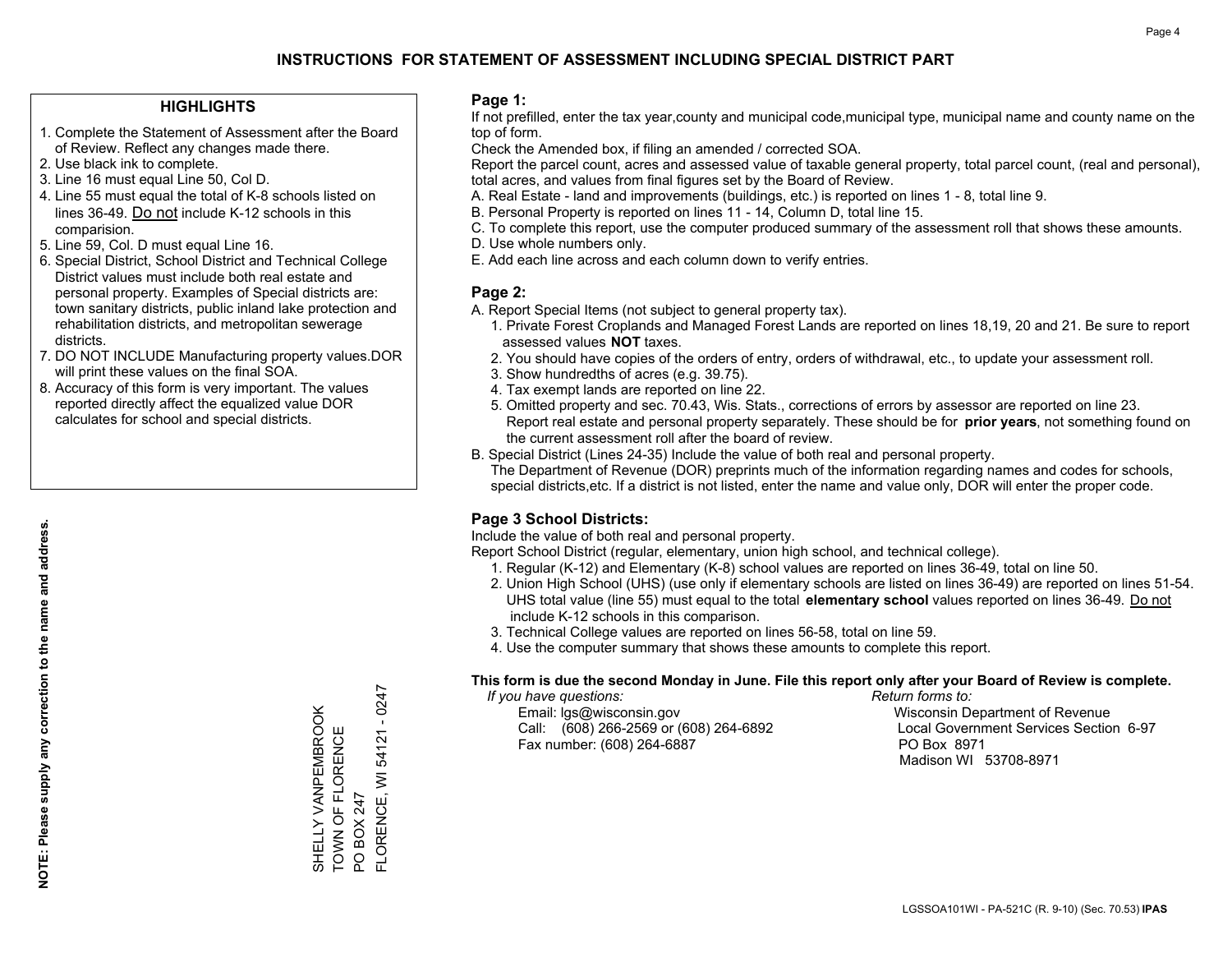**STATEMENT OF ASSESSMENT FOR 2017** 

| 19  | 012 | 0540    |
|-----|-----|---------|
| CO. | MUN | ACCT NO |

|      | <b>FOR</b>                                                                                                                                                                                   | <b>TOWN OF</b><br>OF                                         | <b>HOMESTEAD</b>         |                                           | <b>FLORENCE COUNTY</b> |                                |                                        | <b>WHEN COMPLETING THIS DOCUMENT</b>           |
|------|----------------------------------------------------------------------------------------------------------------------------------------------------------------------------------------------|--------------------------------------------------------------|--------------------------|-------------------------------------------|------------------------|--------------------------------|----------------------------------------|------------------------------------------------|
|      |                                                                                                                                                                                              | Town - Village - City                                        | <b>Municipality Name</b> |                                           | <b>County Name</b>     |                                |                                        | DO NOT WRITE OVER X's OR IN SHADED AREAS       |
| Line |                                                                                                                                                                                              | <b>REAL ESTATE</b><br>(See Lines 18 - 22 for                 |                          | PARCEL COUNT<br>TOTAL LAND   IMPROVEMENTS |                        | <b>VALUE OF</b><br><b>LAND</b> | <b>VALUE OF</b><br><b>IMPROVEMENTS</b> | <b>TOTAL VALUE OF LAND</b><br>AND IMPROVEMENTS |
| No.  | other Real Estate)                                                                                                                                                                           |                                                              |                          |                                           | NUMBERS ONLY           |                                |                                        |                                                |
|      |                                                                                                                                                                                              | <b>RESIDENTIAL - Class 1</b>                                 | Col. A<br>462            | Col. B<br>399                             | Col. C<br>1,010        | Col. D                         | Col. E                                 | Col. F                                         |
| 2    |                                                                                                                                                                                              |                                                              |                          |                                           |                        | 9,770,600                      | 22,813,300                             | 32,583,900                                     |
|      |                                                                                                                                                                                              | <b>COMMERCIAL - Class 2</b>                                  | $\Omega$                 | 0                                         | $\Omega$               | 0                              | 0                                      | 0                                              |
| 3    |                                                                                                                                                                                              | <b>MANUFACTURING - Class 3</b>                               | 0                        | 0                                         | 0                      | 0                              | $\Omega$                               | $\mathbf{0}$                                   |
| 4    |                                                                                                                                                                                              | <b>AGRICULTURAL - Class 4</b>                                | 157                      |                                           | 2,846                  | 331,000                        |                                        | 331,000                                        |
| 5    |                                                                                                                                                                                              | <b>UNDEVELOPED - Class 5</b>                                 | 101                      |                                           | 679                    | 253,500                        |                                        | 253,500                                        |
| 6    |                                                                                                                                                                                              | AGRICULTURAL FOREST - Class 5m                               | 94                       |                                           | 1,341                  | 1,053,800                      |                                        | 1,053,800                                      |
| 7    |                                                                                                                                                                                              | FOREST LANDS - Class 6                                       | 255                      |                                           | 5,501                  | 8,903,100                      |                                        | 8,903,100                                      |
| 8    |                                                                                                                                                                                              | OTHER - Class 7                                              | 17                       | 17                                        | 34                     | 161,200                        | 978,900                                | 1,140,100                                      |
| 9    |                                                                                                                                                                                              | TOTAL - ALL COLUMNS                                          | 1,086                    | 416                                       | 11,411                 | 20,473,200                     | 23,792,200                             | 44,265,400                                     |
| 10   |                                                                                                                                                                                              | NUMBER OF PERSONAL PROPERTY ACCOUNTS IN ROLL                 |                          |                                           | 14                     | <b>LOCALLY ASSESSED</b>        | <b>MANUFACTURING</b>                   | <b>MERGED</b>                                  |
| 11   |                                                                                                                                                                                              | BOATS AND OTHER WATERCRAFT NOT EXEMPT - Code 1               |                          |                                           |                        | 0                              | $\Omega$                               | 0                                              |
| 12   |                                                                                                                                                                                              | MACHINERY, TOOLS AND PATTERNS - Code 2                       |                          |                                           |                        | 0                              | <sup>0</sup>                           | $\Omega$                                       |
| 13   |                                                                                                                                                                                              | FURNITURE, FIXTURES AND EQUIPMENT - Code 3                   |                          |                                           |                        | 1,400                          | $\Omega$                               | 1,400                                          |
| 14   |                                                                                                                                                                                              | ALL OTHER PERSONAL PROPERTY NOT EXEMPT - Codes 4A, 4B, 4C    |                          |                                           |                        | 242,700                        | 0                                      | 242,700                                        |
| 15   |                                                                                                                                                                                              | TOTAL OF PERSONAL PROPERTY NOT EXEMPT (Total of Lines 11-14) |                          |                                           |                        | 244,100                        | 0                                      | 244,100                                        |
| 16   | AGGREGATE ASSESSED VALUE OF ALL PROPERTY SUBJECT TO THE GENERAL PROPERTY TAX (Total of Lines 9F and 15F)<br>MUST EQUAL TOTAL VALUE OF THE SCHOOL DISTRICTS (K-12 PLUS K-8) - Line 50, Col. F |                                                              |                          |                                           |                        |                                |                                        | 44,509,500                                     |
| 17   | Name of Assessor<br>Telephone #<br><b>BOARD OF REVIEW</b>                                                                                                                                    |                                                              |                          |                                           |                        |                                |                                        |                                                |
|      | DATE OF FINAL ADJOURNMENT<br>06/05/2017<br>(715) 478-2881<br><b>STACY KARCZ</b>                                                                                                              |                                                              |                          |                                           |                        |                                |                                        |                                                |

REMARKS

The Assessment Ratio to be used in calculating the estimated Fair Market Value on tax bills for this tax district is .979033361

This ratio should be used to convert assessed values to "Calculate Equalized Values" in Step 1 of the Lottery and Gaming Credit Calculations.<br>This ratio should be used in the "Computation of Tax Equivalent" schedule of the Commission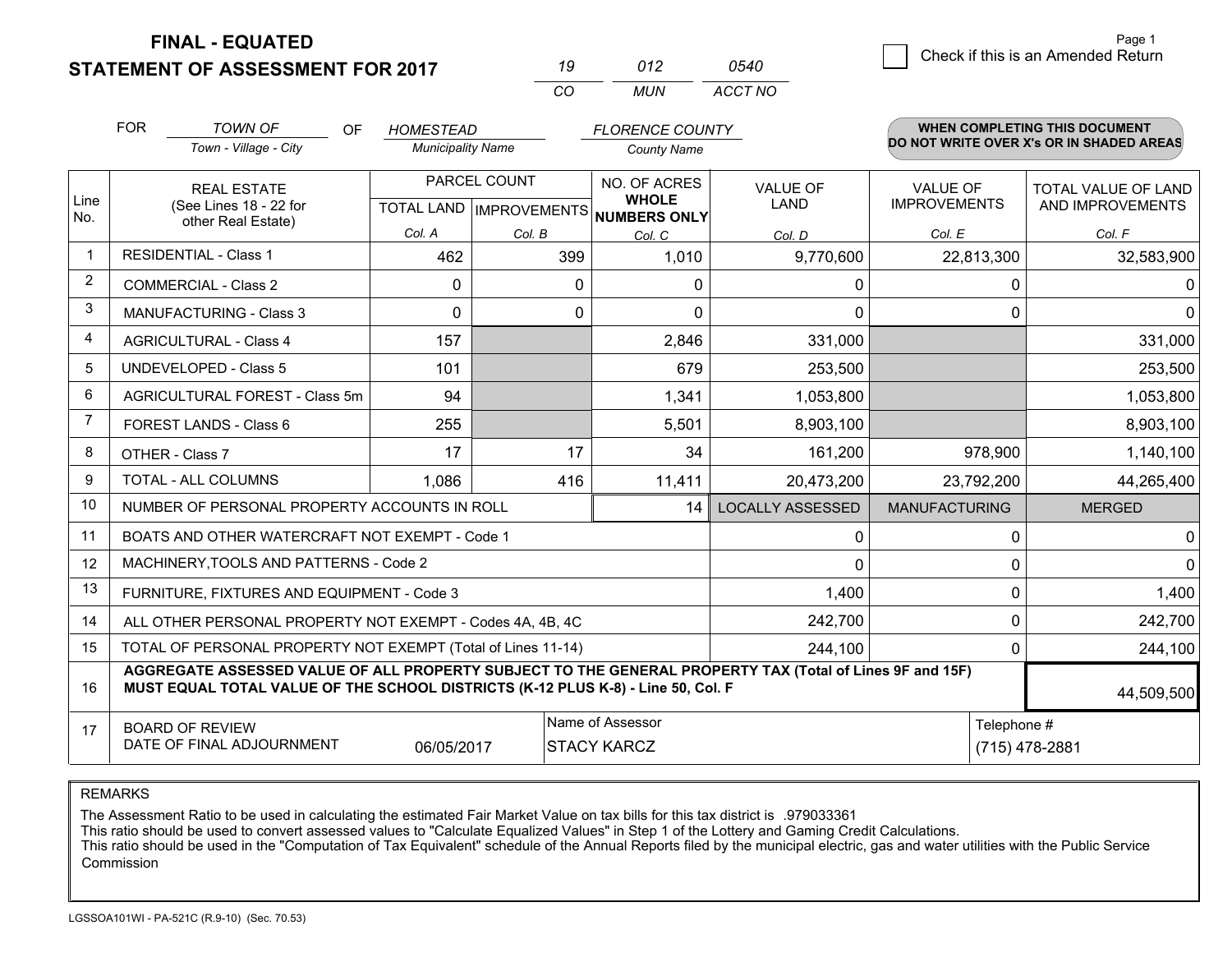*YEAR CO MUN ACCT NO* <sup>2017</sup> <sup>19</sup> <sup>012</sup> <sup>0540</sup>

Do not confuse FOREST LANDS (Line 7) with FOREST CROPS (in this section) - They are **NOT** the same

|    |                                                               |                 |  | Private Forest Crop - Reg Class @ 10¢ per acre                                 |  | Private Forest Crop - Reg Class @ \$2.52 per acre |  |                                                                    |               |                                                                              |  |
|----|---------------------------------------------------------------|-----------------|--|--------------------------------------------------------------------------------|--|---------------------------------------------------|--|--------------------------------------------------------------------|---------------|------------------------------------------------------------------------------|--|
| 18 | (a) PARCELS                                                   | (b) ACRES       |  | (c) ASSESSED VALUE                                                             |  | (d) PARCELS                                       |  | (e) ACRES                                                          |               | (f) ASSESSED VALUE                                                           |  |
|    |                                                               | 160             |  | 248,900                                                                        |  |                                                   |  |                                                                    |               |                                                                              |  |
|    |                                                               |                 |  | Private Forest Crop - Special Class @ 20¢ per acre                             |  |                                                   |  |                                                                    |               | Entered Before 2005 Managed Forest - Ferrous Mining CLOSED @ \$8.27 per acre |  |
| 19 | (a) PARCELS                                                   | (b) ACRES       |  | (c) ASSESSED VALUE                                                             |  | (d) PARCELS                                       |  | (e) ACRES                                                          |               | (f) ASSESSED VALUE                                                           |  |
|    |                                                               |                 |  |                                                                                |  |                                                   |  |                                                                    |               |                                                                              |  |
|    |                                                               |                 |  | Entered Before 2005 Managed Forest - OPEN @ \$.79 per acre                     |  |                                                   |  | Entered Before 2005 Managed Forest - CLOSED @ \$1.87 per acre      |               |                                                                              |  |
| 20 | (a) PARCELS                                                   | (b) ACRES       |  | (c) ASSESSED VALUE                                                             |  | (d) PARCELS                                       |  | (e) ACRES                                                          |               | (f) ASSESSED VALUE                                                           |  |
|    |                                                               | 273             |  | 436,100                                                                        |  | 53                                                |  | 1,798.13                                                           |               | 2,809,200                                                                    |  |
|    | Entered After 2004 Managed Forest - OPEN @<br>\$2.14 per acre |                 |  |                                                                                |  |                                                   |  | Entered After 2004 Managed Forest - CLOSED @ \$10.68 per acre      |               |                                                                              |  |
| 21 | (a) PARCELS                                                   | (b) ACRES       |  | (c) ASSESSED VALUE                                                             |  | (d) PARCELS                                       |  | (e) ACRES                                                          |               | (f) ASSESSED VALUE                                                           |  |
|    |                                                               |                 |  |                                                                                |  | 41<br>1.419.58                                    |  |                                                                    |               |                                                                              |  |
|    | 6                                                             | 206.05          |  | 312,800                                                                        |  |                                                   |  |                                                                    |               | 2,159,400                                                                    |  |
|    | (a) County Forest Cropland Acres                              |                 |  | (b) Federal Acres                                                              |  | (c) State Acres                                   |  | (d) County (NOT FOREST CROP) Acres                                 |               | (e) Other Acres                                                              |  |
| 22 |                                                               |                 |  |                                                                                |  | 1,320                                             |  | 18.062.75                                                          |               | 99.87                                                                        |  |
|    |                                                               |                 |  | Assessed Value of Omitted Property From Prior Years (Sec. 70.44)               |  |                                                   |  | Assessed Value of Sec. 70.43 Corrections of Errors by Assessors    |               |                                                                              |  |
|    |                                                               | (a) REAL ESTATE |  | (b) PERSONAL                                                                   |  |                                                   |  | (c1) REAL ESTATE                                                   |               | (c2) PERSONAL                                                                |  |
| 23 |                                                               |                 |  |                                                                                |  |                                                   |  |                                                                    |               |                                                                              |  |
|    |                                                               |                 |  | Manufacturing Equated Value of Omitted Property From Prior Years (Sec. 70.995) |  |                                                   |  | Mfg. Equated Value of Sec.70.43 Corrections of Errors by Assessors |               |                                                                              |  |
|    |                                                               | (d) REAL ESTATE |  | (e) PERSONAL                                                                   |  | (f1) REAL ESTATE                                  |  |                                                                    | (f2) PERSONAL |                                                                              |  |
|    |                                                               |                 |  |                                                                                |  |                                                   |  |                                                                    |               |                                                                              |  |

# **SPECIAL DISTRICTS**

| Line<br>No. | Enter 6-digit<br><b>Special District</b><br>Code (Col. A) | <b>Account</b><br><b>Number</b><br>(Col. B) | <b>Special District Name</b><br>(Col. C) | <b>Locally Assessed Value</b><br>of Real Estate and<br>Personal Property (Col. D) | Mfg Value of Real Estate<br>and Personal Property<br>(Col. E) | <b>Merged Value of</b><br><b>Real Estate and</b><br>Personal Property (Col. F) |
|-------------|-----------------------------------------------------------|---------------------------------------------|------------------------------------------|-----------------------------------------------------------------------------------|---------------------------------------------------------------|--------------------------------------------------------------------------------|
| 24          | 198020                                                    | 0531                                        | <b>WEST BASS LAKE DISTRICT</b>           | 3,240,800                                                                         |                                                               | 3,240,800                                                                      |
| 25          |                                                           |                                             |                                          |                                                                                   |                                                               |                                                                                |
| 26          |                                                           |                                             |                                          |                                                                                   |                                                               |                                                                                |
| 27          |                                                           |                                             |                                          |                                                                                   |                                                               |                                                                                |
| 28          |                                                           |                                             |                                          |                                                                                   |                                                               |                                                                                |
| 29          |                                                           |                                             |                                          |                                                                                   |                                                               |                                                                                |
| 30          |                                                           |                                             |                                          |                                                                                   |                                                               |                                                                                |
| 31          |                                                           |                                             |                                          |                                                                                   |                                                               |                                                                                |
| 32          |                                                           |                                             |                                          |                                                                                   |                                                               |                                                                                |
| 33          |                                                           |                                             |                                          |                                                                                   |                                                               |                                                                                |
| 34          |                                                           |                                             |                                          |                                                                                   |                                                               |                                                                                |
| 35          |                                                           |                                             |                                          |                                                                                   |                                                               |                                                                                |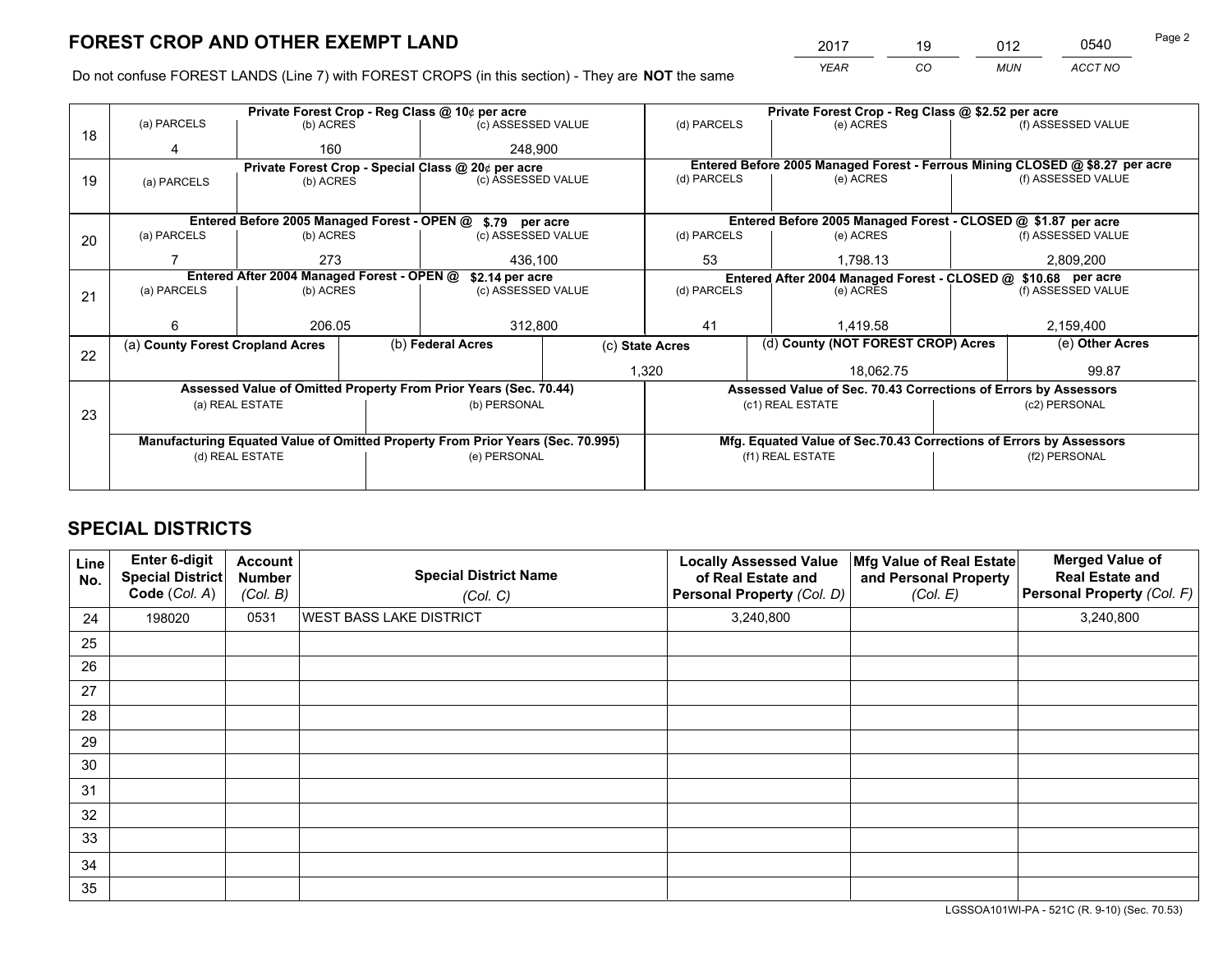|             |                                                          |                                             |                                                         | <b>YEAR</b>                                                                       | CO<br><b>MUN</b>                                              | ACCT NO                                                                        |
|-------------|----------------------------------------------------------|---------------------------------------------|---------------------------------------------------------|-----------------------------------------------------------------------------------|---------------------------------------------------------------|--------------------------------------------------------------------------------|
| Line<br>No. | Enter 6-digit<br><b>School District</b><br>Code (Col. A) | <b>Account</b><br><b>Number</b><br>(Col. B) | <b>School District Name</b><br>(Col. C)                 | <b>Locally Assessed Value</b><br>of Real Estate and<br>Personal Property (Col. D) | Mfg Value of Real Estate<br>and Personal Property<br>(Col. E) | <b>Merged Value of</b><br><b>Real Estate and</b><br>Personal Property (Col. F) |
|             | A. SCHOOL DISTRICTS (K-8 and K-12)                       |                                             |                                                         |                                                                                   |                                                               |                                                                                |
| 36          | 191855                                                   | 0122                                        | SCH D OF FLORENCE COUNTY                                | 44,509,500                                                                        |                                                               | 44,509,500                                                                     |
| 37          |                                                          |                                             |                                                         |                                                                                   |                                                               |                                                                                |
| 38          |                                                          |                                             |                                                         |                                                                                   |                                                               |                                                                                |
| 39          |                                                          |                                             |                                                         |                                                                                   |                                                               |                                                                                |
| 40          |                                                          |                                             |                                                         |                                                                                   |                                                               |                                                                                |
| 41          |                                                          |                                             |                                                         |                                                                                   |                                                               |                                                                                |
| 42          |                                                          |                                             |                                                         |                                                                                   |                                                               |                                                                                |
| 43          |                                                          |                                             |                                                         |                                                                                   |                                                               |                                                                                |
| 44<br>45    |                                                          |                                             |                                                         |                                                                                   |                                                               |                                                                                |
| 46          |                                                          |                                             |                                                         |                                                                                   |                                                               |                                                                                |
| 47          |                                                          |                                             |                                                         |                                                                                   |                                                               |                                                                                |
| 48          |                                                          |                                             |                                                         |                                                                                   |                                                               |                                                                                |
| 49          |                                                          |                                             |                                                         |                                                                                   |                                                               |                                                                                |
| 50          |                                                          |                                             | TOTAL ASSESSED VALUE OF SCHOOL DISTRICTS (K-8 and K-12) | 44,509,500                                                                        |                                                               | 44,509,500                                                                     |
|             | <b>B.</b><br><b>UNION HIGH SCHOOL DISTRICTS</b>          |                                             |                                                         |                                                                                   |                                                               |                                                                                |
| 51          |                                                          |                                             |                                                         |                                                                                   |                                                               |                                                                                |
| 52          |                                                          |                                             |                                                         |                                                                                   |                                                               |                                                                                |
| 53          |                                                          |                                             |                                                         |                                                                                   |                                                               |                                                                                |
| 54          |                                                          |                                             |                                                         |                                                                                   |                                                               |                                                                                |
| 55          |                                                          |                                             | TOTAL ASSESSED VALUE OF UNION HIGH SCHOOLS              |                                                                                   |                                                               |                                                                                |
|             | C. TECHNICAL COLLEGE DISTRICTS                           |                                             |                                                         |                                                                                   |                                                               |                                                                                |
| 56          | 001300                                                   | 0012                                        | NORTHEAST WISCONSIN TECH COLLEGE GNBY                   | 44,509,500                                                                        |                                                               | 44,509,500                                                                     |
| 57<br>58    |                                                          |                                             |                                                         |                                                                                   |                                                               |                                                                                |
| 59          |                                                          |                                             | TOTAL ASSESSED VALUE OF TECHNICAL COLLEGES              | 44,509,500                                                                        |                                                               | 44,509,500                                                                     |
|             |                                                          |                                             |                                                         |                                                                                   |                                                               |                                                                                |

# *I hereby certify, to the best of my knowledge and belief, this form is complete and correct.*

| Print name of preparer | Title                    |                | Date (MM / DD / CCYY) |
|------------------------|--------------------------|----------------|-----------------------|
|                        |                          |                |                       |
| Signature of preparer  | Contact Telephone Number | E-mail address |                       |
|                        | $\overline{\phantom{0}}$ |                |                       |

| 2017 | 19 | 012 | 0540    |
|------|----|-----|---------|
| YEAR | CO | MUN | ACCT NO |

# **SCHOOL DISTRICTS**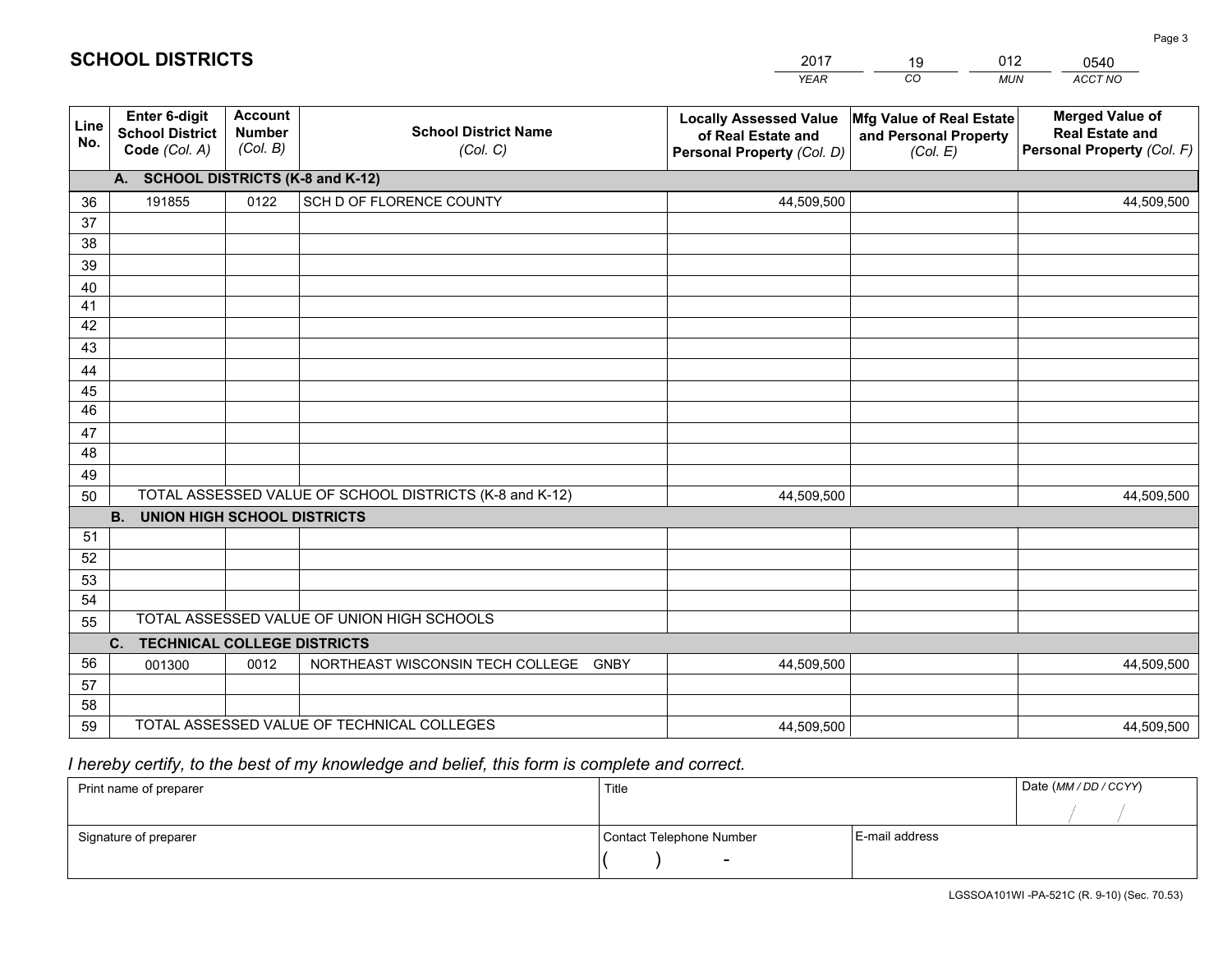#### **HIGHLIGHTS**

- 1. Complete the Statement of Assessment after the Board of Review. Reflect any changes made there.
- 2. Use black ink to complete.
- 3. Line 16 must equal Line 50, Col D.
- 4. Line 55 must equal the total of K-8 schools listed on lines 36-49. Do not include K-12 schools in this comparision.
- 5. Line 59, Col. D must equal Line 16.
- 6. Special District, School District and Technical College District values must include both real estate and personal property. Examples of Special districts are: town sanitary districts, public inland lake protection and rehabilitation districts, and metropolitan sewerage districts.
- 7. DO NOT INCLUDE Manufacturing property values.DOR will print these values on the final SOA.
- 8. Accuracy of this form is very important. The values reported directly affect the equalized value DOR calculates for school and special districts.

#### **Page 1:**

 If not prefilled, enter the tax year,county and municipal code,municipal type, municipal name and county name on the top of form.

Check the Amended box, if filing an amended / corrected SOA.

 Report the parcel count, acres and assessed value of taxable general property, total parcel count, (real and personal), total acres, and values from final figures set by the Board of Review.

- A. Real Estate land and improvements (buildings, etc.) is reported on lines 1 8, total line 9.
- B. Personal Property is reported on lines 11 14, Column D, total line 15.
- C. To complete this report, use the computer produced summary of the assessment roll that shows these amounts.
- D. Use whole numbers only.
- E. Add each line across and each column down to verify entries.

#### **Page 2:**

- A. Report Special Items (not subject to general property tax).
- 1. Private Forest Croplands and Managed Forest Lands are reported on lines 18,19, 20 and 21. Be sure to report assessed values **NOT** taxes.
- 2. You should have copies of the orders of entry, orders of withdrawal, etc., to update your assessment roll.
	- 3. Show hundredths of acres (e.g. 39.75).
- 4. Tax exempt lands are reported on line 22.
- 5. Omitted property and sec. 70.43, Wis. Stats., corrections of errors by assessor are reported on line 23. Report real estate and personal property separately. These should be for **prior years**, not something found on the current assessment roll after the board of review.
- B. Special District (Lines 24-35) Include the value of both real and personal property.
- The Department of Revenue (DOR) preprints much of the information regarding names and codes for schools, special districts,etc. If a district is not listed, enter the name and value only, DOR will enter the proper code.

### **Page 3 School Districts:**

Include the value of both real and personal property.

Report School District (regular, elementary, union high school, and technical college).

- 1. Regular (K-12) and Elementary (K-8) school values are reported on lines 36-49, total on line 50.
- 2. Union High School (UHS) (use only if elementary schools are listed on lines 36-49) are reported on lines 51-54. UHS total value (line 55) must equal to the total **elementary school** values reported on lines 36-49. Do notinclude K-12 schools in this comparison.
- 3. Technical College values are reported on lines 56-58, total on line 59.
- 4. Use the computer summary that shows these amounts to complete this report.

#### **This form is due the second Monday in June. File this report only after your Board of Review is complete.**

 *If you have questions: Return forms to:*

 Email: lgs@wisconsin.gov Wisconsin Department of RevenueCall:  $(608)$  266-2569 or  $(608)$  264-6892 Fax number: (608) 264-6887 PO Box 8971

Local Government Services Section 6-97 Madison WI 53708-8971

TOWN OF HOMESTEAD \_INDA MCLAIN<br>TOWN OF HOMESTEAD FLORENCE, WI 54121 FLORENCE, WI 54121 4452 WILBERT RD 4452 WILBERT RD LINDA MCLAIN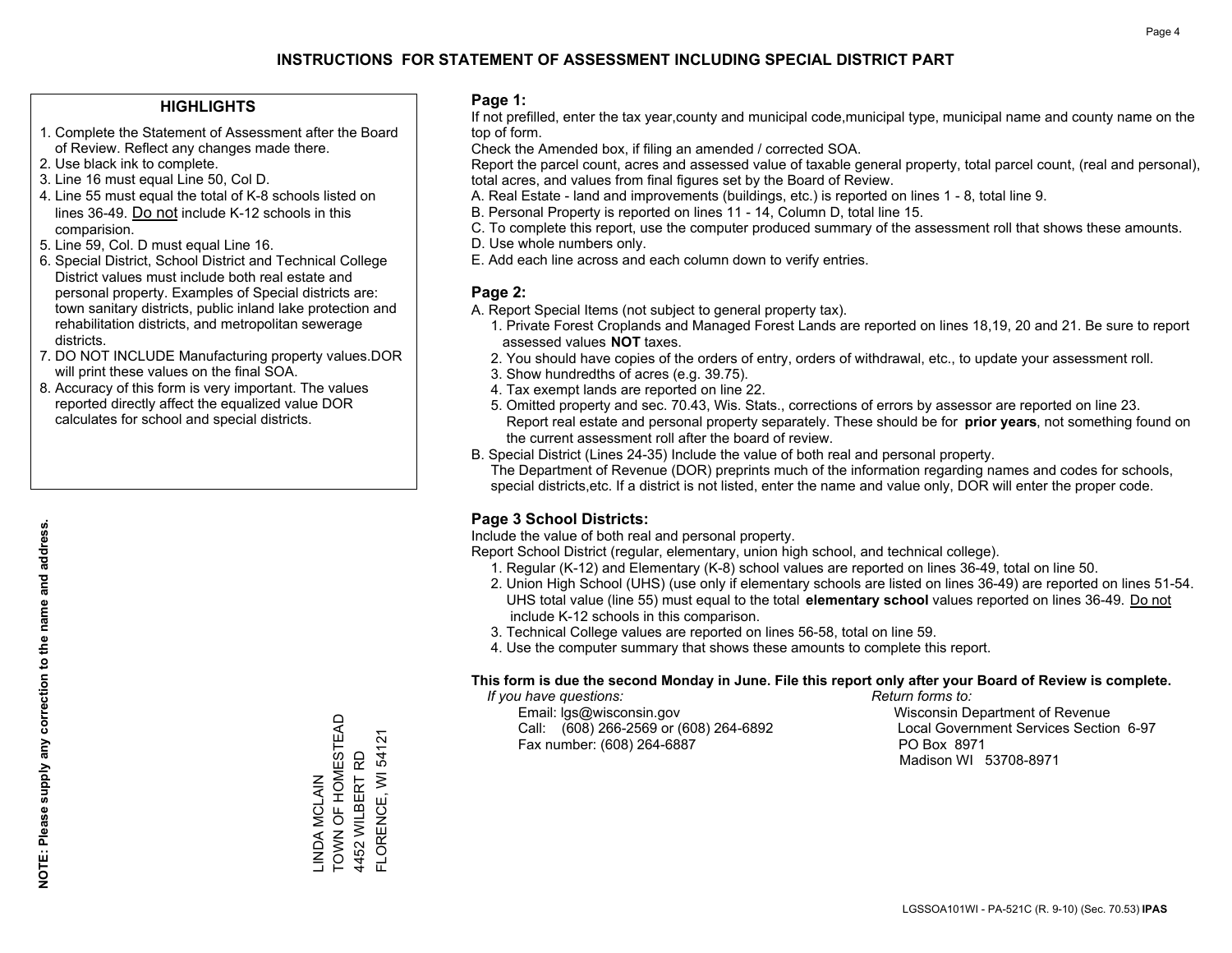**STATEMENT OF ASSESSMENT FOR 2017** 

| 19  | 014   | 0541    |
|-----|-------|---------|
| CO. | MI IN | ACCT NO |

|      | <b>FOR</b><br><b>TOWN OF</b><br>OF.<br><b>LONG LAKE</b><br><b>FLORENCE COUNTY</b>                                                                                                            |                                                |                          | <b>WHEN COMPLETING THIS DOCUMENT</b> |                                                |                                |                                        |                                          |
|------|----------------------------------------------------------------------------------------------------------------------------------------------------------------------------------------------|------------------------------------------------|--------------------------|--------------------------------------|------------------------------------------------|--------------------------------|----------------------------------------|------------------------------------------|
|      |                                                                                                                                                                                              | Town - Village - City                          | <b>Municipality Name</b> |                                      | <b>County Name</b>                             |                                |                                        | DO NOT WRITE OVER X's OR IN SHADED AREAS |
| Line |                                                                                                                                                                                              | <b>REAL ESTATE</b><br>(See Lines 18 - 22 for   |                          | PARCEL COUNT                         | NO. OF ACRES<br><b>WHOLE</b>                   | <b>VALUE OF</b><br><b>LAND</b> | <b>VALUE OF</b><br><b>IMPROVEMENTS</b> | TOTAL VALUE OF LAND<br>AND IMPROVEMENTS  |
| No.  |                                                                                                                                                                                              | other Real Estate)                             | Col. A                   | Col. B                               | TOTAL LAND IMPROVEMENTS NUMBERS ONLY<br>Col. C | Col. D                         | Col. E                                 | Col. F                                   |
|      |                                                                                                                                                                                              | <b>RESIDENTIAL - Class 1</b>                   | 545                      | 344                                  | 902                                            | 15,369,600                     | 21,163,000                             | 36,532,600                               |
| 2    |                                                                                                                                                                                              | <b>COMMERCIAL - Class 2</b>                    | 24                       | 16                                   | 61                                             | 620,100                        | 1,553,800                              | 2,173,900                                |
| 3    |                                                                                                                                                                                              | <b>MANUFACTURING - Class 3</b>                 | $\mathbf 0$              | 0                                    | $\Omega$                                       | 0                              | $\Omega$                               | 0                                        |
| 4    |                                                                                                                                                                                              | <b>AGRICULTURAL - Class 4</b>                  | 0                        |                                      | $\Omega$                                       | 0                              |                                        | $\mathbf 0$                              |
| 5    |                                                                                                                                                                                              | <b>UNDEVELOPED - Class 5</b>                   | 24                       |                                      | 227                                            | 89,400                         |                                        | 89,400                                   |
| 6    | AGRICULTURAL FOREST - Class 5m                                                                                                                                                               |                                                | $\Omega$                 |                                      | $\Omega$                                       | $\mathbf{0}$                   |                                        | 0                                        |
| 7    | FOREST LANDS - Class 6                                                                                                                                                                       |                                                | 96                       |                                      | 1,802                                          | 2,807,200                      |                                        | 2,807,200                                |
| 8    |                                                                                                                                                                                              | OTHER - Class 7                                | $\Omega$                 | $\Omega$                             | $\Omega$                                       | $\Omega$                       | $\Omega$                               | $\Omega$                                 |
| 9    |                                                                                                                                                                                              | TOTAL - ALL COLUMNS                            | 689                      | 360                                  | 2,992                                          | 18,886,300                     | 22,716,800                             | 41,603,100                               |
| 10   |                                                                                                                                                                                              | NUMBER OF PERSONAL PROPERTY ACCOUNTS IN ROLL   |                          |                                      | 23                                             | <b>LOCALLY ASSESSED</b>        | <b>MANUFACTURING</b>                   | <b>MERGED</b>                            |
| 11   |                                                                                                                                                                                              | BOATS AND OTHER WATERCRAFT NOT EXEMPT - Code 1 |                          |                                      |                                                | 2,000                          | $\Omega$                               | 2,000                                    |
| 12   |                                                                                                                                                                                              | MACHINERY, TOOLS AND PATTERNS - Code 2         |                          |                                      |                                                | 42,106                         | 35,500                                 | 77,606                                   |
| 13   |                                                                                                                                                                                              | FURNITURE, FIXTURES AND EQUIPMENT - Code 3     |                          |                                      |                                                | 32,185                         | $\Omega$                               | 32,185                                   |
| 14   | 66,449<br>ALL OTHER PERSONAL PROPERTY NOT EXEMPT - Codes 4A, 4B, 4C                                                                                                                          |                                                |                          |                                      |                                                |                                | 200                                    | 66,649                                   |
| 15   | TOTAL OF PERSONAL PROPERTY NOT EXEMPT (Total of Lines 11-14)<br>142,740                                                                                                                      |                                                |                          |                                      |                                                |                                | 35,700                                 | 178,440                                  |
| 16   | AGGREGATE ASSESSED VALUE OF ALL PROPERTY SUBJECT TO THE GENERAL PROPERTY TAX (Total of Lines 9F and 15F)<br>MUST EQUAL TOTAL VALUE OF THE SCHOOL DISTRICTS (K-12 PLUS K-8) - Line 50, Col. F |                                                |                          |                                      |                                                |                                | 41,781,540                             |                                          |
| 17   | Name of Assessor<br>Telephone #<br><b>BOARD OF REVIEW</b><br>DATE OF FINAL ADJOURNMENT<br>05/30/2017<br><b>TODD ANDERSON</b>                                                                 |                                                |                          |                                      |                                                |                                |                                        | (715) 845-2022                           |

REMARKS

The Assessment Ratio to be used in calculating the estimated Fair Market Value on tax bills for this tax district is 1.020326439

This ratio should be used to convert assessed values to "Calculate Equalized Values" in Step 1 of the Lottery and Gaming Credit Calculations.<br>This ratio should be used in the "Computation of Tax Equivalent" schedule of the Commission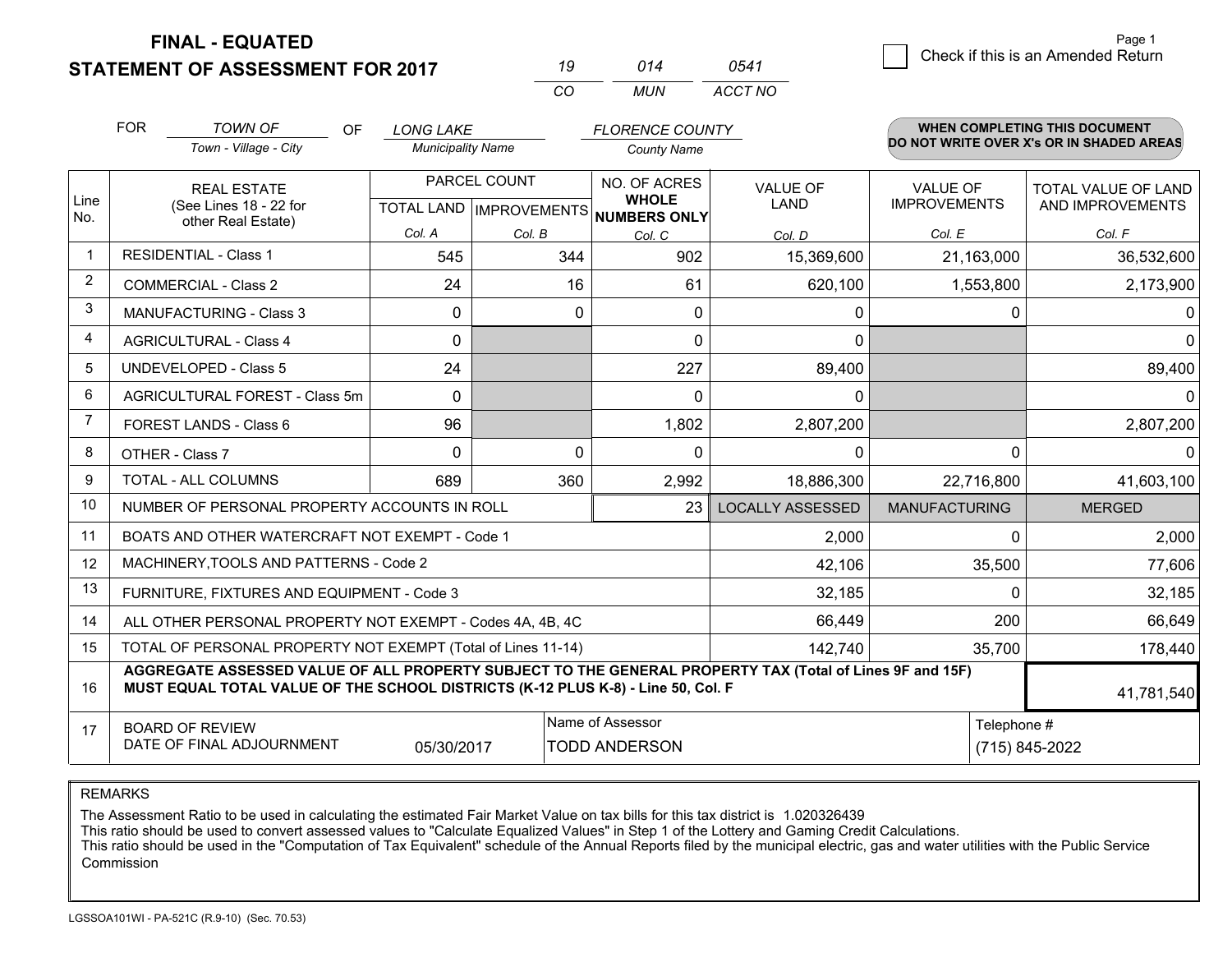*YEAR CO MUN ACCT NO* <sup>2017</sup> <sup>19</sup> <sup>014</sup> <sup>0541</sup>

Do not confuse FOREST LANDS (Line 7) with FOREST CROPS (in this section) - They are **NOT** the same

|    |                                                                                |                 |  | Private Forest Crop - Reg Class @ 10¢ per acre                   |                    | Private Forest Crop - Reg Class @ \$2.52 per acre                            |                                                                    |  |                    |  |
|----|--------------------------------------------------------------------------------|-----------------|--|------------------------------------------------------------------|--------------------|------------------------------------------------------------------------------|--------------------------------------------------------------------|--|--------------------|--|
| 18 | (a) PARCELS                                                                    | (b) ACRES       |  | (c) ASSESSED VALUE                                               |                    | (d) PARCELS                                                                  | (e) ACRES                                                          |  | (f) ASSESSED VALUE |  |
|    |                                                                                |                 |  | Private Forest Crop - Special Class @ 20¢ per acre               |                    | Entered Before 2005 Managed Forest - Ferrous Mining CLOSED @ \$8.27 per acre |                                                                    |  |                    |  |
| 19 | (a) PARCELS                                                                    | (b) ACRES       |  | (c) ASSESSED VALUE                                               |                    | (d) PARCELS<br>(e) ACRES                                                     |                                                                    |  | (f) ASSESSED VALUE |  |
|    |                                                                                |                 |  | Entered Before 2005 Managed Forest - OPEN @ \$.79 per acre       |                    | Entered Before 2005 Managed Forest - CLOSED @ \$1.87 per acre                |                                                                    |  |                    |  |
| 20 | (a) PARCELS                                                                    | (b) ACRES       |  | (c) ASSESSED VALUE                                               |                    | (d) PARCELS                                                                  | (e) ACRES                                                          |  | (f) ASSESSED VALUE |  |
|    | 6                                                                              | 158.2           |  | 253,000                                                          |                    | 6                                                                            | 186.45                                                             |  | 298,300            |  |
|    | Entered After 2004 Managed Forest - OPEN @                                     |                 |  | \$2.14 per acre                                                  |                    | Entered After 2004 Managed Forest - CLOSED @ \$10.68 per acre                |                                                                    |  |                    |  |
| 21 | (a) PARCELS                                                                    | (b) ACRES       |  |                                                                  | (c) ASSESSED VALUE |                                                                              | (d) PARCELS<br>(e) ACRES                                           |  | (f) ASSESSED VALUE |  |
|    |                                                                                |                 |  |                                                                  |                    |                                                                              |                                                                    |  |                    |  |
|    |                                                                                | 195.4           |  | 312,700                                                          |                    | 22                                                                           | 508.8                                                              |  | 892,600            |  |
|    | (a) County Forest Cropland Acres                                               |                 |  | (b) Federal Acres                                                |                    | (c) State Acres                                                              | (d) County (NOT FOREST CROP) Acres                                 |  | (e) Other Acres    |  |
| 22 |                                                                                |                 |  | 17.022.79                                                        |                    | 361.46                                                                       | 3.37                                                               |  | 118.91             |  |
|    |                                                                                |                 |  | Assessed Value of Omitted Property From Prior Years (Sec. 70.44) |                    |                                                                              | Assessed Value of Sec. 70.43 Corrections of Errors by Assessors    |  |                    |  |
| 23 | (a) REAL ESTATE<br>(b) PERSONAL                                                |                 |  |                                                                  | (c1) REAL ESTATE   |                                                                              | (c2) PERSONAL                                                      |  |                    |  |
|    |                                                                                |                 |  |                                                                  |                    |                                                                              |                                                                    |  |                    |  |
|    | Manufacturing Equated Value of Omitted Property From Prior Years (Sec. 70.995) |                 |  |                                                                  |                    |                                                                              | Mfg. Equated Value of Sec.70.43 Corrections of Errors by Assessors |  |                    |  |
|    |                                                                                | (d) REAL ESTATE |  | (e) PERSONAL                                                     |                    |                                                                              | (f1) REAL ESTATE                                                   |  | (f2) PERSONAL      |  |
|    |                                                                                |                 |  |                                                                  |                    |                                                                              |                                                                    |  |                    |  |

# **SPECIAL DISTRICTS**

| Line<br>No. | Enter 6-digit<br><b>Special District</b> | <b>Account</b><br><b>Number</b> | <b>Special District Name</b> | <b>Locally Assessed Value</b><br>of Real Estate and | Mfg Value of Real Estate<br>and Personal Property | <b>Merged Value of</b><br><b>Real Estate and</b> |
|-------------|------------------------------------------|---------------------------------|------------------------------|-----------------------------------------------------|---------------------------------------------------|--------------------------------------------------|
|             | Code (Col. A)                            | (Col. B)                        | (Col. C)                     | Personal Property (Col. D)                          | (Col. E)                                          | Personal Property (Col. F)                       |
| 24          |                                          |                                 |                              |                                                     |                                                   |                                                  |
| 25          |                                          |                                 |                              |                                                     |                                                   |                                                  |
| 26          |                                          |                                 |                              |                                                     |                                                   |                                                  |
| 27          |                                          |                                 |                              |                                                     |                                                   |                                                  |
| 28          |                                          |                                 |                              |                                                     |                                                   |                                                  |
| 29          |                                          |                                 |                              |                                                     |                                                   |                                                  |
| 30          |                                          |                                 |                              |                                                     |                                                   |                                                  |
| 31          |                                          |                                 |                              |                                                     |                                                   |                                                  |
| 32          |                                          |                                 |                              |                                                     |                                                   |                                                  |
| 33          |                                          |                                 |                              |                                                     |                                                   |                                                  |
| 34          |                                          |                                 |                              |                                                     |                                                   |                                                  |
| 35          |                                          |                                 |                              |                                                     |                                                   |                                                  |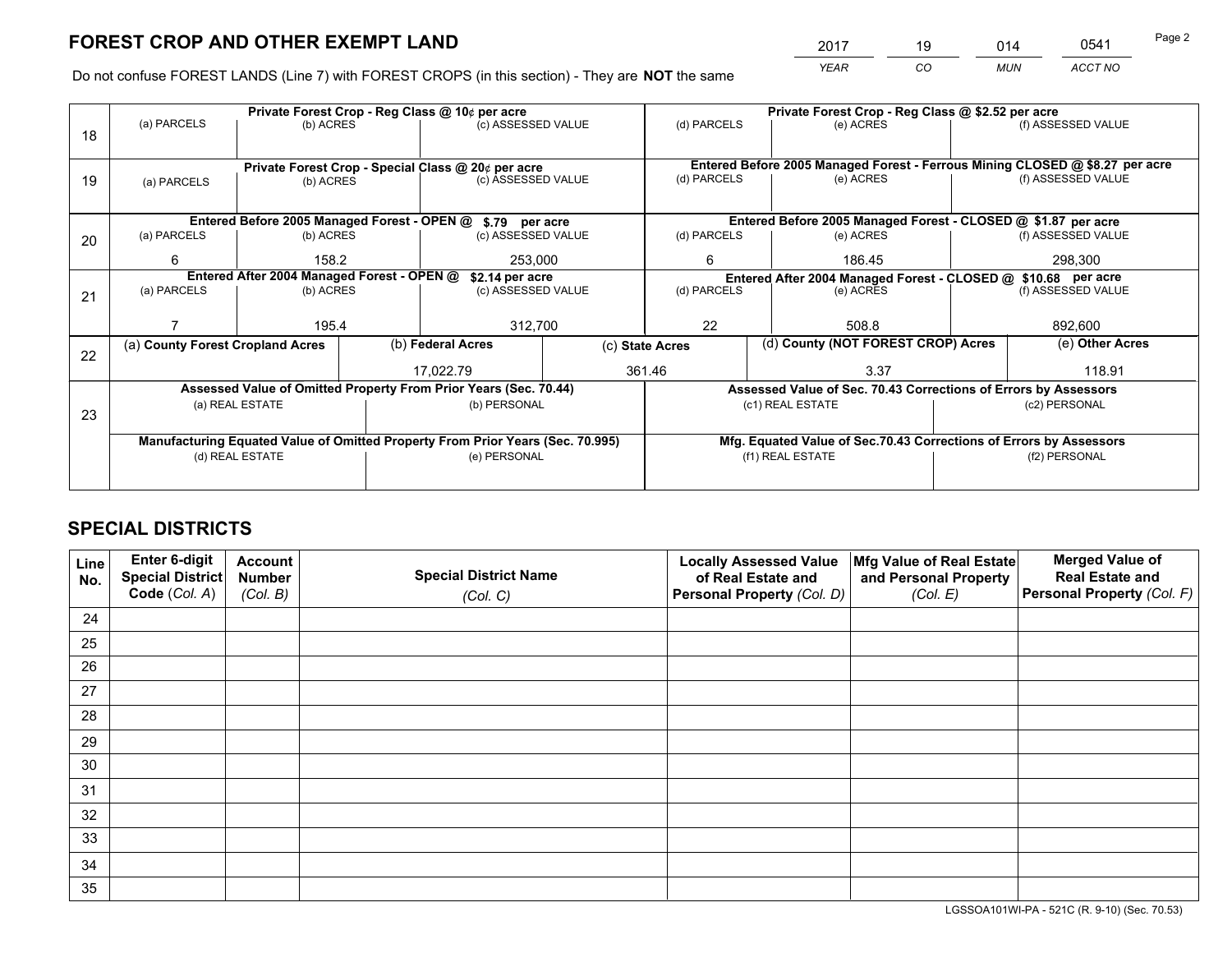|             |                                                          |                                             |                                                         | <b>YEAR</b>                                                                       | CO<br><b>MUN</b>                                              | ACCT NO                                                                        |
|-------------|----------------------------------------------------------|---------------------------------------------|---------------------------------------------------------|-----------------------------------------------------------------------------------|---------------------------------------------------------------|--------------------------------------------------------------------------------|
| Line<br>No. | Enter 6-digit<br><b>School District</b><br>Code (Col. A) | <b>Account</b><br><b>Number</b><br>(Col. B) | <b>School District Name</b><br>(Col. C)                 | <b>Locally Assessed Value</b><br>of Real Estate and<br>Personal Property (Col. D) | Mfg Value of Real Estate<br>and Personal Property<br>(Col. E) | <b>Merged Value of</b><br><b>Real Estate and</b><br>Personal Property (Col. F) |
|             | A. SCHOOL DISTRICTS (K-8 and K-12)                       |                                             |                                                         |                                                                                   |                                                               |                                                                                |
| 36          | 191855                                                   | 0122                                        | SCH D OF FLORENCE COUNTY                                | 41,745,840                                                                        | 35,700                                                        | 41,781,540                                                                     |
| 37          |                                                          |                                             |                                                         |                                                                                   |                                                               |                                                                                |
| 38          |                                                          |                                             |                                                         |                                                                                   |                                                               |                                                                                |
| 39          |                                                          |                                             |                                                         |                                                                                   |                                                               |                                                                                |
| 40          |                                                          |                                             |                                                         |                                                                                   |                                                               |                                                                                |
| 41<br>42    |                                                          |                                             |                                                         |                                                                                   |                                                               |                                                                                |
| 43          |                                                          |                                             |                                                         |                                                                                   |                                                               |                                                                                |
| 44          |                                                          |                                             |                                                         |                                                                                   |                                                               |                                                                                |
| 45          |                                                          |                                             |                                                         |                                                                                   |                                                               |                                                                                |
| 46          |                                                          |                                             |                                                         |                                                                                   |                                                               |                                                                                |
| 47          |                                                          |                                             |                                                         |                                                                                   |                                                               |                                                                                |
| 48          |                                                          |                                             |                                                         |                                                                                   |                                                               |                                                                                |
| 49          |                                                          |                                             |                                                         |                                                                                   |                                                               |                                                                                |
| 50          |                                                          |                                             | TOTAL ASSESSED VALUE OF SCHOOL DISTRICTS (K-8 and K-12) | 41,745,840                                                                        | 35,700                                                        | 41,781,540                                                                     |
|             | <b>B.</b><br><b>UNION HIGH SCHOOL DISTRICTS</b>          |                                             |                                                         |                                                                                   |                                                               |                                                                                |
| 51          |                                                          |                                             |                                                         |                                                                                   |                                                               |                                                                                |
| 52          |                                                          |                                             |                                                         |                                                                                   |                                                               |                                                                                |
| 53<br>54    |                                                          |                                             |                                                         |                                                                                   |                                                               |                                                                                |
|             |                                                          |                                             | TOTAL ASSESSED VALUE OF UNION HIGH SCHOOLS              |                                                                                   |                                                               |                                                                                |
| 55          | $C_{1}$<br><b>TECHNICAL COLLEGE DISTRICTS</b>            |                                             |                                                         |                                                                                   |                                                               |                                                                                |
| 56          | 001300                                                   | 0012                                        | NORTHEAST WISCONSIN TECH COLLEGE GNBY                   | 41,745,840                                                                        | 35,700                                                        | 41,781,540                                                                     |
| 57          |                                                          |                                             |                                                         |                                                                                   |                                                               |                                                                                |
| 58          |                                                          |                                             |                                                         |                                                                                   |                                                               |                                                                                |
| 59          |                                                          |                                             | TOTAL ASSESSED VALUE OF TECHNICAL COLLEGES              | 41,745,840                                                                        | 35,700                                                        | 41,781,540                                                                     |

2017

19

014

# *I hereby certify, to the best of my knowledge and belief, this form is complete and correct.*

**SCHOOL DISTRICTS**

| Print name of preparer | Title                    |                | Date (MM / DD / CCYY) |
|------------------------|--------------------------|----------------|-----------------------|
|                        |                          |                |                       |
| Signature of preparer  | Contact Telephone Number | E-mail address |                       |
|                        | $\sim$                   |                |                       |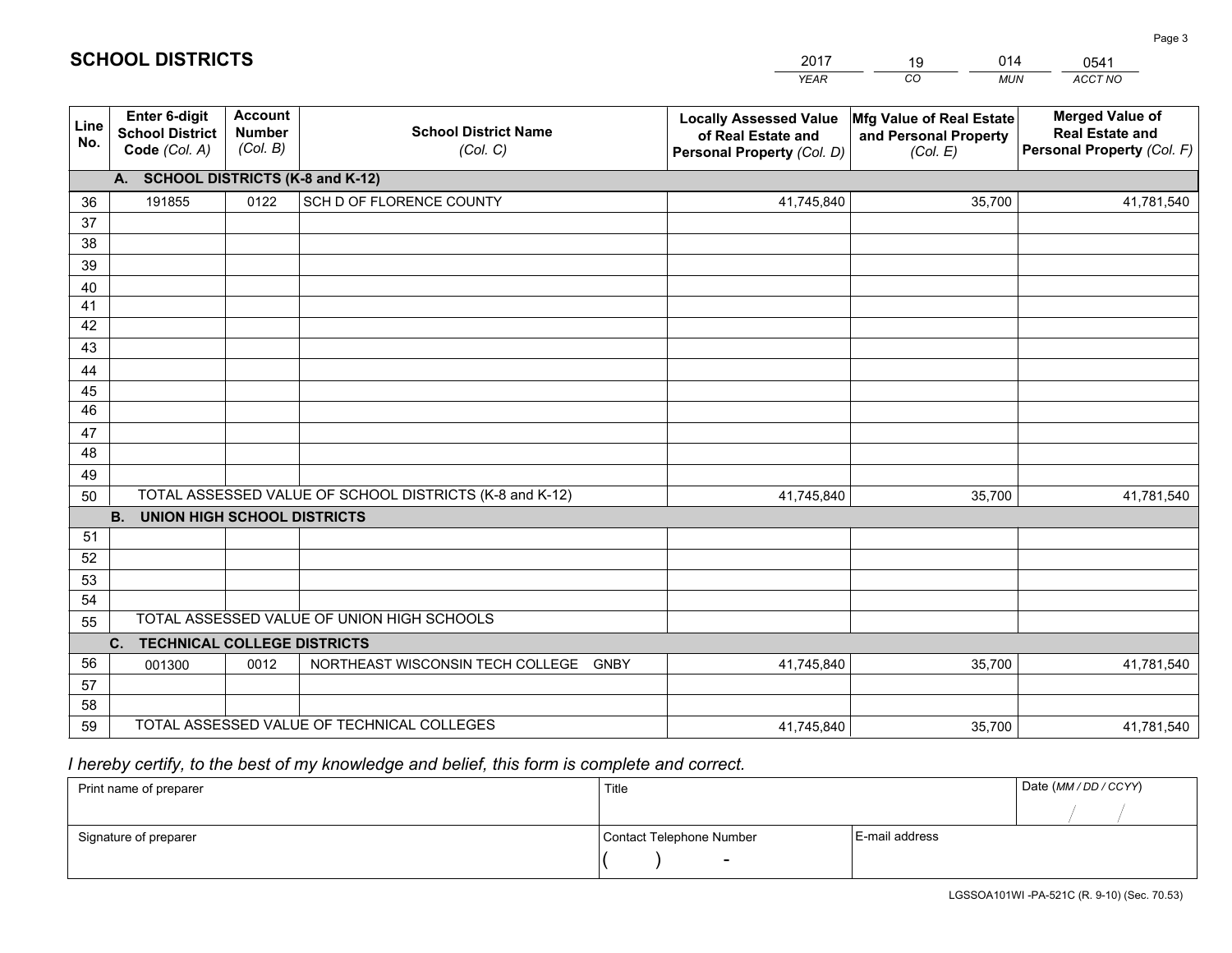#### **HIGHLIGHTS**

- 1. Complete the Statement of Assessment after the Board of Review. Reflect any changes made there.
- 2. Use black ink to complete.
- 3. Line 16 must equal Line 50, Col D.
- 4. Line 55 must equal the total of K-8 schools listed on lines 36-49. Do not include K-12 schools in this comparision.
- 5. Line 59, Col. D must equal Line 16.
- 6. Special District, School District and Technical College District values must include both real estate and personal property. Examples of Special districts are: town sanitary districts, public inland lake protection and rehabilitation districts, and metropolitan sewerage districts.
- 7. DO NOT INCLUDE Manufacturing property values.DOR will print these values on the final SOA.

MEGAN WILDER TOWN OF LONG LAKE

MEGAN WILDER<br>TOWN OF LONG LAKE

P.O. BOX 153

LONG LAKE, WI 54542

LONG LAKE, WI P.O. BOX 153

54542

 8. Accuracy of this form is very important. The values reported directly affect the equalized value DOR calculates for school and special districts.

#### **Page 1:**

 If not prefilled, enter the tax year,county and municipal code,municipal type, municipal name and county name on the top of form.

Check the Amended box, if filing an amended / corrected SOA.

 Report the parcel count, acres and assessed value of taxable general property, total parcel count, (real and personal), total acres, and values from final figures set by the Board of Review.

- A. Real Estate land and improvements (buildings, etc.) is reported on lines 1 8, total line 9.
- B. Personal Property is reported on lines 11 14, Column D, total line 15.
- C. To complete this report, use the computer produced summary of the assessment roll that shows these amounts.
- D. Use whole numbers only.
- E. Add each line across and each column down to verify entries.

#### **Page 2:**

- A. Report Special Items (not subject to general property tax).
- 1. Private Forest Croplands and Managed Forest Lands are reported on lines 18,19, 20 and 21. Be sure to report assessed values **NOT** taxes.
- 2. You should have copies of the orders of entry, orders of withdrawal, etc., to update your assessment roll.
	- 3. Show hundredths of acres (e.g. 39.75).
- 4. Tax exempt lands are reported on line 22.
- 5. Omitted property and sec. 70.43, Wis. Stats., corrections of errors by assessor are reported on line 23. Report real estate and personal property separately. These should be for **prior years**, not something found on the current assessment roll after the board of review.
- B. Special District (Lines 24-35) Include the value of both real and personal property.
- The Department of Revenue (DOR) preprints much of the information regarding names and codes for schools, special districts,etc. If a district is not listed, enter the name and value only, DOR will enter the proper code.

### **Page 3 School Districts:**

Include the value of both real and personal property.

Report School District (regular, elementary, union high school, and technical college).

- 1. Regular (K-12) and Elementary (K-8) school values are reported on lines 36-49, total on line 50.
- 2. Union High School (UHS) (use only if elementary schools are listed on lines 36-49) are reported on lines 51-54. UHS total value (line 55) must equal to the total **elementary school** values reported on lines 36-49. Do notinclude K-12 schools in this comparison.
- 3. Technical College values are reported on lines 56-58, total on line 59.
- 4. Use the computer summary that shows these amounts to complete this report.

#### **This form is due the second Monday in June. File this report only after your Board of Review is complete.**

 *If you have questions: Return forms to:*

 Email: lgs@wisconsin.gov Wisconsin Department of RevenueCall:  $(608)$  266-2569 or  $(608)$  264-6892 Fax number: (608) 264-6887 PO Box 8971

Local Government Services Section 6-97

Madison WI 53708-8971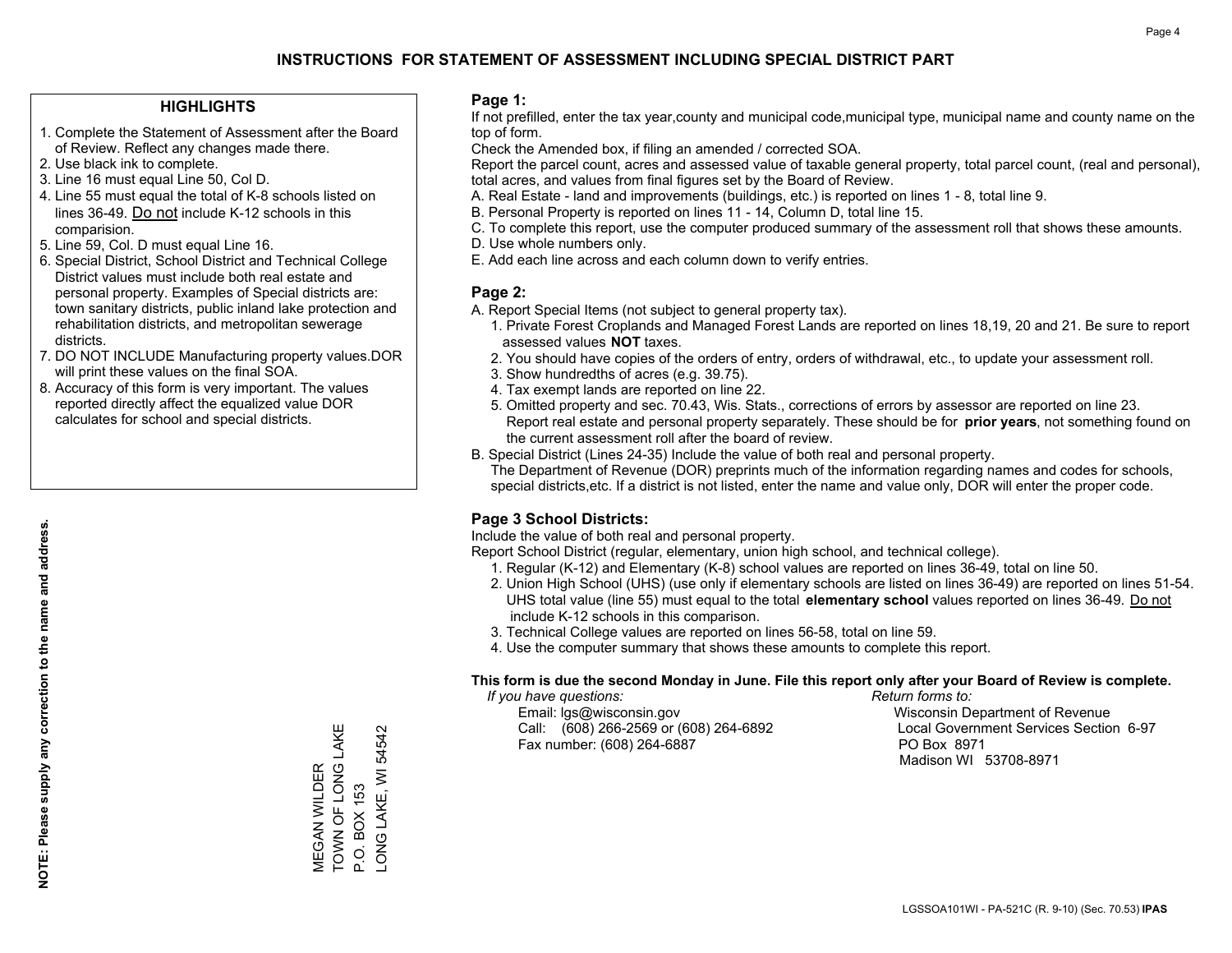**STATEMENT OF ASSESSMENT FOR 2017** 

|              | 016  | 0542    |
|--------------|------|---------|
| $\mathbf{r}$ | MUN. | ACCT NO |

2 Check if this is an Amended Return Page 1

|                | <b>FOR</b>                                                                                                                                                                                   | <b>TOWN OF</b><br><b>OF</b><br><b>TIPLER</b><br>Town - Village - City<br><b>Municipality Name</b> |            | <b>FLORENCE COUNTY</b><br><b>County Name</b> | <b>WHEN COMPLETING THIS DOCUMENT</b><br>DO NOT WRITE OVER X's OR IN SHADED AREAS |                         |                                        |                                                |
|----------------|----------------------------------------------------------------------------------------------------------------------------------------------------------------------------------------------|---------------------------------------------------------------------------------------------------|------------|----------------------------------------------|----------------------------------------------------------------------------------|-------------------------|----------------------------------------|------------------------------------------------|
|                |                                                                                                                                                                                              |                                                                                                   |            |                                              |                                                                                  |                         |                                        |                                                |
| Line           |                                                                                                                                                                                              | <b>REAL ESTATE</b>                                                                                |            | PARCEL COUNT                                 | NO. OF ACRES<br><b>WHOLE</b>                                                     | <b>VALUE OF</b><br>LAND | <b>VALUE OF</b><br><b>IMPROVEMENTS</b> | <b>TOTAL VALUE OF LAND</b><br>AND IMPROVEMENTS |
| No.            |                                                                                                                                                                                              | (See Lines 18 - 22 for<br>other Real Estate)                                                      |            |                                              | TOTAL LAND MPROVEMENTS NUMBERS ONLY                                              |                         |                                        |                                                |
| $\mathbf{1}$   |                                                                                                                                                                                              | <b>RESIDENTIAL - Class 1</b>                                                                      | Col. A     | Col. B                                       | Col. C                                                                           | Col. D                  | Col. E                                 | Col. F                                         |
|                |                                                                                                                                                                                              |                                                                                                   | 497        | 352                                          | 920                                                                              | 5,737,000               | 13,873,600                             | 19,610,600                                     |
| $\overline{2}$ |                                                                                                                                                                                              | <b>COMMERCIAL - Class 2</b>                                                                       | 10         | 9                                            | 42                                                                               | 106,200                 | 630,300                                | 736,500                                        |
| 3              |                                                                                                                                                                                              | <b>MANUFACTURING - Class 3</b>                                                                    |            |                                              | 5                                                                                | 14,300                  | 30,700                                 | 45,000                                         |
| 4              |                                                                                                                                                                                              | <b>AGRICULTURAL - Class 4</b>                                                                     | 19         |                                              | 304                                                                              | 39,600                  |                                        | 39,600                                         |
| 5              |                                                                                                                                                                                              | <b>UNDEVELOPED - Class 5</b>                                                                      | 117        |                                              | 903                                                                              | 383,400                 |                                        | 383,400                                        |
| 6              |                                                                                                                                                                                              | AGRICULTURAL FOREST - Class 5m                                                                    | 13         |                                              | 93                                                                               | 77,900                  |                                        | 77,900                                         |
| 7              |                                                                                                                                                                                              | FOREST LANDS - Class 6                                                                            | 175        |                                              | 3,367                                                                            | 5,536,100               |                                        | 5,536,100                                      |
| 8              | OTHER - Class 7                                                                                                                                                                              |                                                                                                   | $\Omega$   | $\mathbf{0}$                                 | $\Omega$                                                                         | $\mathbf{0}$            | $\Omega$                               | $\mathbf{0}$                                   |
| 9              |                                                                                                                                                                                              | TOTAL - ALL COLUMNS                                                                               | 832        | 362                                          | 5,634                                                                            | 11,894,500              | 14,534,600                             | 26,429,100                                     |
| 10             |                                                                                                                                                                                              | NUMBER OF PERSONAL PROPERTY ACCOUNTS IN ROLL                                                      |            |                                              | 22                                                                               | <b>LOCALLY ASSESSED</b> | <b>MANUFACTURING</b>                   | <b>MERGED</b>                                  |
| 11             |                                                                                                                                                                                              | BOATS AND OTHER WATERCRAFT NOT EXEMPT - Code 1                                                    |            |                                              |                                                                                  | $\mathbf{0}$            | $\Omega$                               | $\mathbf 0$                                    |
| 12             |                                                                                                                                                                                              | MACHINERY, TOOLS AND PATTERNS - Code 2                                                            |            |                                              |                                                                                  | 20,200                  | 1,700                                  | 21,900                                         |
| 13             |                                                                                                                                                                                              | FURNITURE, FIXTURES AND EQUIPMENT - Code 3                                                        |            |                                              |                                                                                  | 29,700                  | 400                                    | 30,100                                         |
| 14             | 114,000<br>2,900<br>ALL OTHER PERSONAL PROPERTY NOT EXEMPT - Codes 4A, 4B, 4C                                                                                                                |                                                                                                   |            |                                              |                                                                                  |                         |                                        | 116,900                                        |
| 15             | TOTAL OF PERSONAL PROPERTY NOT EXEMPT (Total of Lines 11-14)<br>163,900<br>5,000                                                                                                             |                                                                                                   |            |                                              |                                                                                  |                         |                                        | 168,900                                        |
| 16             | AGGREGATE ASSESSED VALUE OF ALL PROPERTY SUBJECT TO THE GENERAL PROPERTY TAX (Total of Lines 9F and 15F)<br>MUST EQUAL TOTAL VALUE OF THE SCHOOL DISTRICTS (K-12 PLUS K-8) - Line 50, Col. F |                                                                                                   |            |                                              |                                                                                  |                         | 26,598,000                             |                                                |
| 17             |                                                                                                                                                                                              | <b>BOARD OF REVIEW</b>                                                                            |            |                                              | Name of Assessor                                                                 |                         | Telephone #                            |                                                |
|                |                                                                                                                                                                                              | DATE OF FINAL ADJOURNMENT                                                                         | 09/28/2017 |                                              | R AND R ASSESSING SERVICES                                                       |                         |                                        | (920) 846-4250                                 |

REMARKS

The Assessment Ratio to be used in calculating the estimated Fair Market Value on tax bills for this tax district is .953509755

This ratio should be used to convert assessed values to "Calculate Equalized Values" in Step 1 of the Lottery and Gaming Credit Calculations.<br>This ratio should be used in the "Computation of Tax Equivalent" schedule of the **Commission**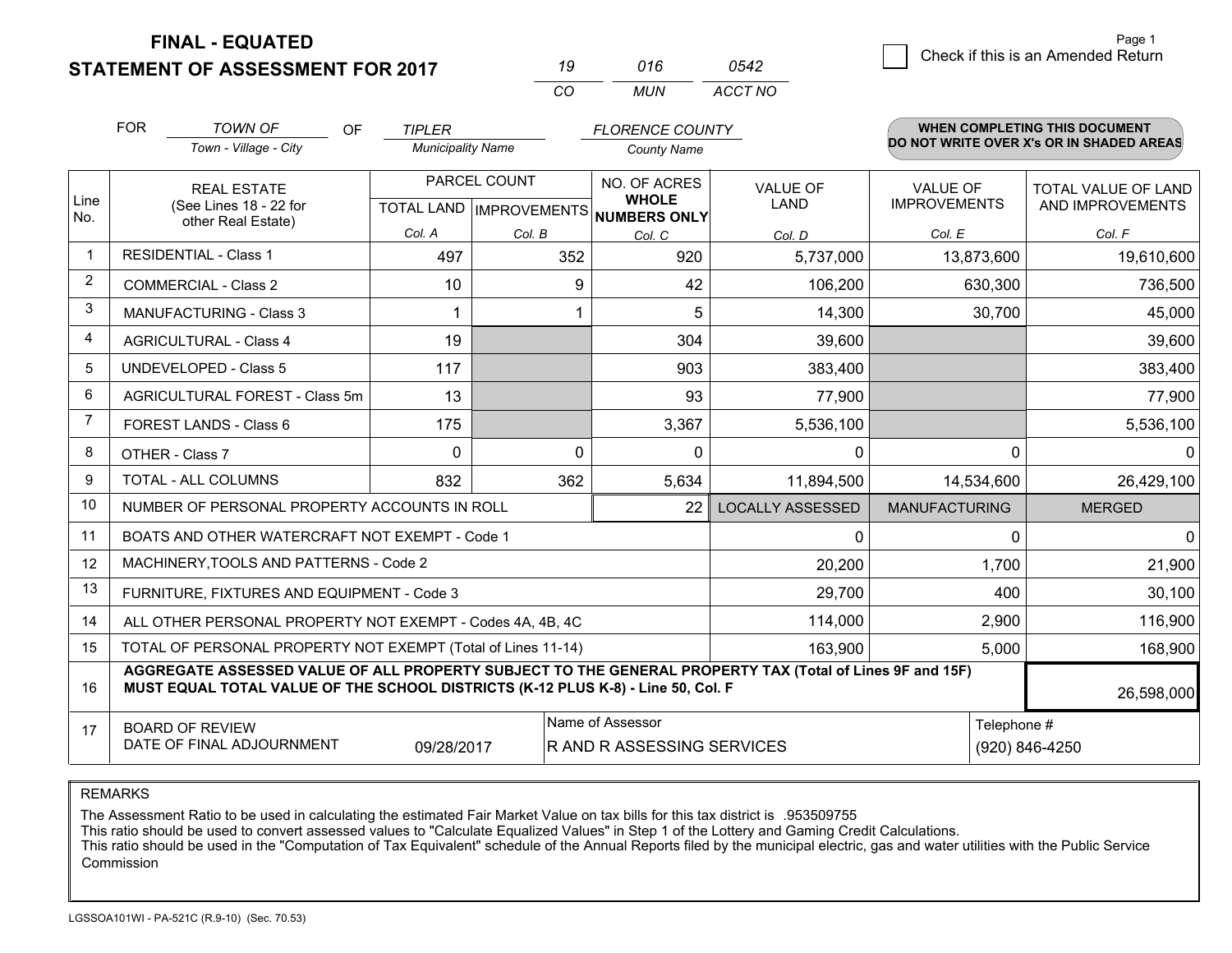*YEAR CO MUN ACCT NO* <sup>2017</sup> <sup>19</sup> <sup>016</sup> <sup>0542</sup>

Do not confuse FOREST LANDS (Line 7) with FOREST CROPS (in this section) - They are **NOT** the same

|    |                                                                                |                 |  | Private Forest Crop - Reg Class @ 10¢ per acre                           |  | Private Forest Crop - Reg Class @ \$2.52 per acre             |                                                                    |  |                                                                              |  |
|----|--------------------------------------------------------------------------------|-----------------|--|--------------------------------------------------------------------------|--|---------------------------------------------------------------|--------------------------------------------------------------------|--|------------------------------------------------------------------------------|--|
| 18 | (a) PARCELS                                                                    | (b) ACRES       |  | (c) ASSESSED VALUE                                                       |  | (d) PARCELS                                                   | (e) ACRES                                                          |  | (f) ASSESSED VALUE                                                           |  |
|    |                                                                                |                 |  |                                                                          |  |                                                               |                                                                    |  | Entered Before 2005 Managed Forest - Ferrous Mining CLOSED @ \$8.27 per acre |  |
| 19 | (a) PARCELS                                                                    | (b) ACRES       |  | Private Forest Crop - Special Class @ 20¢ per acre<br>(c) ASSESSED VALUE |  | (d) PARCELS                                                   | (e) ACRES                                                          |  | (f) ASSESSED VALUE                                                           |  |
|    |                                                                                |                 |  |                                                                          |  |                                                               |                                                                    |  |                                                                              |  |
|    |                                                                                |                 |  |                                                                          |  |                                                               |                                                                    |  |                                                                              |  |
|    |                                                                                |                 |  | Entered Before 2005 Managed Forest - OPEN @ \$.79 per acre               |  |                                                               | Entered Before 2005 Managed Forest - CLOSED @ \$1.87 per acre      |  |                                                                              |  |
| 20 | (a) PARCELS                                                                    | (b) ACRES       |  | (c) ASSESSED VALUE                                                       |  | (d) PARCELS                                                   | (e) ACRES                                                          |  | (f) ASSESSED VALUE                                                           |  |
|    | 3                                                                              | 106             |  | 174.900                                                                  |  | 6                                                             | 194                                                                |  | 309,400                                                                      |  |
|    | Entered After 2004 Managed Forest - OPEN @                                     |                 |  | \$2.14 per acre                                                          |  | Entered After 2004 Managed Forest - CLOSED @ \$10.68 per acre |                                                                    |  |                                                                              |  |
| 21 | (a) PARCELS                                                                    | (b) ACRES       |  | (c) ASSESSED VALUE                                                       |  | (d) PARCELS<br>(e) ACRES                                      |                                                                    |  | (f) ASSESSED VALUE                                                           |  |
|    |                                                                                |                 |  |                                                                          |  |                                                               |                                                                    |  |                                                                              |  |
|    | 11                                                                             | 308.48          |  | 493,100                                                                  |  | 27<br>836.83                                                  |                                                                    |  | 1,331,500                                                                    |  |
|    | (a) County Forest Cropland Acres                                               |                 |  | (b) Federal Acres                                                        |  | (c) State Acres                                               | (d) County (NOT FOREST CROP) Acres                                 |  | (e) Other Acres                                                              |  |
| 22 |                                                                                |                 |  |                                                                          |  |                                                               |                                                                    |  |                                                                              |  |
|    |                                                                                |                 |  | 19.940.76                                                                |  | 291.54                                                        | 33.32                                                              |  | 303.92                                                                       |  |
|    |                                                                                |                 |  | Assessed Value of Omitted Property From Prior Years (Sec. 70.44)         |  |                                                               | Assessed Value of Sec. 70.43 Corrections of Errors by Assessors    |  |                                                                              |  |
| 23 |                                                                                | (a) REAL ESTATE |  | (b) PERSONAL                                                             |  |                                                               | (c1) REAL ESTATE                                                   |  | (c2) PERSONAL                                                                |  |
|    |                                                                                |                 |  |                                                                          |  |                                                               |                                                                    |  |                                                                              |  |
|    | Manufacturing Equated Value of Omitted Property From Prior Years (Sec. 70.995) |                 |  |                                                                          |  |                                                               | Mfg. Equated Value of Sec.70.43 Corrections of Errors by Assessors |  |                                                                              |  |
|    | (d) REAL ESTATE                                                                |                 |  | (e) PERSONAL                                                             |  |                                                               | (f1) REAL ESTATE                                                   |  | (f2) PERSONAL                                                                |  |
|    |                                                                                |                 |  |                                                                          |  |                                                               |                                                                    |  |                                                                              |  |
|    |                                                                                |                 |  |                                                                          |  |                                                               |                                                                    |  |                                                                              |  |

# **SPECIAL DISTRICTS**

| Line<br>No. | Enter 6-digit<br>Special District<br>Code (Col. A) | <b>Account</b><br><b>Number</b> | <b>Special District Name</b> | <b>Locally Assessed Value</b><br>of Real Estate and | Mfg Value of Real Estate<br>and Personal Property | <b>Merged Value of</b><br><b>Real Estate and</b><br>Personal Property (Col. F) |
|-------------|----------------------------------------------------|---------------------------------|------------------------------|-----------------------------------------------------|---------------------------------------------------|--------------------------------------------------------------------------------|
|             |                                                    | (Col. B)                        | (Col. C)                     | Personal Property (Col. D)                          | (Col. E)                                          |                                                                                |
| 24          |                                                    |                                 |                              |                                                     |                                                   |                                                                                |
| 25          |                                                    |                                 |                              |                                                     |                                                   |                                                                                |
| 26          |                                                    |                                 |                              |                                                     |                                                   |                                                                                |
| 27          |                                                    |                                 |                              |                                                     |                                                   |                                                                                |
| 28          |                                                    |                                 |                              |                                                     |                                                   |                                                                                |
| 29          |                                                    |                                 |                              |                                                     |                                                   |                                                                                |
| 30          |                                                    |                                 |                              |                                                     |                                                   |                                                                                |
| 31          |                                                    |                                 |                              |                                                     |                                                   |                                                                                |
| 32          |                                                    |                                 |                              |                                                     |                                                   |                                                                                |
| 33          |                                                    |                                 |                              |                                                     |                                                   |                                                                                |
| 34          |                                                    |                                 |                              |                                                     |                                                   |                                                                                |
| 35          |                                                    |                                 |                              |                                                     |                                                   |                                                                                |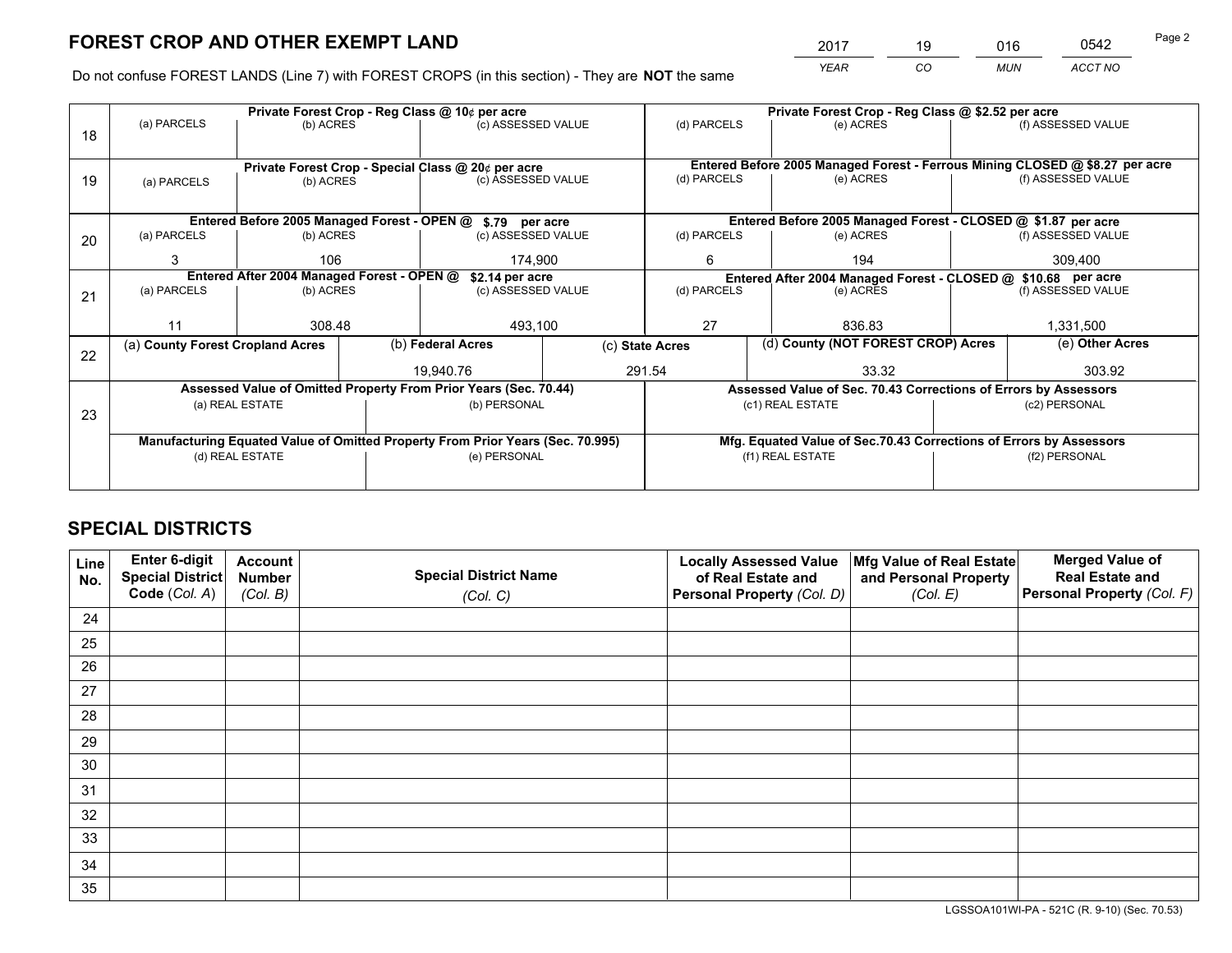|             |                                                          |                                             |                                                         | <b>YEAR</b>                                                                       | CO<br><b>MUN</b>                                              | ACCT NO                                                                        |
|-------------|----------------------------------------------------------|---------------------------------------------|---------------------------------------------------------|-----------------------------------------------------------------------------------|---------------------------------------------------------------|--------------------------------------------------------------------------------|
| Line<br>No. | Enter 6-digit<br><b>School District</b><br>Code (Col. A) | <b>Account</b><br><b>Number</b><br>(Col. B) | <b>School District Name</b><br>(Col. C)                 | <b>Locally Assessed Value</b><br>of Real Estate and<br>Personal Property (Col. D) | Mfg Value of Real Estate<br>and Personal Property<br>(Col. E) | <b>Merged Value of</b><br><b>Real Estate and</b><br>Personal Property (Col. F) |
|             | A. SCHOOL DISTRICTS (K-8 and K-12)                       |                                             |                                                         |                                                                                   |                                                               |                                                                                |
| 36          | 191855                                                   | 0122                                        | SCH D OF FLORENCE COUNTY                                | 26,548,000                                                                        | 50,000                                                        | 26,598,000                                                                     |
| 37          |                                                          |                                             |                                                         |                                                                                   |                                                               |                                                                                |
| 38          |                                                          |                                             |                                                         |                                                                                   |                                                               |                                                                                |
| 39          |                                                          |                                             |                                                         |                                                                                   |                                                               |                                                                                |
| 40          |                                                          |                                             |                                                         |                                                                                   |                                                               |                                                                                |
| 41<br>42    |                                                          |                                             |                                                         |                                                                                   |                                                               |                                                                                |
| 43          |                                                          |                                             |                                                         |                                                                                   |                                                               |                                                                                |
| 44          |                                                          |                                             |                                                         |                                                                                   |                                                               |                                                                                |
| 45          |                                                          |                                             |                                                         |                                                                                   |                                                               |                                                                                |
| 46          |                                                          |                                             |                                                         |                                                                                   |                                                               |                                                                                |
| 47          |                                                          |                                             |                                                         |                                                                                   |                                                               |                                                                                |
| 48          |                                                          |                                             |                                                         |                                                                                   |                                                               |                                                                                |
| 49          |                                                          |                                             |                                                         |                                                                                   |                                                               |                                                                                |
| 50          |                                                          |                                             | TOTAL ASSESSED VALUE OF SCHOOL DISTRICTS (K-8 and K-12) | 26,548,000                                                                        | 50,000                                                        | 26,598,000                                                                     |
|             | <b>B.</b><br><b>UNION HIGH SCHOOL DISTRICTS</b>          |                                             |                                                         |                                                                                   |                                                               |                                                                                |
| 51          |                                                          |                                             |                                                         |                                                                                   |                                                               |                                                                                |
| 52          |                                                          |                                             |                                                         |                                                                                   |                                                               |                                                                                |
| 53          |                                                          |                                             |                                                         |                                                                                   |                                                               |                                                                                |
| 54          |                                                          |                                             |                                                         |                                                                                   |                                                               |                                                                                |
| 55          |                                                          |                                             | TOTAL ASSESSED VALUE OF UNION HIGH SCHOOLS              |                                                                                   |                                                               |                                                                                |
|             | C.<br><b>TECHNICAL COLLEGE DISTRICTS</b>                 |                                             |                                                         |                                                                                   |                                                               |                                                                                |
| 56          | 001300                                                   | 0012                                        | NORTHEAST WISCONSIN TECH COLLEGE GNBY                   | 26,548,000                                                                        | 50,000                                                        | 26,598,000                                                                     |
| 57<br>58    |                                                          |                                             |                                                         |                                                                                   |                                                               |                                                                                |
| 59          |                                                          |                                             | TOTAL ASSESSED VALUE OF TECHNICAL COLLEGES              | 26,548,000                                                                        | 50,000                                                        | 26,598,000                                                                     |
|             |                                                          |                                             |                                                         |                                                                                   |                                                               |                                                                                |

2017

19

016

# *I hereby certify, to the best of my knowledge and belief, this form is complete and correct.*

**SCHOOL DISTRICTS**

| Print name of preparer | Title                    |                | Date (MM / DD / CCYY) |
|------------------------|--------------------------|----------------|-----------------------|
|                        |                          |                |                       |
| Signature of preparer  | Contact Telephone Number | E-mail address |                       |
|                        | $\sim$                   |                |                       |